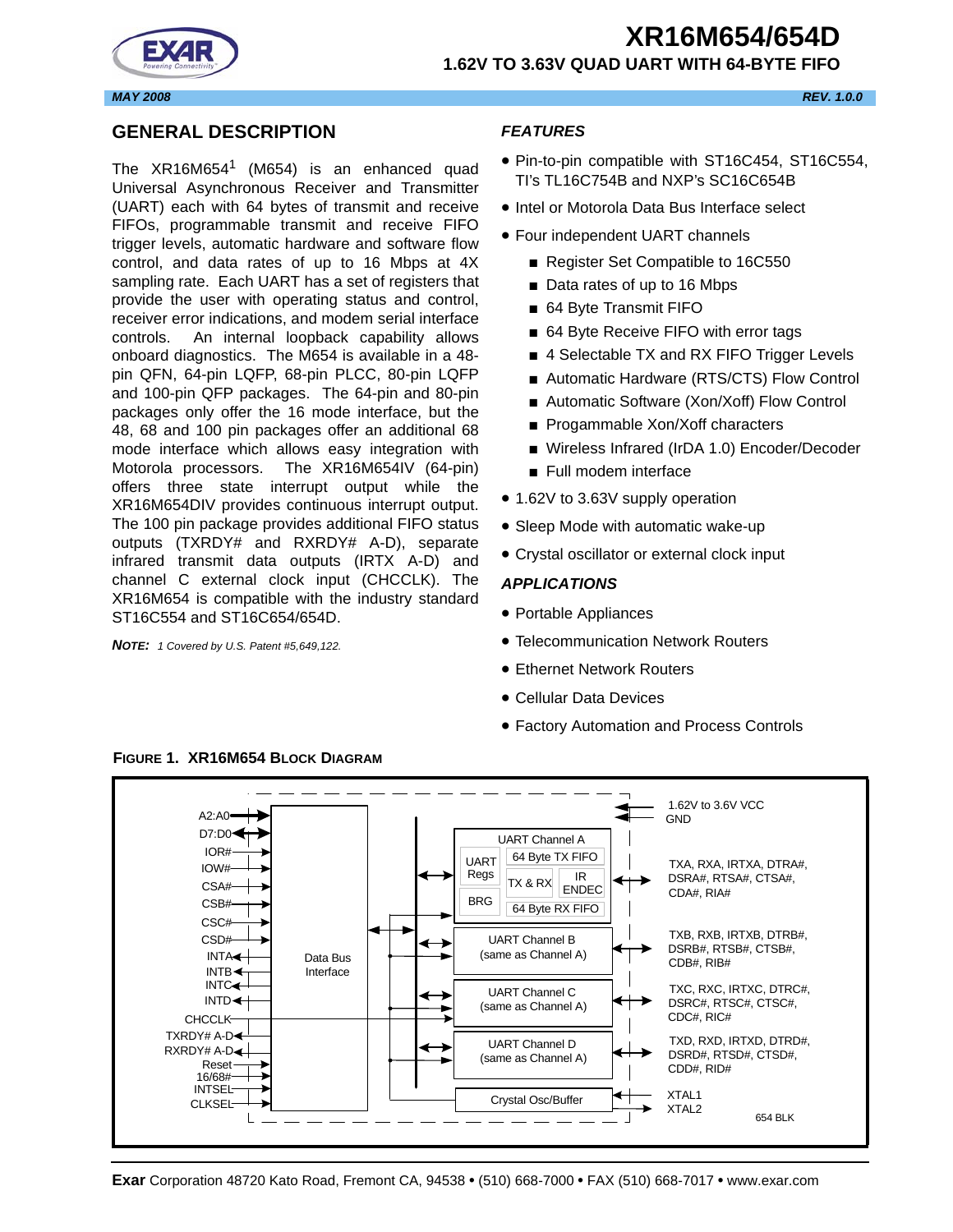

#### **1.62V TO 3.63V QUAD UART WITH 64-BYTE FIFO** *REV. 1.0.0*

#### <span id="page-1-0"></span>**FIGURE 2. PIN OUT ASSIGNMENT FOR 100-PIN QFP PACKAGES IN 16 AND 68 MODE**

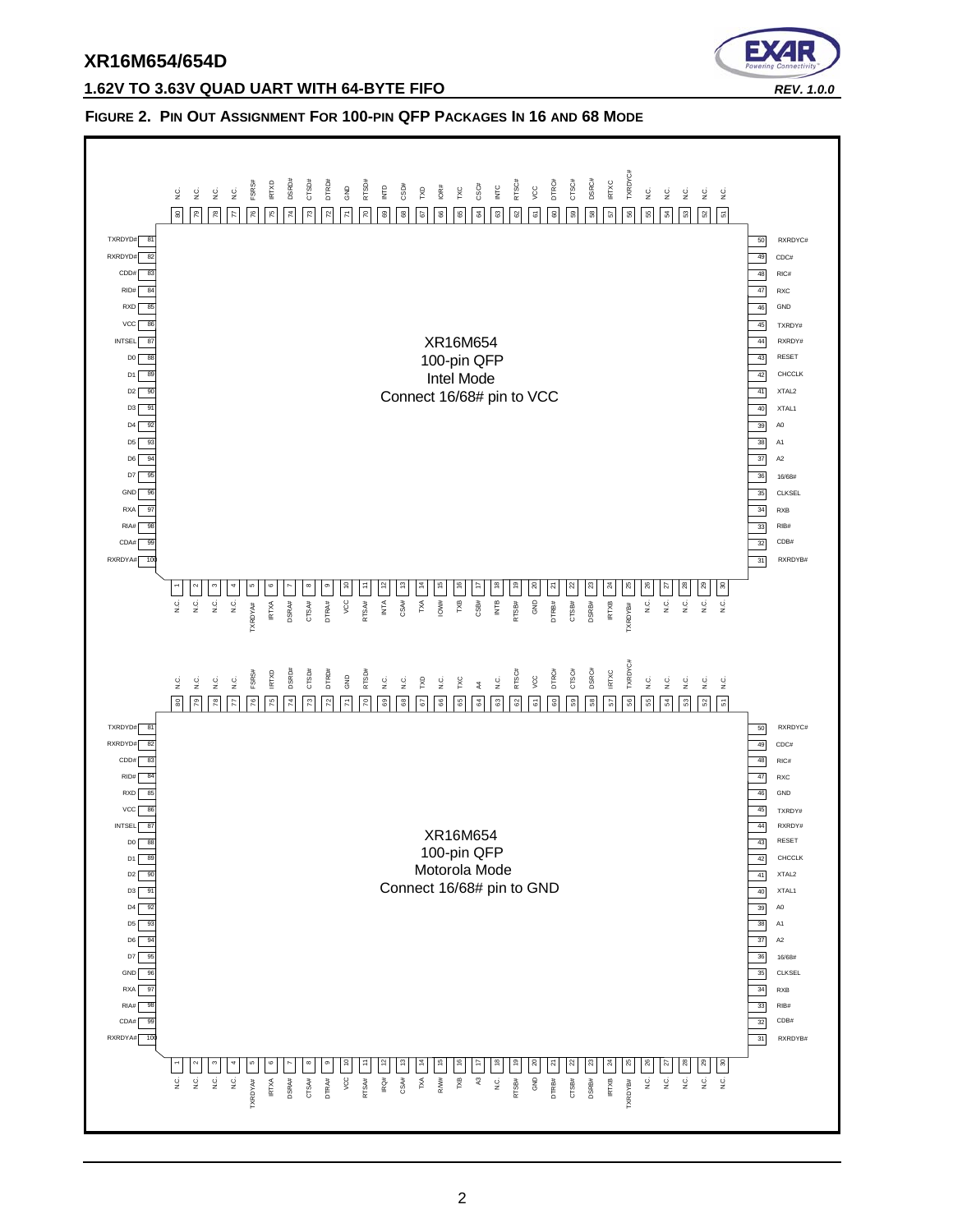

*REV. 1.0.0* **1.62V TO 3.63V QUAD UART WITH 64-BYTE FIFO**



<span id="page-2-0"></span>**FIGURE 3. PIN OUT ASSIGNMENT FOR 68-PIN PLCC PACKAGES IN 16 AND 68 MODE AND 64-PIN LQFP PACKAGES**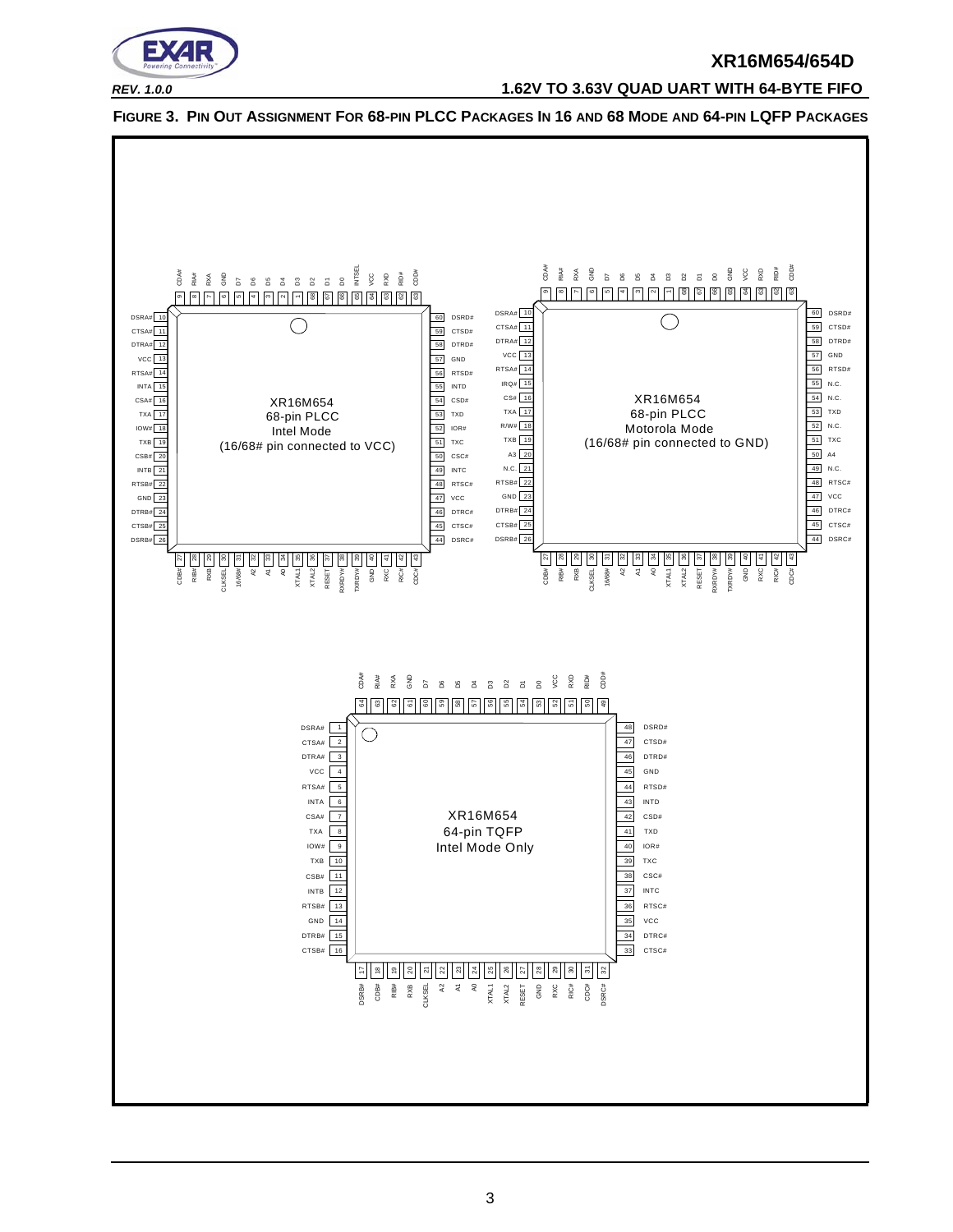#### **1.62V TO 3.63V QUAD UART WITH 64-BYTE FIFO** *REV. 1.0.0*



#### <span id="page-3-0"></span>**FIGURE 4. PIN OUT ASSIGNMENT FOR 48-PIN QFN PACKAGE AND 80-PIN LQFP PACKAGE**

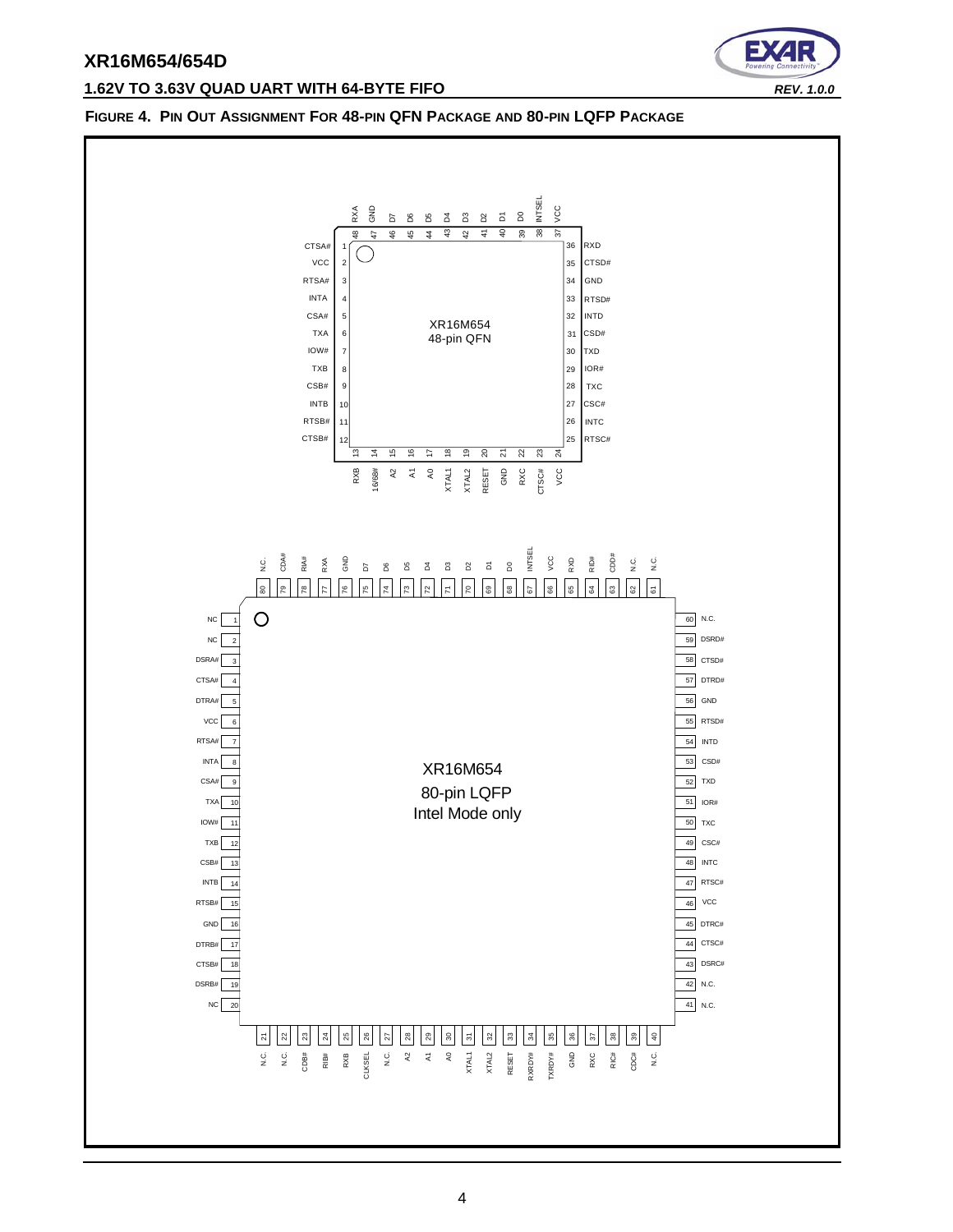

# *REV. 1.0.0* **1.62V TO 3.63V QUAD UART WITH 64-BYTE FIFO**

#### <span id="page-4-1"></span>*ORDERING INFORMATION*

| <b>PART NUMBER</b> | <b>PACKAGE</b> | <b>OPERATING TEMPERATURE</b><br><b>RANGE</b> | <b>DEVICE STATUS</b> |
|--------------------|----------------|----------------------------------------------|----------------------|
| XR16M654IJ68       | 68-Lead PLCC   | $-40^{\circ}$ C to $+85^{\circ}$ C           | Active               |
| XR16M654IV64       | 64-Lead LQFP   | $-40^{\circ}$ C to $+85^{\circ}$ C           | Active               |
| XR16M654DIV64      | 64-Lead LQFP   | $-40^{\circ}$ C to $+85^{\circ}$ C           | Active               |
| XR16M654IQ100      | 100-Lead QFP   | $-40^{\circ}$ C to $+85^{\circ}$ C           | Active               |
| XR16M654IL48       | 48-pin QFN     | $-40^{\circ}$ C to $+85^{\circ}$ C           | Active               |
| XR16M654IV80       | 80-Lead LOFP   | $-40^{\circ}$ C to $+85^{\circ}$ C           | Active               |

# <span id="page-4-0"></span>**PIN DESCRIPTIONS**

| <b>NAME</b>                                                                                                                      | <b>48-QFN</b><br>PIN#                        | 64-LQFP<br>PIN#                              | 68-PLCC<br>PINH                                      | 80-LQFP<br>PIN#                              | 100-QFP<br>PIN#                              | <b>TYPE</b> | <b>DESCRIPTION</b>                                                                                                                                                                                                                                                                                                                                                                                                                                                                                                      |
|----------------------------------------------------------------------------------------------------------------------------------|----------------------------------------------|----------------------------------------------|------------------------------------------------------|----------------------------------------------|----------------------------------------------|-------------|-------------------------------------------------------------------------------------------------------------------------------------------------------------------------------------------------------------------------------------------------------------------------------------------------------------------------------------------------------------------------------------------------------------------------------------------------------------------------------------------------------------------------|
| <b>DATA BUS INTERFACE</b>                                                                                                        |                                              |                                              |                                                      |                                              |                                              |             |                                                                                                                                                                                                                                                                                                                                                                                                                                                                                                                         |
| A <sub>2</sub><br>A1<br>A <sub>0</sub>                                                                                           | 15<br>16<br>17                               | 22<br>23<br>24                               | 32<br>33<br>34                                       | 28<br>29<br>30                               | 37<br>38<br>39                               | L           | Address data lines [2:0]. These 3 address<br>lines select one of the internal registers in<br>UART channel A-D during a data bus trans-<br>action.                                                                                                                                                                                                                                                                                                                                                                      |
| D7<br>D <sub>6</sub><br>D <sub>5</sub><br>D <sub>4</sub><br>D <sub>3</sub><br>D <sub>2</sub><br>D <sub>1</sub><br>D <sub>0</sub> | 46<br>45<br>44<br>43<br>42<br>41<br>40<br>39 | 60<br>59<br>58<br>57<br>56<br>55<br>54<br>53 | 5<br>4<br>3<br>$\overline{2}$<br>1<br>68<br>67<br>66 | 75<br>74<br>73<br>72<br>71<br>70<br>69<br>68 | 95<br>94<br>93<br>92<br>91<br>90<br>89<br>88 | 1/O         | Data bus lines [7:0] (bidirectional).                                                                                                                                                                                                                                                                                                                                                                                                                                                                                   |
| IOR#<br>(VCC)                                                                                                                    | 29                                           | 40                                           | 52                                                   | 51                                           | 66                                           | L           | When 16/68# pin is HIGH, the Intel bus<br>interface is selected and this input becomes<br>read strobe (active low). The falling edge<br>instigates an internal read cycle and<br>retrieves the data byte from an internal reg-<br>ister pointed by the address lines [A2:A0],<br>puts the data byte on the data bus to allow<br>the host processor to read it on the rising<br>edge.<br>When 16/68# pin is LOW, the Motorola bus<br>interface is selected and this input is not<br>used and should be connected to VCC. |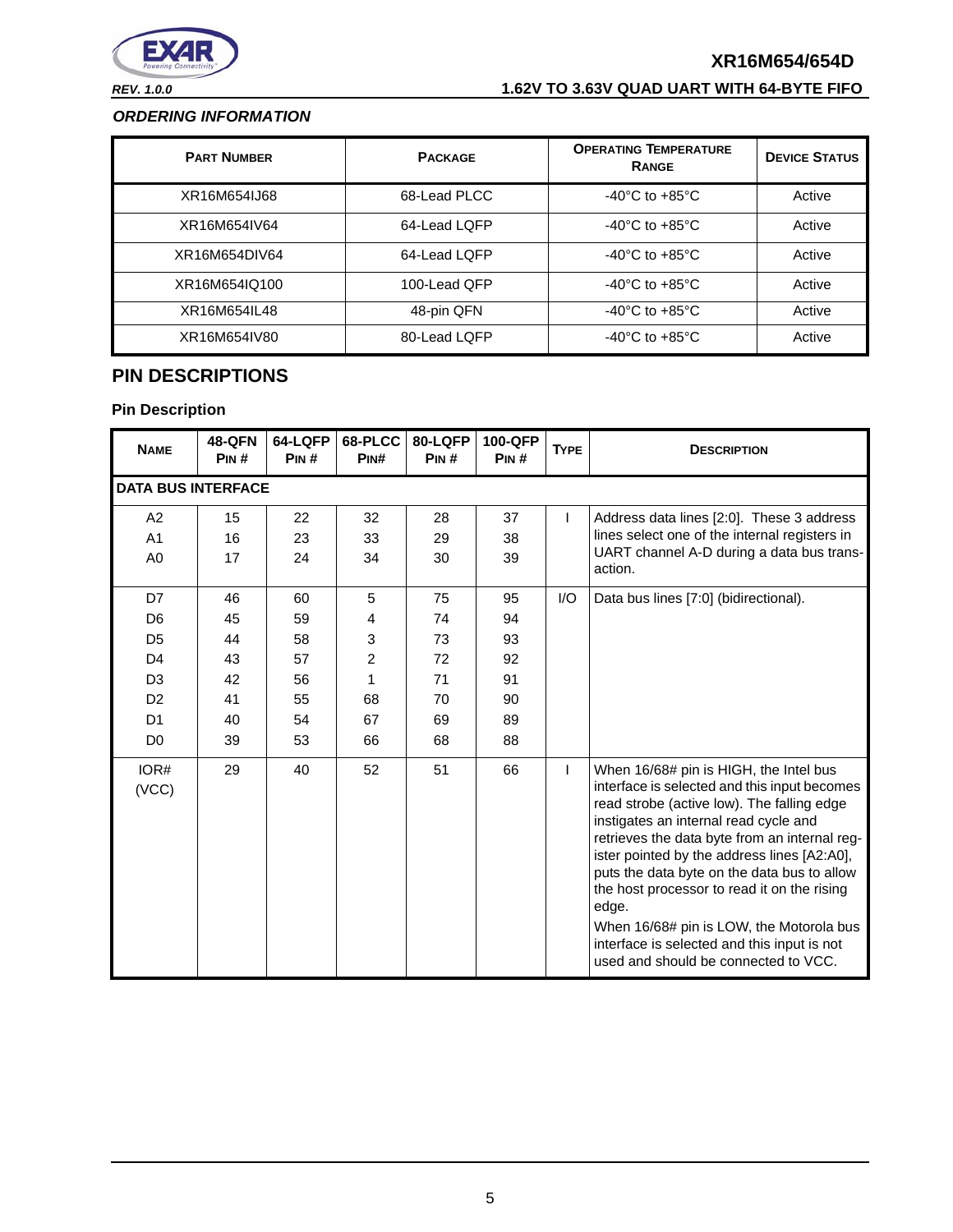# **1.62V TO 3.63V QUAD UART WITH 64-BYTE FIFO** *REV. 1.0.0*



| <b>NAME</b>           | <b>48-QFN</b><br>PIN# | 64-LQFP<br>PIN# | 68-PLCC<br>PIN# | 80-LQFP<br>Pin # | 100-QFP<br>PIN# | <b>TYPE</b>     | <b>DESCRIPTION</b>                                                                                                                                                                                                                                                                                                                                                                                                                                                                                                                                                               |
|-----------------------|-----------------------|-----------------|-----------------|------------------|-----------------|-----------------|----------------------------------------------------------------------------------------------------------------------------------------------------------------------------------------------------------------------------------------------------------------------------------------------------------------------------------------------------------------------------------------------------------------------------------------------------------------------------------------------------------------------------------------------------------------------------------|
| IOW#<br>(R/W#)        | $\overline{7}$        | 9               | 18              | 11               | 15              | $\mathsf{I}$    | When 16/68# pin is HIGH, it selects Intel<br>bus interface and this input becomes write<br>strobe (active low). The falling edge insti-<br>gates the internal write cycle and the rising<br>edge transfers the data byte on the data<br>bus to an internal register pointed by the<br>address lines.<br>When 16/68# pin is LOW, the Motorola bus<br>interface is selected and this input becomes<br>read (logic 1) and write (logic 0) signal.                                                                                                                                   |
| CSA#<br>(CS#)         | 5                     | $\overline{7}$  | 16              | 9                | 13              | L               | When 16/68# pin is HIGH, this input is chip<br>select A (active low) to enable channel A in<br>the device.<br>When 16/68# pin is LOW, this input<br>becomes the chip select (active low) for the<br>Motorola bus interface.                                                                                                                                                                                                                                                                                                                                                      |
| CSB#<br>(A3)          | 9                     | 11              | 20              | 13               | 17              | T               | When 16/68# pin is HIGH, this input is chip<br>select B (active low) to enable channel B in<br>the device.<br>When 16/68# pin is LOW, this input<br>becomes address line A3 which is used for<br>channel selection in the Motorola bus inter-<br>face.                                                                                                                                                                                                                                                                                                                           |
| CSC#<br>(A4)          | 27                    | 38              | 50              | 49               | 64              | $\mathsf{I}$    | When 16/68# pin is HIGH, this input is chip<br>select C (active low) to enable channel C in<br>the device.<br>When 16/68# pin is LOW, this input<br>becomes address line A4 which is used for<br>channel selection in the Motorola bus inter-<br>face.                                                                                                                                                                                                                                                                                                                           |
| CSD#<br>(VCC)         | 31                    | 42              | 54              | 53               | 68              | L               | When 16/68# pin is HIGH, this input is chip<br>select D (active low) to enable channel D in<br>the device.<br>When 16/68# pin is LOW, this input is not<br>used and should be connected VCC.                                                                                                                                                                                                                                                                                                                                                                                     |
| <b>INTA</b><br>(IRQ#) | 4                     | 6               | 15              | 8                | 12              | $\circ$<br>(OD) | When 16/68# pin is HIGH for Intel bus inter-<br>face, this ouput becomes channel A inter-<br>rupt output. The output state is defined by<br>the user and through the software setting of<br>MCR[3]. INTA is set to the active mode<br>when MCR[3] is set to a logic 1. INTA is set<br>to the three state mode when MCR[3] is set<br>to a logic 0 (default). See MCR[3].<br>When 16/68# pin is LOW for Motorola bus<br>interface, this output becomes device inter-<br>rupt output (active low, open drain). An<br>external pull-up resistor is required for<br>proper operation. |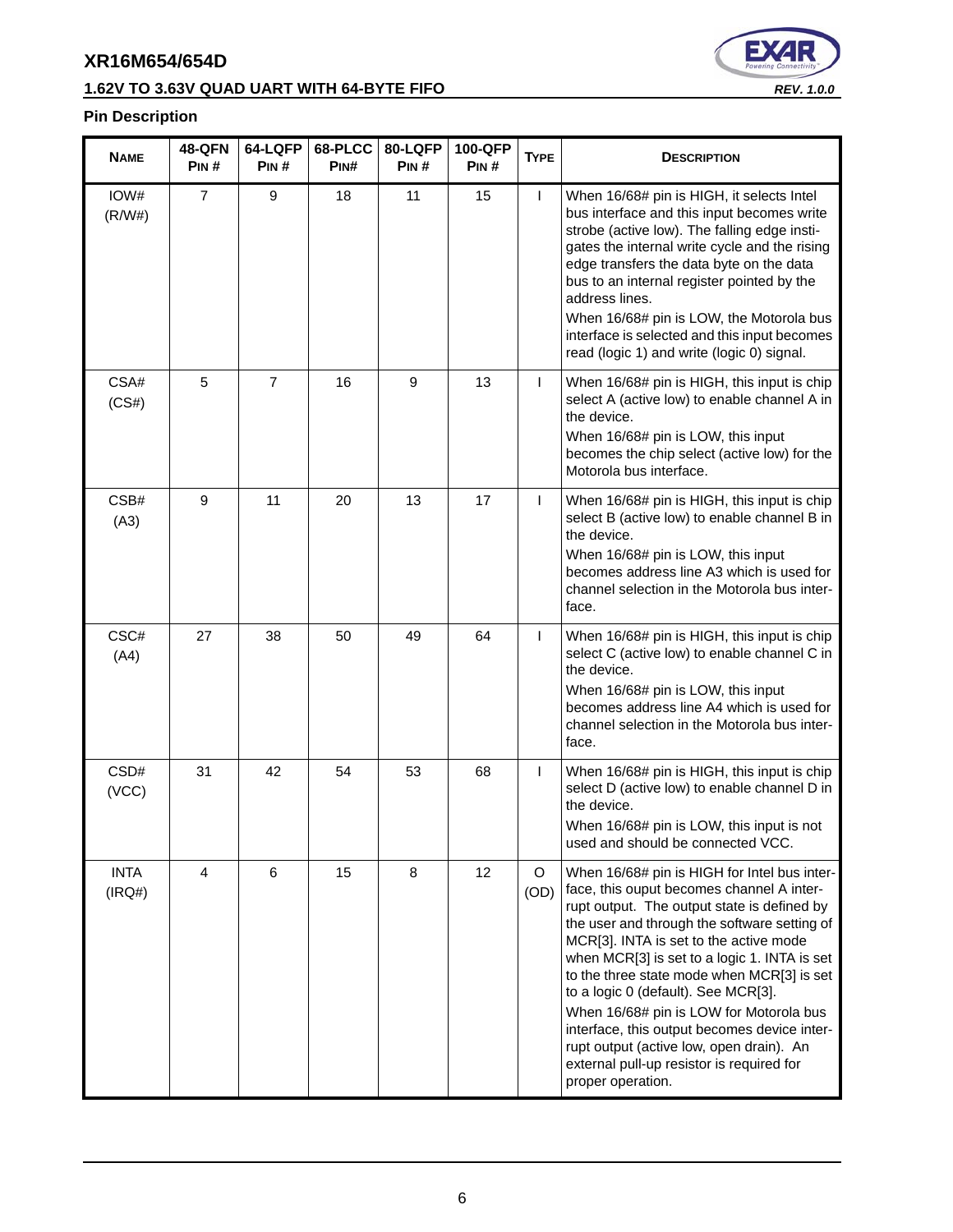

# *REV. 1.0.0* **1.62V TO 3.63V QUAD UART WITH 64-BYTE FIFO**

| <b>NAME</b>                                         | <b>48-QFN</b><br>PIN# | 64-LQFP<br>PIN# | 68-PLCC<br>PIN# | 80-LQFP<br>PIN# | 100-QFP<br>PIN#       | <b>TYPE</b> | <b>DESCRIPTION</b>                                                                                                                                                                                                                                                                                                                                                                                                                                                                                                                                                                                                                                                                                                                                                                                                                                                                                                              |
|-----------------------------------------------------|-----------------------|-----------------|-----------------|-----------------|-----------------------|-------------|---------------------------------------------------------------------------------------------------------------------------------------------------------------------------------------------------------------------------------------------------------------------------------------------------------------------------------------------------------------------------------------------------------------------------------------------------------------------------------------------------------------------------------------------------------------------------------------------------------------------------------------------------------------------------------------------------------------------------------------------------------------------------------------------------------------------------------------------------------------------------------------------------------------------------------|
| <b>INTB</b><br><b>INTC</b><br><b>INTD</b><br>(N.C.) | 10<br>26<br>32        | 12<br>37<br>43  | 21<br>49<br>55  | 14<br>48<br>54  | 18<br>63<br>69        | O           | When 16/68# pin is HIGH for Intel bus inter-<br>face, these ouputs become the interrupt<br>outputs for channels B, C, and D. The out-<br>put state is defined by the user through the<br>software setting of MCR[3]. The interrupt<br>outputs are set to the active mode when<br>MCR[3] is set to a logic 1 and are set to the<br>three state mode when MCR[3] is set to a<br>logic 0 (default). See MCR[3].<br>When 16/68# pin is LOW for Motorola bus<br>interface, these outputs are unused and will<br>stay at logic zero level. Leave these out-<br>puts unconnected.                                                                                                                                                                                                                                                                                                                                                      |
| <b>INTSEL</b>                                       | 38                    |                 | 65              | 67              | 87                    | L           | Interrupt Select (active high, input with<br>internal pull-down).<br>When 16/68# pin is HIGH for Intel bus inter-<br>face, this pin can be used in conjunction<br>with MCR bit-3 to enable or disable the INT<br>A-D pins or override MCR bit-3 and enable<br>the interrupt outputs. Interrupt outputs are<br>enabled continuously when this pin is<br>HIGH. MCR bit-3 enables and disables the<br>interrupt output pins. In this mode, MCR<br>bit-3 is set to a logic 1 to enable the continu-<br>ous output. See MCR bit-3 description for<br>full detail. This pin must be LOW in the<br>Motorola bus interface mode. For the 64<br>pin packages, this pin is bonded to VCC<br>internally in the XR16M654D so the INT<br>outputs operate in the continuous interrupt<br>mode. This pin is bonded to GND internally<br>in the XR16M654 and therefore requires<br>setting MCR bit-3 for enabling the interrupt<br>output pins. |
| TXRDYA#<br>TXRDYB#<br>TXRDYC#<br>TXRDYD#            |                       |                 |                 |                 | 5<br>25<br>56<br>81   | $\circ$     | UART channels A-D Transmitter Ready<br>(active low). The outputs provide the TX<br>FIFO/THR status for transmit channels A-D.<br>See Table 5. If these outputs are unused,<br>leave them unconnected.                                                                                                                                                                                                                                                                                                                                                                                                                                                                                                                                                                                                                                                                                                                           |
| RXRDYA#<br>RXRDYB#<br>RXRDYC#<br>RXRDYD#            |                       |                 |                 |                 | 100<br>31<br>50<br>82 | O           | UART channels A-D Receiver Ready<br>(active low). This output provides the RX<br>FIFO/RHR status for receive channels A-D.<br>See Table 5 If these outputs are unused,<br>leave them unconnected.                                                                                                                                                                                                                                                                                                                                                                                                                                                                                                                                                                                                                                                                                                                               |
| TXRDY#                                              |                       |                 | 39              | 35              | 45                    | $\circ$     | Transmitter Ready (active low). This output<br>is a logically ANDed status of TXRDY# A-<br>D. See Table 5. If this output is unused,<br>leave it unconnected.                                                                                                                                                                                                                                                                                                                                                                                                                                                                                                                                                                                                                                                                                                                                                                   |
| RXRDY#                                              |                       |                 | 38              | 34              | 44                    | $\circ$     | Receiver Ready (active low). This output is<br>a logically ANDed status of RXRDY# A-D.<br>See Table 5 If this output is unused, leave<br>it unconnected.                                                                                                                                                                                                                                                                                                                                                                                                                                                                                                                                                                                                                                                                                                                                                                        |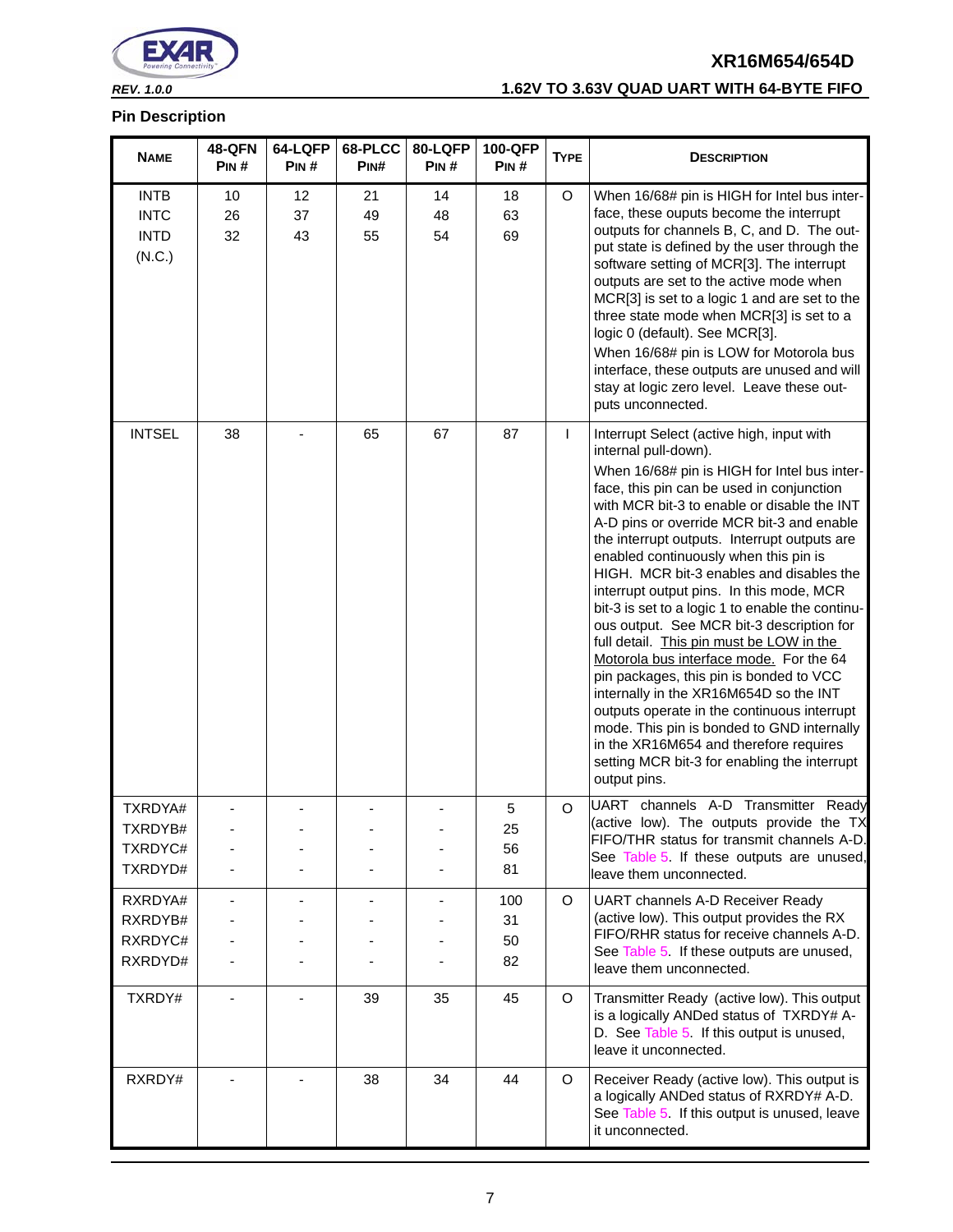# **1.62V TO 3.63V QUAD UART WITH 64-BYTE FIFO** *REV. 1.0.0*



| <b>NAME</b>                                                  | <b>48-QFN</b><br>PIN# | 64-LQFP<br>PIN#                  | 68-PLCC<br>PINH                  | 80-LQFP<br>PIN#                  | 100-QFP<br>PIN#      | <b>TYPE</b> | <b>DESCRIPTION</b>                                                                                                                                                                                                                                                                                                                                                                                                                     |
|--------------------------------------------------------------|-----------------------|----------------------------------|----------------------------------|----------------------------------|----------------------|-------------|----------------------------------------------------------------------------------------------------------------------------------------------------------------------------------------------------------------------------------------------------------------------------------------------------------------------------------------------------------------------------------------------------------------------------------------|
| FSRS#                                                        |                       |                                  |                                  |                                  | 76                   | L           | FIFO Status Register Select (active low<br>input with internal pull-up).<br>The content of the FSTAT register is placed<br>on the data bus when this pin becomes<br>active. However it should be noted, D0-D3<br>contain the inverted logic states of TXRDY#<br>A-D pins, and D4-D7 the logic states (un-<br>inverted) of RXRDY# A-D pins. A valid<br>address is not required when reading this<br>status register.                    |
| <b>MODEM OR SERIAL I/O INTERFACE</b>                         |                       |                                  |                                  |                                  |                      |             |                                                                                                                                                                                                                                                                                                                                                                                                                                        |
| <b>TXA</b><br><b>TXB</b><br><b>TXC</b><br><b>TXD</b>         | 6<br>8<br>28<br>30    | 8<br>10<br>39<br>41              | 17<br>19<br>51<br>53             | 10<br>12<br>50<br>52             | 14<br>16<br>65<br>67 | $\circ$     | UART channels A-D Transmit Data and<br>infrared transmit data. Standard transmit<br>and receive interface is enabled when<br>$MCR[6] = 0$ . In this mode, the TX signal will<br>be a logic 1 during reset, or idle (no data).<br>Infrared IrDA transmit and receive interface<br>is enabled when $MCR[6] = 1$ . In the Infra-<br>red mode, the inactive state (no data) for<br>the Infrared encoder/decoder interface is a<br>logic 0. |
| <b>IRTXA</b><br><b>IRTXB</b><br><b>IRTXC</b><br><b>IRTXD</b> |                       |                                  |                                  |                                  | 6<br>24<br>57<br>75  | $\circ$     | UART channel A-D Infrared Transmit Data.<br>The inactive state (no data) for the Infrared<br>encoder/decoder interface is LOW.<br>Regardless of the logic state of MCR bit-6,<br>this pin will be operating in the Infrared<br>mode.                                                                                                                                                                                                   |
| <b>RXA</b><br><b>RXB</b><br><b>RXC</b><br><b>RXD</b>         | 48<br>13<br>22<br>36  | 62<br>20<br>29<br>51             | $\overline{7}$<br>29<br>41<br>63 | 77<br>25<br>37<br>65             | 97<br>34<br>47<br>85 | L           | UART channel A-D Receive Data or infra-<br>red receive data. Normal receive data input<br>must idle HIGH.                                                                                                                                                                                                                                                                                                                              |
| RTSA#<br>RTSB#<br>RTSC#<br>RTSD#                             | 3<br>11<br>25<br>33   | 5<br>13<br>36<br>44              | 14<br>22<br>48<br>56             | $\overline{7}$<br>15<br>47<br>55 | 11<br>19<br>62<br>70 | $\circ$     | UART channels A-D Request-to-Send<br>(active low) or general purpose output. This<br>output must be asserted prior to using auto<br>RTS flow control, see EFR[6], MCR[1], and<br>IER[6]. Also see Figure 12. If these out-<br>puts are not used, leave them unconnected.                                                                                                                                                               |
| CTSA#<br>CTSB#<br>CTSC#<br>CTSD#                             | 1<br>12<br>23<br>35   | $\overline{2}$<br>16<br>33<br>47 | 11<br>25<br>45<br>59             | 4<br>18<br>44<br>58              | 8<br>22<br>59<br>73  | L           | UART channels A-D Clear-to-Send (active<br>low) or general purpose input. It can be<br>used for auto CTS flow control, see EFR[7],<br>and IER[7]. Also see Figure 12. These<br>inputs should be connected to VCC when<br>not used.                                                                                                                                                                                                     |
| DTRA#<br>DTRB#<br>DTRC#<br>DTRD#                             |                       | 3<br>15<br>34<br>46              | 12<br>24<br>46<br>58             | 5<br>17<br>45<br>57              | 9<br>21<br>60<br>72  | $\circ$     | UART channels A-D Data-Terminal-Ready<br>(active low) or general purpose output. If<br>these outputs are not used, leave them<br>unconnected.                                                                                                                                                                                                                                                                                          |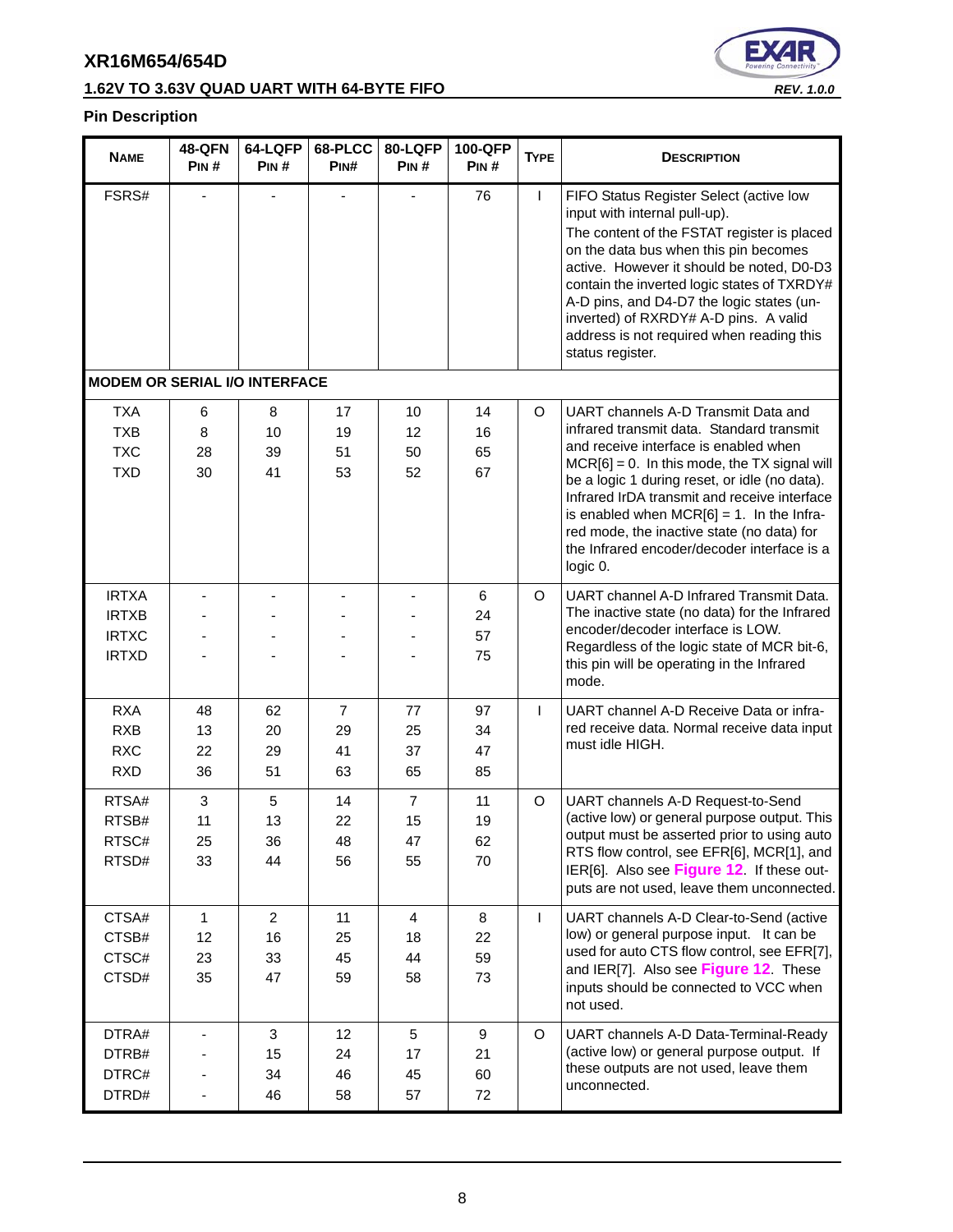

# *REV. 1.0.0* **1.62V TO 3.63V QUAD UART WITH 64-BYTE FIFO**

| <b>NAME</b>              | <b>48-QFN</b><br>PIN# | 64-LQFP<br>PIN# | 68-PLCC<br>PIN#  | 80-LQFP<br>PIN# | 100-QFP<br>PIN# | <b>TYPE</b> | <b>DESCRIPTION</b>                                                                                                                                                                                                                                                                                                                                                                                   |
|--------------------------|-----------------------|-----------------|------------------|-----------------|-----------------|-------------|------------------------------------------------------------------------------------------------------------------------------------------------------------------------------------------------------------------------------------------------------------------------------------------------------------------------------------------------------------------------------------------------------|
| DSRA#                    |                       | $\mathbf{1}$    | 10               | 3               | $\overline{7}$  | L           | UART channels A-D Data-Set-Ready                                                                                                                                                                                                                                                                                                                                                                     |
| DSRB#                    |                       | 17              | 26               | 19              | 23              |             | (active low) or general purpose input. This                                                                                                                                                                                                                                                                                                                                                          |
| DSRC#                    |                       | 32              | 44               | 43              | 58              |             | input should be connected to VCC when<br>not used. This input has no effect on the                                                                                                                                                                                                                                                                                                                   |
| DSRD#                    |                       | 48              | 60               | 59              | 74              |             | UART.                                                                                                                                                                                                                                                                                                                                                                                                |
| CDA#                     | -                     | 64              | $\boldsymbol{9}$ | 79              | 99              | T           | UART channels A-D Carrier-Detect (active                                                                                                                                                                                                                                                                                                                                                             |
| CDB#                     |                       | 18              | 27               | 23              | 32              |             | low) or general purpose input. This input                                                                                                                                                                                                                                                                                                                                                            |
| CDC#                     |                       | 31              | 43               | 39              | 49              |             | should be connected to VCC when not<br>used. This input has no effect on the UART.                                                                                                                                                                                                                                                                                                                   |
| CDD#                     |                       | 49              | 61               | 63              | 83              |             |                                                                                                                                                                                                                                                                                                                                                                                                      |
| RIA#                     |                       | 63              | 8                | 78              | 98              | T           | UART channels A-D Ring-Indicator (active                                                                                                                                                                                                                                                                                                                                                             |
| RIB#                     |                       | 19              | 28               | 24              | 33              |             | low) or general purpose input. This input                                                                                                                                                                                                                                                                                                                                                            |
| RIC#                     |                       | 30              | 42               | 38              | 48              |             | should be connected to VCC when not                                                                                                                                                                                                                                                                                                                                                                  |
| RID#                     |                       | 50              | 62               | 64              | 84              |             | used. This input has no effect on the UART.                                                                                                                                                                                                                                                                                                                                                          |
| <b>ANCILLARY SIGNALS</b> |                       |                 |                  |                 |                 |             |                                                                                                                                                                                                                                                                                                                                                                                                      |
| XTAL1                    | 18                    | 25              | 35               | 31              | 40              | L           | Crystal or external clock input.                                                                                                                                                                                                                                                                                                                                                                     |
| XTAL <sub>2</sub>        | 19                    | 26              | 36               | 32              | 41              | O           | Crystal or buffered clock output.                                                                                                                                                                                                                                                                                                                                                                    |
| 16/68#                   | 14                    |                 | 31               |                 | 36              | L           | Intel or Motorola Bus Select (input with<br>internal pull-up).<br>When 16/68# pin is HIGH, 16 or Intel Mode,<br>the device will operate in the Intel bus type<br>of interface.<br>When 16/68# pin is LOW, 68 or Motorola<br>mode, the device will operate in the Motor-<br>ola bus type of interface.<br>Motorola bus interface is not available on<br>the 64 pin package.                           |
| <b>CLKSEL</b>            |                       | 21              | 30               | 26              | 35              | L           | Baud-Rate-Generator Input Clock Pres-<br>caler Select for channels A-D. This input is<br>only sampled during power up or a reset.<br>Connect to VCC for divide by 1 (default)<br>and GND for divide by 4. MCR[7] can over-<br>ride the state of this pin following a reset or<br>initialization. See MCR bit-7 and Figure 7<br>in the Baud Rate Generator section.                                   |
| <b>CHCCLK</b>            |                       |                 |                  |                 | 42              | T.          | This input provides the clock for UART<br>channel C. An external 16X baud clock or<br>the crystal oscillator's output, XTAL2, must<br>be connected to this pin for normal opera-<br>tion. This input may also be used with MIDI<br>(Musical Instrument Digital Interface) appli-<br>cations when an external MIDI clock is pro-<br>vided. This pin is only available in the 100-<br>pin QFP package. |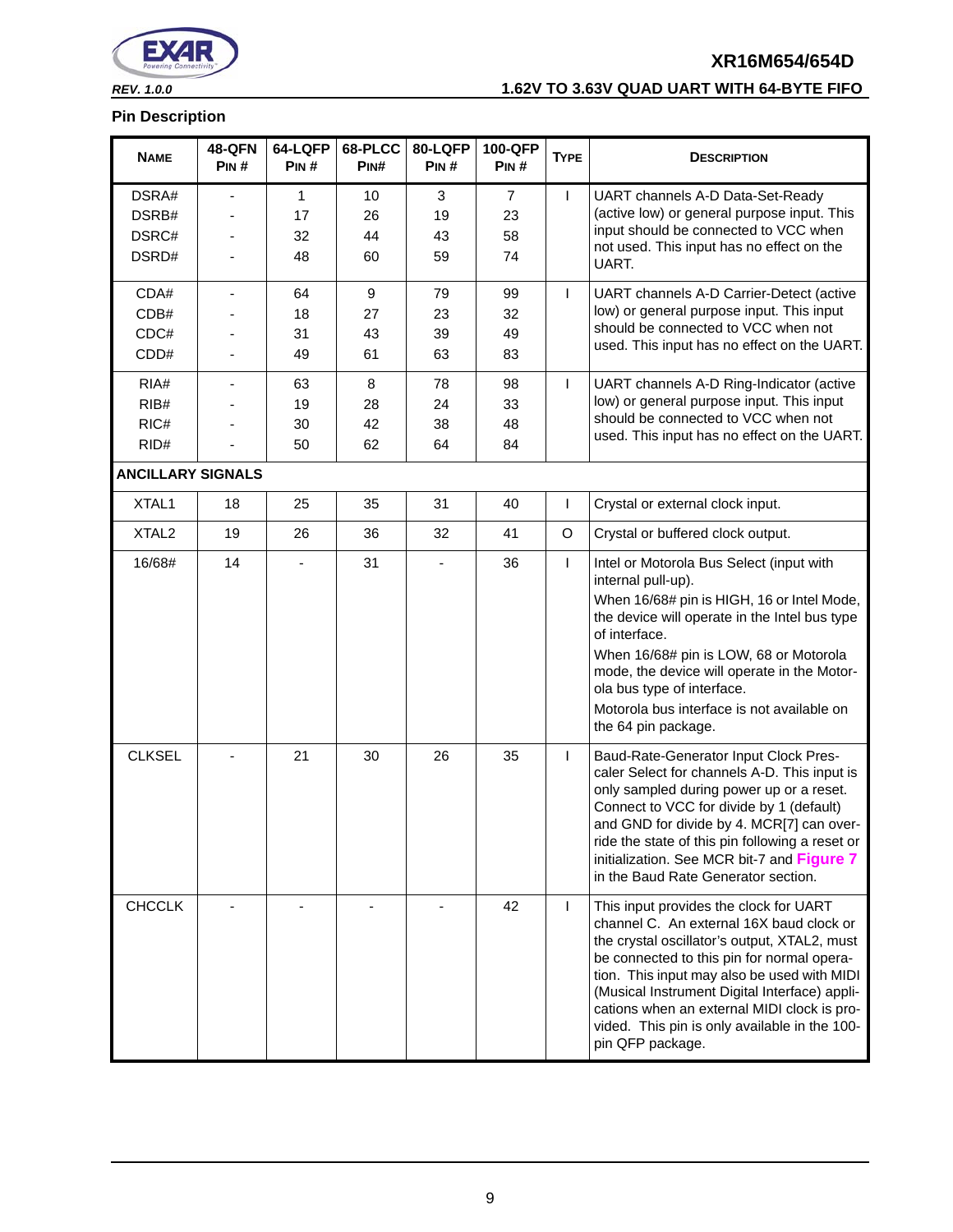# **1.62V TO 3.63V QUAD UART WITH 64-BYTE FIFO** *REV. 1.0.0*



#### **Pin Description**

| <b>NAME</b>              | <b>48-QFN</b><br>PIN# | 64-LQFP<br>PIN#   | 68-PLCC<br>PIN#  | 80-LQFP<br>PIN#  | 100-QFP<br>PIN#                                                 | <b>TYPE</b> | <b>DESCRIPTION</b>                                                                                                                                                                                                                                                                                                                                                                                                                                                                                                                                                                                                                                                                                         |
|--------------------------|-----------------------|-------------------|------------------|------------------|-----------------------------------------------------------------|-------------|------------------------------------------------------------------------------------------------------------------------------------------------------------------------------------------------------------------------------------------------------------------------------------------------------------------------------------------------------------------------------------------------------------------------------------------------------------------------------------------------------------------------------------------------------------------------------------------------------------------------------------------------------------------------------------------------------------|
| <b>RESET</b><br>(RESET#) | 20                    | 27                | 37               | 33               | 43                                                              | L           | When 16/68# pin is HIGH for Intel bus inter-<br>face, this input becomes the Reset pin<br>(active high). In this case, a 40 ns mini-<br>mum HIGH pulse on this pin will reset the<br>internal registers and all outputs. The UART<br>transmitter output will be held HIGH, the<br>receiver input will be ignored and outputs<br>are reset during reset period (Table 17).<br>When 16/68# pin is at LOW for Motorola<br>bus interface, this input becomes Reset#<br>pin (active low). This pin functions similarly,<br>but instead of a HIGH pulse, a 40 ns mini-<br>mum LOW pulse will reset the internal reg-<br>isters and outputs.<br>Motorola bus interface is not available on<br>the 64 pin package. |
| <b>VCC</b>               | 2, 24, 37             | 4, 35, 52         | 13, 47,<br>64    | 6, 46, 66        | 10, 61,<br>86                                                   | Pwr         | 1.62V to 3.63V power supply.                                                                                                                                                                                                                                                                                                                                                                                                                                                                                                                                                                                                                                                                               |
| <b>GND</b>               | 21, 47                | 14, 28,<br>45, 61 | 6, 23, 40,<br>57 | 16, 36,<br>56,76 | 20, 46,<br>71,96                                                | Pwr         | Power supply common, ground.                                                                                                                                                                                                                                                                                                                                                                                                                                                                                                                                                                                                                                                                               |
| <b>GND</b>               | Center<br>Pad         | N/A               | N/A              | N/A              | N/A                                                             | Pwr         | The center pad on the backside of the QFN<br>package is metallic and should be con-<br>nected to GND on the PCB. The thermal<br>pad size on the PCB should be the approxi-<br>mate size of this center pad and should be<br>solder mask defined. The solder mask<br>opening should be at least 0.0025" inwards<br>from the edge of the PCB thermal pad.                                                                                                                                                                                                                                                                                                                                                    |
| N.C.                     |                       |                   |                  |                  | 1, 2, 20,<br>21, 22,<br>27, 40,<br>41, 42,<br>60, 61,<br>62, 80 |             | No Connection. These pins are not used in<br>either the Intel or Motorola bus modes.                                                                                                                                                                                                                                                                                                                                                                                                                                                                                                                                                                                                                       |

**Pin type: I=Input, O=Output, I/O= Input/output, OD=Output Open Drain.**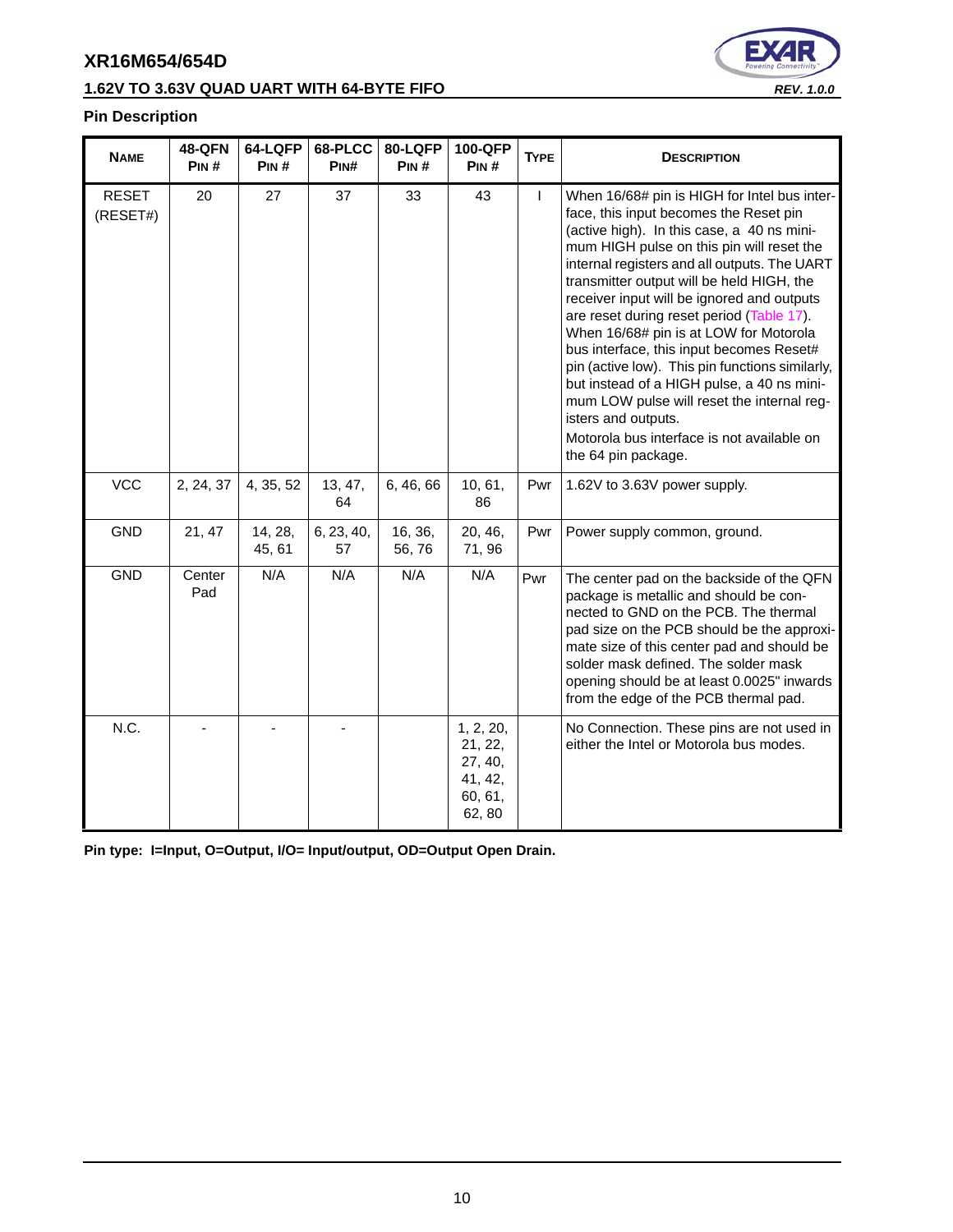

#### <span id="page-10-0"></span>**1.0 PRODUCT DESCRIPTION**

The XR16M654 (M654) integrates the functions of 4 enhanced 16C550 Universal Asynchrounous Receiver and Transmitter (UART). Each UART is independently controlled and has its own set of device configuration registers. The configuration registers set is 16550 UART compatible for control, status and data transfer. Additionally, each UART channel has 64 bytes of transmit and receive FIFOs, automatic RTS/CTS hardware flow control, automatic Xon/Xoff and special character software flow control, infrared encoder and decoder (IrDA ver 1.0), programmable fractional baud rate generator with a prescaler of divide by 1 or 4, and data rate up to 16 Mbps. The XR16M654 can operate from 1.62 to 3.63 volts. The M654 is fabricated with an advanced CMOS process.

#### **Enhanced FIFO**

The M654 QUART provides a solution that supports 64 bytes of transmit and receive FIFO memory, instead of 16 bytes in the ST16C554, or one byte in the ST16C454. The M654 is designed to work with high performance data communication systems, that require fast data processing time. Increased performance is realized in the M654 by the larger transmit and receive FIFOs, FIFO trigger level control and automatic flow control mechanism. This allows the external processor to handle more networking tasks within a given time. For example, the ST16C554 with a 16 byte FIFO, unloads 16 bytes of receive data in 1.53 ms (This example uses a character length of 11 bits, including start/stop bits at 115.2Kbps). This means the external CPU will have to service the receive FIFO at 1.53 ms intervals. However with the 64 byte FIFO in the M654, the data buffer will not require unloading/loading for 6.1 ms. This increases the service interval giving the external CPU additional time for other applications and reducing the overall UART interrupt servicing time. In addition, the programmable FIFO level trigger interrupt and automatic hardware/software flow control is uniquely provided for maximum data throughput performance especially when operating in a multi-channel system. The combination of the above greatly reduces the CPU's bandwidth requirement, increases performance, and reduces power consumption.

#### **Data Rate**

The M654 is capable of operation up to 16 Mbps at 3.3V with 4Xinternal sampling clock rate. The device can operate at 3.3V with a crystal oscillator of up to 24 MHz crystal on pins XTAL1 and XTAL2, or external clock source of 64 MHz on XTAL1 pin. With a typical crystal of 14.7456 MHz and through a software option, the user can set the prescaler bit and sampling rate for data rates of up to 3.68 Mbps.

#### **Enhanced Features**

The rich feature set of the M654 is available through the internal registers. Automatic hardware/software flow control, selectable transmit and receive FIFO trigger levels, selectable baud rates, infrared encoder/decoder interface, modem interface controls, and a sleep mode are all standard features. MCR bit-5 provides a facility for turning off (Xon) software flow control with any incoming (RX) character. In the 16 mode INTSEL and MCR bit-3 can be configured to provide a software controlled or continuous interrupt capability. For backward compatibility to the ST16C654, the 64-pin LQFP does not have the INTSEL pin. Instead, two different LQFP packages are offered. The XR16M654DIV operates in the continuous interrupt enable mode by internally bonding INTSEL to VCC. The XR16M654IV operates in conjunction with MCR bit-3 by internally bonding INTSEL to GND.

The XR16M654 offers a clock prescaler select pin to allow system/board designers to preset the default baud rate table on power up. The CLKSEL pin selects the div-by-1 or div-by-4 prescaler for the baud rate generator. It can then be overridden following initialization by MCR bit-7.

The 100 pin packages offer several other enhanced features. These features include a CHCCLK clock input, FSTAT register and separate IrDA TX outputs. The CHCCLK must be connected to the XTAL2 pin for normal operation or to external MIDI (Music Instrument Digital Interface) oscillator for MIDI applications. A separate register (FSTAT) is provided for monitoring the real time status of the FIFO signals TXRDY# and RXRDY# for each of the four UART channels (A-D). This reduces polling time involved in accessing individual channels. The 100 pin QFP package also offers four separate IrDA (Infrared Data Association Standard) TX outputs for Infrared applications. These outputs are provided in addition to the standard asynchronous modem data outputs.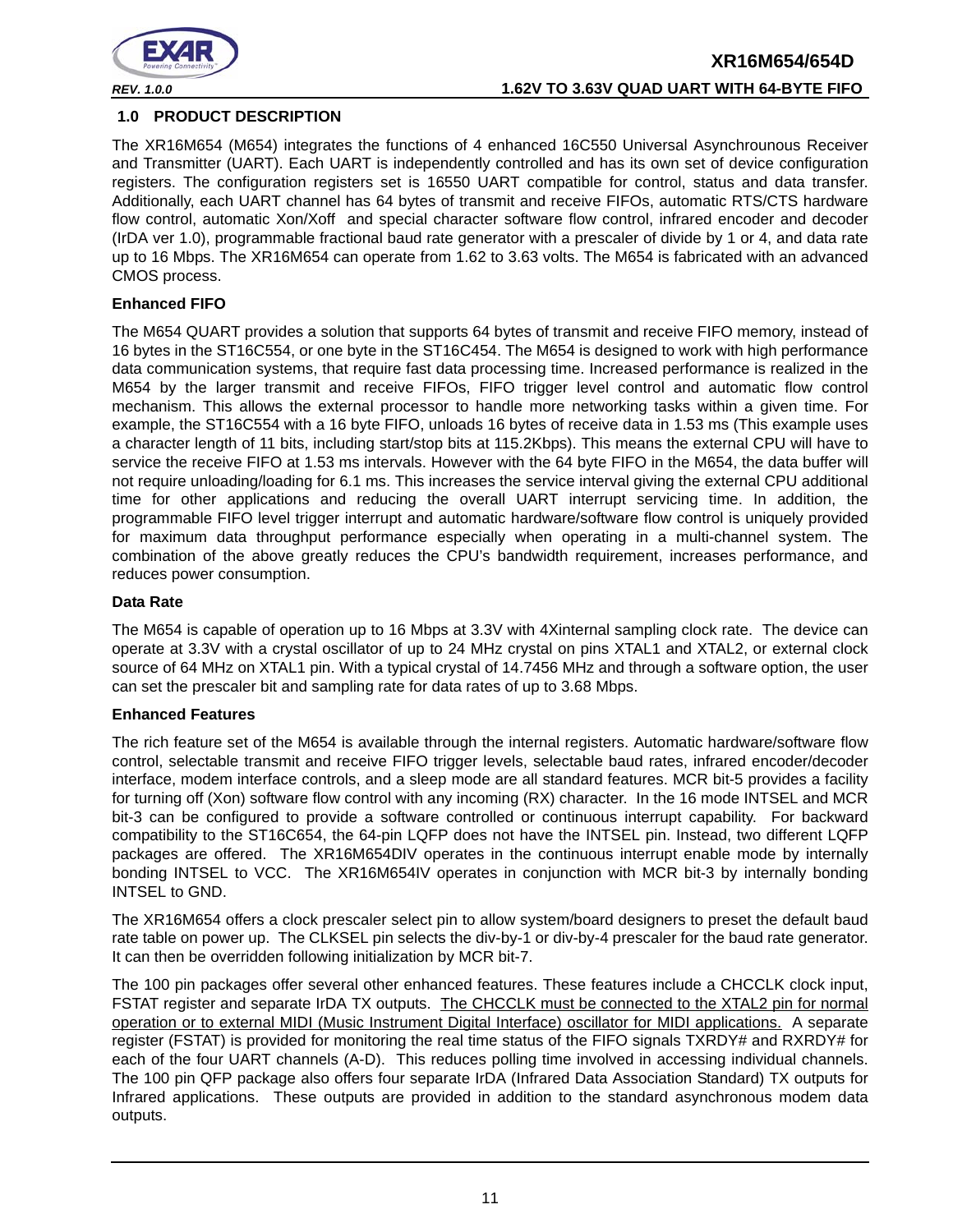#### **1.62V TO 3.63V QUAD UART WITH 64-BYTE FIFO** *REV. 1.0.0*



#### <span id="page-11-1"></span>**2.0 FUNCTIONAL DESCRIPTIONS**

#### <span id="page-11-2"></span>*2.1 CPU Interface*

The CPU interface is 8 data bits wide with 3 address lines and control signals to execute data bus read and write transactions. The M654 data interface supports the Intel compatible types of CPUs and it is compatible to the industry standard 16C550 UART. No clock (oscillator nor external clock) is required for a data bus transaction. Each bus cycle is asynchronous using CS# A-D, IOR# and IOW# or CS#, R/W#, A4 and A3 inputs. All four UART channels share the same data bus for host operations. A typical data bus interconnection for Intel and Motorola mode is shown in **[Figure](#page-11-0) 5**.

<span id="page-11-0"></span>

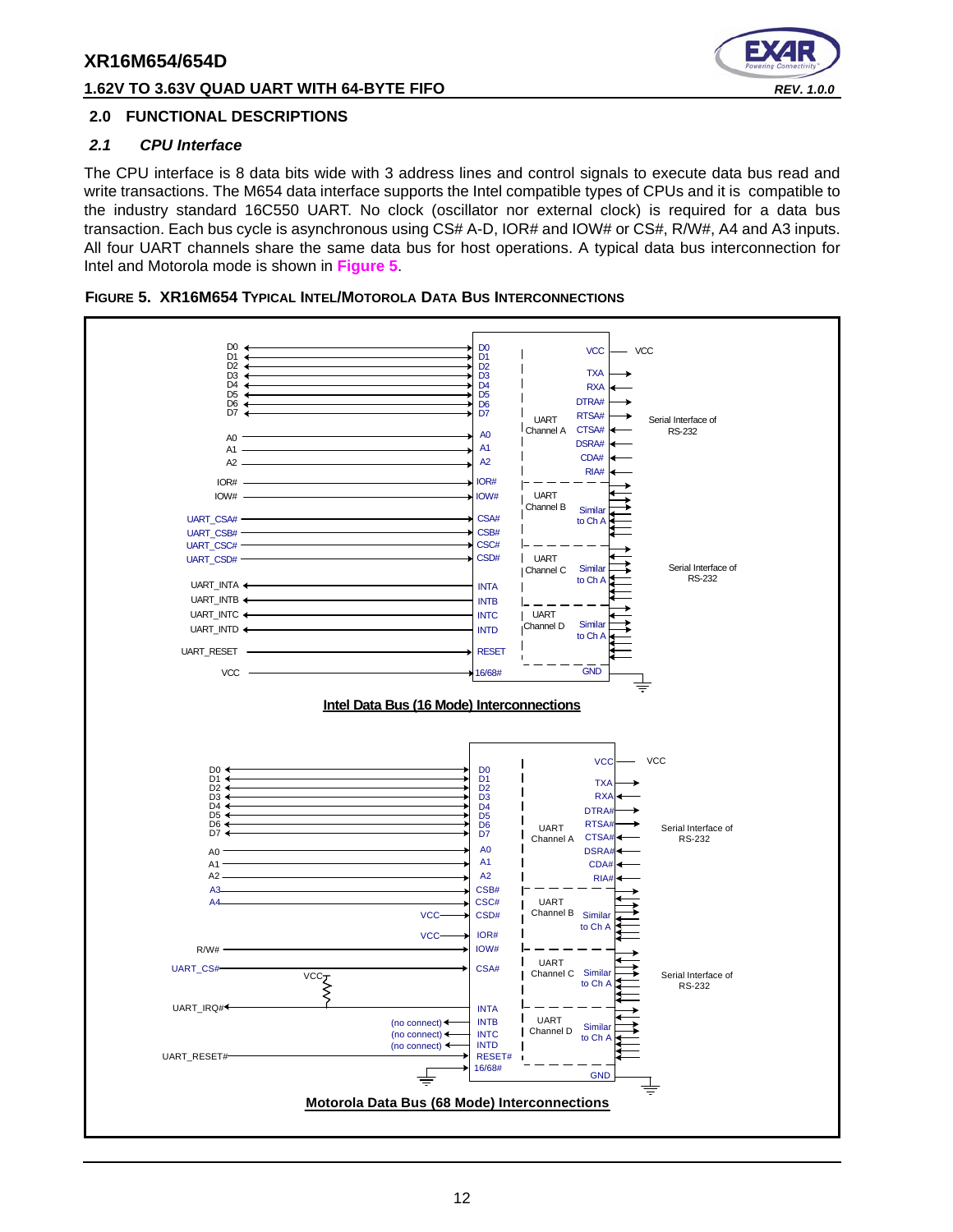

#### <span id="page-12-2"></span>*2.2 Device Reset*

The RESET input resets the internal registers and the serial interface outputs in both channels to their default state (see [Table](#page-40-0) 17). An active high pulse of longer than 40 ns duration will be required to activate the reset function in the device. Following a power-on reset or an external reset, the M654 is software compatible with previous generation of UARTs, 16C454 and 16C554.

#### <span id="page-12-3"></span>*2.3 Channel Selection*

<span id="page-12-0"></span>The UART provides the user with the capability to bi-directionally transfer information between an external CPU and an external serial communication device. During Intel Bus Mode (16/68# pin is connected to VCC), a logic 0 on chip select pins, CSA#, CSB#, CSC# or CSD# allows the user to select UART channel A, B, C or D to configure, send transmit data and/or unload receive data to/from the UART. Selecting all four UARTs can be useful during power up initialization to write to the same internal registers, but do not attempt to read from all four uarts simultaneously. Individual channel select functions are shown in **[Table](#page-12-0) 1**.

| CSA# | CSB# | CSC# | CSD# | <b>FUNCTION</b>       |
|------|------|------|------|-----------------------|
|      |      |      |      | UART de-selected      |
|      |      |      |      | Channel A selected    |
|      | ∩    |      |      | Channel B selected    |
|      |      |      |      | Channel C selected    |
|      |      |      |      | Channel D selected    |
|      |      |      |      | Channels A-D selected |

**TABLE 1: CHANNEL A-D SELECT IN 16 MODE**

<span id="page-12-1"></span>During Motorola Bus Mode (16/68# pin is connected to GND), the package interface pins are configured for connection with Motorola, and other popular microprocessor bus types. In this mode the M654 decodes two additional addresses, A3 and A4, to select one of the four UART ports. The A3 and A4 address decode function is used only when in the Motorola Bus Mode. **[See Table](#page-12-1) 2**.

| CS# | Α4 | А3 | <b>FUNCTION</b>    |  |
|-----|----|----|--------------------|--|
|     |    |    | UART de-selected   |  |
|     |    |    | Channel A selected |  |
|     |    |    | Channel B selected |  |
|     |    |    | Channel C selected |  |
|     |    |    | Channel D selected |  |

**TABLE 2: CHANNEL A-D SELECT IN 68 MODE**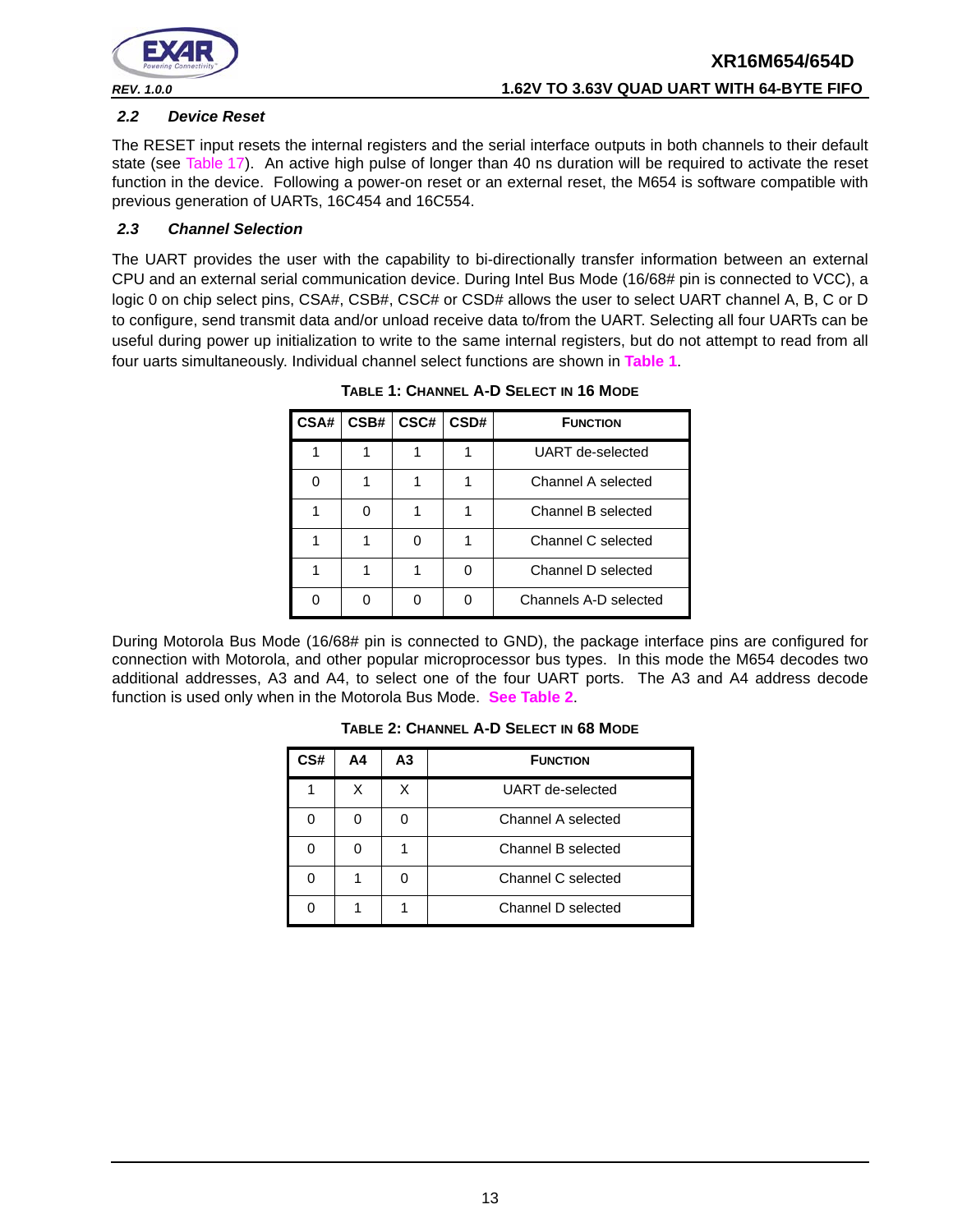#### **1.62V TO 3.63V QUAD UART WITH 64-BYTE FIFO** *REV. 1.0.0*



#### <span id="page-13-2"></span>*2.4 Channels A-D Internal Registers*

Each UART channel in the M654 has a set of enhanced registers for controlling, monitoring and data loading and unloading. The configuration register set is compatible to those already available in the standard single 16C550. These registers function as data holding registers (THR/RHR), interrupt status and control registers (ISR/IER), a FIFO control register (FCR), receive line status and control registers (LSR/LCR), modem status and control registers (MSR/MCR), programmable data rate (clock) divisor registers (DLL/DLM/DLD), and a user accessible scratchpad register (SPR).

Beyond the general 16C550 features and capabilities, the M654 offers enhanced feature registers (EFR, Xon/ Xoff 1, Xon/Xoff 2, FSTAT) that provide automatic RTS and CTS hardware flow control and automatic Xon/Xoff software flow control. All the register functions are discussed in full detail later in **["Section 3.0, UART](#page-25-0) [INTERNAL REGISTERS" on page](#page-25-0) 26**.

#### <span id="page-13-3"></span>*2.5 INT Ouputs for Channels A-D*

The interrupt outputs change according to the operating mode and enhanced features setup. **[Table](#page-13-0) 3 [and](#page-13-1) 4** summarize the operating behavior for the transmitter and receiver. Also see **[Figure](#page-46-0) 21** through **[26](#page-49-0)**.

<span id="page-13-0"></span>

|                | FCR BIT- $0 = 0$                          | FCR $BIT-0 = 1$ (FIFO ENABLED)                                                            |                                                                                               |
|----------------|-------------------------------------------|-------------------------------------------------------------------------------------------|-----------------------------------------------------------------------------------------------|
|                | (FIFO DISABLED)                           | FCR Bit-3 = $0$<br>(DMA Mode Disabled)                                                    | FCR Bit-3 = $1$<br>(DMA Mode Enabled)                                                         |
| <b>INT Pin</b> | $LOW = a$ byte in THR<br>HIGH = THR empty | LOW = FIFO above trigger level<br>HIGH = FIFO below trigger level or<br><b>FIFO</b> empty | $LOW = FIFO$ above trigger level<br>$HIGH = FIFO below trigger level or$<br><b>FIFO</b> empty |

#### **TABLE 3: INT PIN OPERATION FOR TRANSMITTER FOR CHANNELS A-D**

#### **TABLE 4: INT PIN OPERATION FOR RECEIVER FOR CHANNELS A-D**

<span id="page-13-1"></span>

|                | FCR BIT- $0 = 0$<br>(FIFO DISABLED) | FCR $BIT-0 = 1$ (FIFO ENABLED)                                    |                                                                     |  |  |
|----------------|-------------------------------------|-------------------------------------------------------------------|---------------------------------------------------------------------|--|--|
|                |                                     | FCR Bit-3 = $0$<br>(DMA Mode Disabled)                            | FCR Bit-3 = $1$<br>(DMA Mode Enabled)                               |  |  |
| <b>INT Pin</b> | ILOW = no data<br>$HIGH = 1 byte$   | LOW = FIFO below trigger level<br>HIGH = FIFO above trigger level | $LOW = FIFO$ below trigger level<br>HIGH = FIFO above trigger level |  |  |

#### <span id="page-13-4"></span>*2.6 DMA Mode*

The device does not support direct memory access. The DMA Mode (a legacy term) in this document does not mean "direct memory access" but refers to data block transfer operation. The DMA mode affects the state of the RXRDY# A-D and TXRDY# A-D output pins. The transmit and receive FIFO trigger levels provide additional flexibility to the user for block mode operation. The LSR bits 5-6 provide an indication when the transmitter is empty or has an empty location(s) for more data. The user can optionally operate the transmit and receive FIFO in the DMA mode (FCR bit-3 = 1). When the transmit and receive FIFOs are enabled and the DMA mode is disabled (FCR bit-3 = 0), the M654 is placed in single-character mode for data transmit or receive operation. When DMA mode is enabled (FCR bit- $3 = 1$ ), the user takes advantage of block mode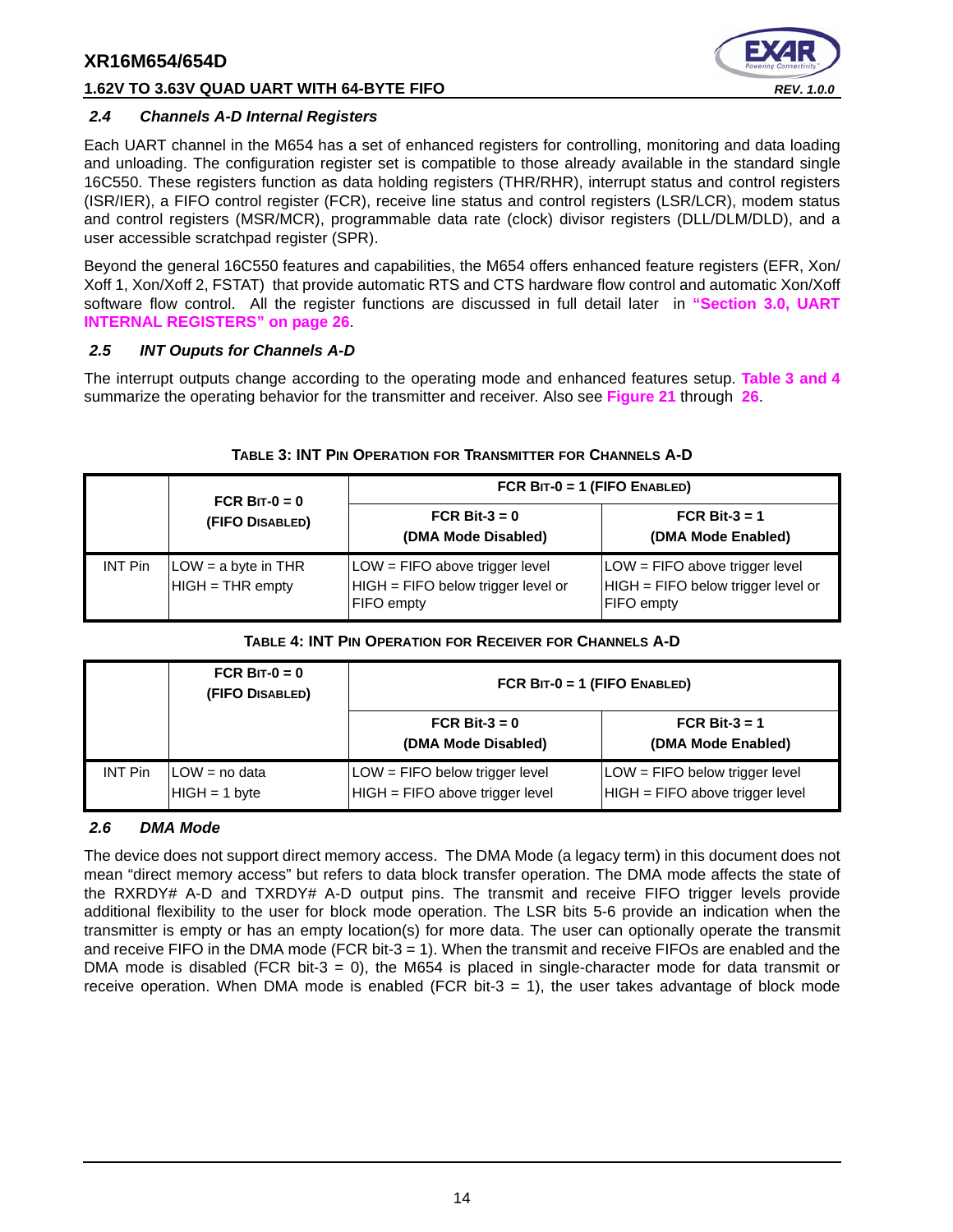

*REV. 1.0.0* **1.62V TO 3.63V QUAD UART WITH 64-BYTE FIFO**

operation by loading or unloading the FIFO in a block sequence determined by the programmed trigger level. The following table show their behavior. Also see **[Figure](#page-46-0) 21** through **[26](#page-49-0)**.

<span id="page-14-0"></span>

| <b>PINS</b> | $FCR$ BIT-0=0<br>(FIFO DISABLED)          | FCR BIT-0=1 (FIFO ENABLED)                           |                                                                                                                              |  |
|-------------|-------------------------------------------|------------------------------------------------------|------------------------------------------------------------------------------------------------------------------------------|--|
|             |                                           | FCR BIT- $3 = 0$<br>(DMA MODE DISABLED)              | FCR BIT- $3 = 1$<br>(DMA MODE ENABLED)                                                                                       |  |
| RXRDY#      | $LOW = 1 byte$<br>$HIGH = no data$        | LOW = at least 1 byte in FIFO<br>$HIGH = FIFO$ empty | HIGH to LOW transition when FIFO reaches the<br>trigger level, or timeout occurs<br>LOW to HIGH transition when FIFO empties |  |
| TXRDY#      | $LOW = THR$ empty<br>$HIGH = byte in THR$ | $LOW = FIFO$ empty<br>HIGH = at least 1 byte in FIFO | $LOW = FIFO$ has at least 1 empty location<br>$HIGH = FIFO$ is full                                                          |  |

#### **TABLE 5: TXRDY# AND RXRDY# OUTPUTS IN FIFO AND DMA MODE FOR CHANNELS A-D**

#### <span id="page-14-3"></span>*2.7 Crystal Oscillator or External Clock Input*

The M654 includes an on-chip oscillator (XTAL1 and XTAL2) to produce a clock for both UART sections in the device. The CPU data bus does not require this clock for bus operation. The crystal oscillator provides a system clock to the Baud Rate Generators (BRG) section found in each of the UART. XTAL1 is the input to the oscillator or external clock buffer input with XTAL2 pin being the output. For programming details, see **["Section 2.8, Programmable Baud Rate Generator with Fractional Divisor" on page](#page-14-1) 15**.

#### <span id="page-14-2"></span>**FIGURE 6. TYPICAL CRYSTAL CONNECTIONS**



The on-chip oscillator is designed to use an industry standard microprocessor crystal (parallel resonant, fundamental frequency with 10-22 pF capacitance load, ESR of 20-120 ohms and 100ppm frequency tolerance) connected externally between the XTAL1 and XTAL2 pins. Typical oscillator connections are shown in **[Figure](#page-14-2) 6**. Alternatively, an external clock can be connected to the XTAL1 pin to clock the internal baud rate generator for standard or custom rates. For further reading on oscillator circuit please see application note DAN108 on EXAR's web site.

#### <span id="page-14-1"></span>*2.8 Programmable Baud Rate Generator with Fractional Divisor*

Each UART has its own Baud Rate Generator (BRG) with a prescaler for the transmitter and receiver. The prescaler is controlled by a software bit in the MCR register. The MCR register bit-7 sets the prescaler to divide the input crystal or external clock by 1 or 4. The output of the prescaler clocks to the BRG. The BRG further divides this clock by a programmable divisor between 1 and  $(2^{16} - 0.0625)$  in increments of 0.0625 (1/16) to obtain a 16X or 8X or 4X sampling clock of the serial data rate. The sampling clock is used by the transmitter for data bit shifting and receiver for data sampling. The BRG divisor (DLL, DLM and DLD registers) defaults to the value of '1' (DLL = 0x01, DLM = 0x00 and DLD = 0x00) upon reset. Therefore, the BRG must be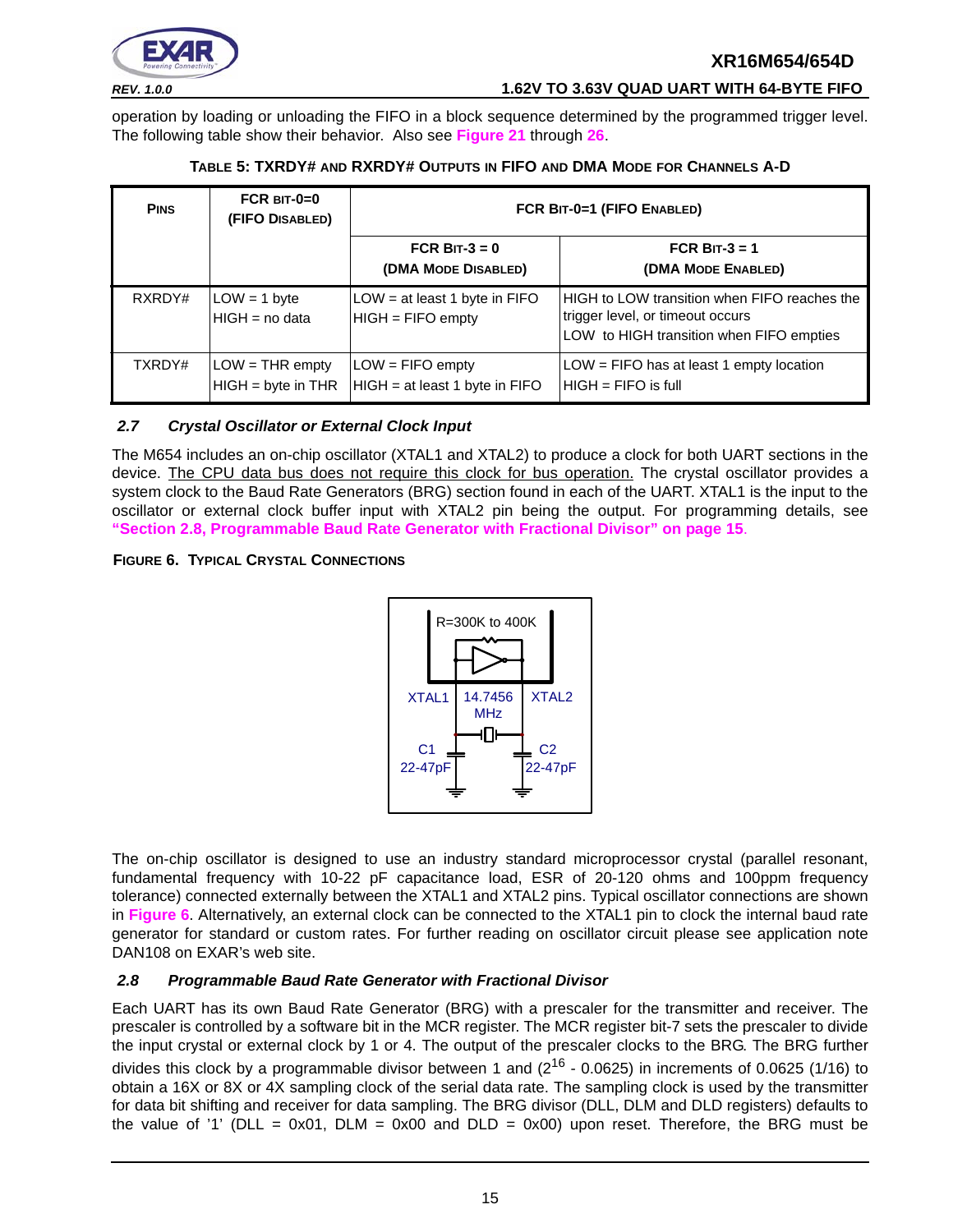



programmed during initialization to the operating data rate. The DLL and DLM registers provide the integer part of the divisor and the DLD register provides the fractional part of the divisor. Only the four lower bits of the DLD are implemented and they are used to select a value from 0 (for setting 0000) to 0.9375 or 15/16 (for setting 1111). Programming the Baud Rate Generator Registers DLL, DLM and DLD provides the capability for selecting the operating data rate. **[Table](#page-16-0) 6** shows the standard data rates available with a 24MHz crystal or external clock at 16X clock rate. If the pre-scaler is used (MCR bit-7  $=$  1), the output data rate will be 4 times less than that shown in **[Table](#page-16-0) 6**. At 8X sampling rate, these data rates would double. And at 4X sampling rate, they would quadruple. Also, when using 8X sampling mode, please note that the bit-time will have a jitter (+/- 1/ 16) whenever the DLD is non-zero and is an odd number. When using a non-standard data rate crystal or external clock, the divisor value can be calculated with the following equation(s):

Required Divisor (decimal)=(XTAL1 clock frequency / prescaler) /(serial data rate x 16), with 16X mode, **DLD[5:4]='00'**

Required Divisor (decimal)= (XTAL1 clock frequency / prescaler / (serial data rate x 8), with 8X mode, **DLD[5:4] = '01'**

Required Divisor (decimal)= (XTAL1 clock frequency / prescaler / (serial data rate x 4), with 4X mode, **DLD[5:4] = '10'**

The closest divisor that is obtainable in the M654 can be calculated using the following formula:

ROUND( (Required Divisor - TRUNC(Required Divisor) )\*16)/16 + TRUNC(Required Divisor), where DLM = TRUNC(Required Divisor) >> 8 DLL = TRUNC(Required Divisor) & 0xFF DLD = ROUND( (Required Divisor-TRUNC(Required Divisor) )\*16)

In the formulas above, please note that:

TRUNC (N) = Integer Part of N. For example, TRUNC  $(5.6) = 5$ .

ROUND (N) = N rounded towards the closest integer. For example, ROUND  $(7.3)$  = 7 and ROUND  $(9.9)$  = 10.

A  $\gt$  B indicates right shifting the value 'A' by 'B' number of bits. For example, 0x78A3  $\gt$  8 = 0x0078.



#### <span id="page-15-0"></span>**FIGURE 7. BAUD RATE GENERATOR**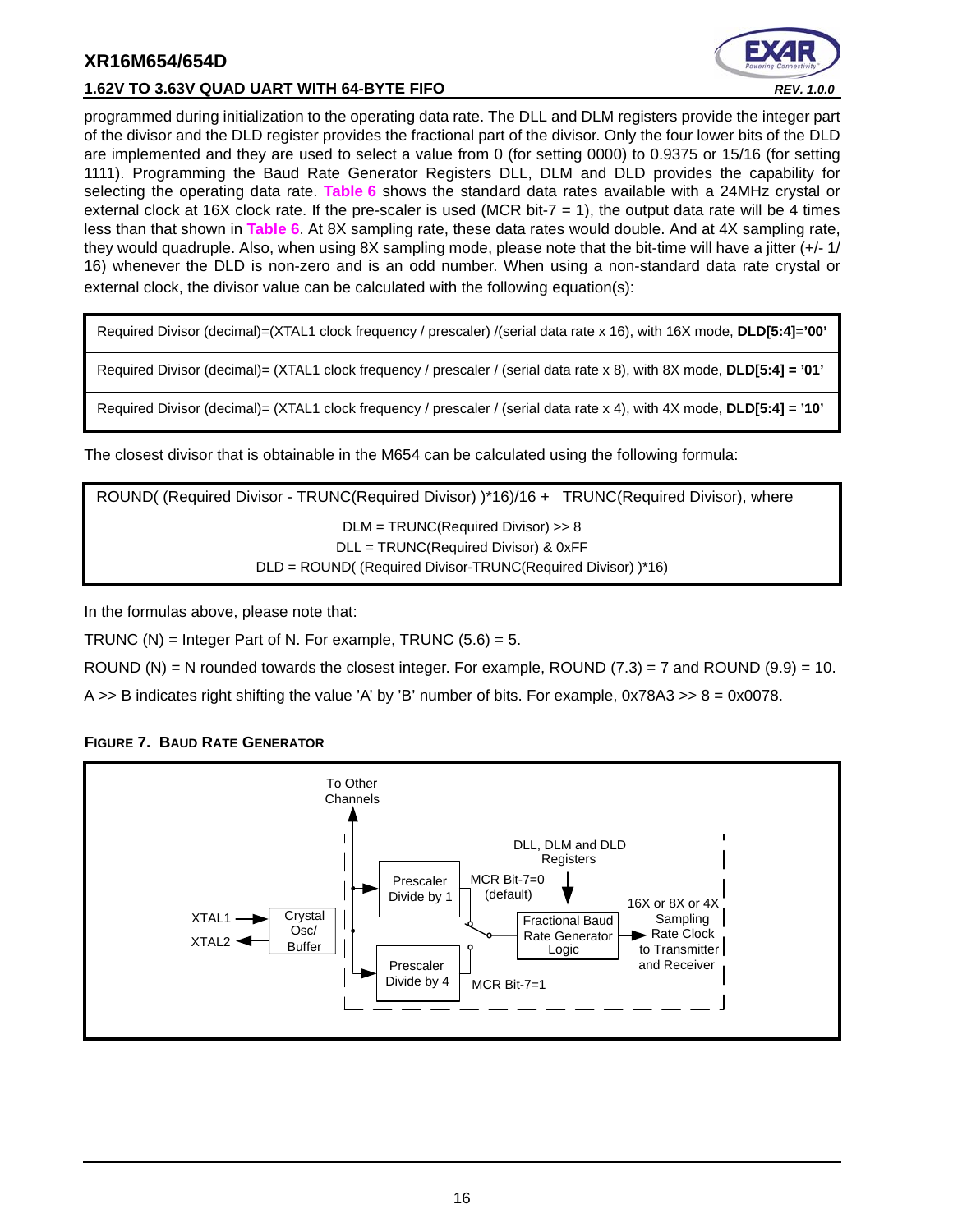



#### *REV. 1.0.0* **1.62V TO 3.63V QUAD UART WITH 64-BYTE FIFO**

#### **TABLE 6: TYPICAL DATA RATES WITH A 24 MHZ CRYSTAL OR EXTERNAL CLOCK AT 16X SAMPLING**

<span id="page-16-0"></span>

| <b>Required</b><br><b>Output Data</b><br>Rate | <b>DIVISOR FOR</b><br>16x Clock<br>(Decimal) | <b>DIVISOR</b><br><b>OBTAINABLE IN</b><br>M654 | <b>DLM PROGRAM</b><br><b>VALUE (HEX)</b> | <b>DLL PROGRAM</b><br><b>VALUE (HEX)</b> | <b>DLD PROGRAM</b><br>VALUE (HEX) | <b>DATA ERROR</b><br><b>RATE (%)</b> |
|-----------------------------------------------|----------------------------------------------|------------------------------------------------|------------------------------------------|------------------------------------------|-----------------------------------|--------------------------------------|
| 400                                           | 3750                                         | 3750                                           | E                                        | A <sub>6</sub>                           | $\overline{0}$                    | $\overline{0}$                       |
| 2400                                          | 625                                          | 625                                            | $\overline{2}$                           | 71                                       | $\Omega$                          | $\Omega$                             |
| 4800                                          | 312.5                                        | 312 8/16                                       | $\mathbf{1}$                             | 38                                       | 8                                 | $\mathbf 0$                          |
| 9600                                          | 156.25                                       | 156 4/16                                       | $\pmb{0}$                                | 9C                                       | $\overline{\mathbf{4}}$           | $\mathbf 0$                          |
| 10000                                         | 150                                          | 150                                            | $\pmb{0}$                                | $\overline{96}$                          | $\overline{0}$                    | $\mathbf 0$                          |
| 19200                                         | 78.125                                       | 78 2/16                                        | $\mathbf 0$                              | 4E                                       | $\overline{2}$                    | $\Omega$                             |
| 25000                                         | 60                                           | 60                                             | $\overline{0}$                           | 3C                                       | $\overline{0}$                    | $\Omega$                             |
| 28800                                         | 52.0833                                      | 52 1/16                                        | $\pmb{0}$                                | 34                                       | 1                                 | 0.04                                 |
| 38400                                         | 39.0625                                      | 39 1/16                                        | $\mathbf 0$                              | 27                                       | $\mathbf{1}$                      | $\Omega$                             |
| 50000                                         | 30                                           | 30                                             | $\mathbf 0$                              | 1E                                       | $\mathbf 0$                       | $\Omega$                             |
| 57600                                         | 26.0417                                      | 26 1/16                                        | $\pmb{0}$                                | 1A                                       | $\mathbf{1}$                      | 0.08                                 |
| 75000                                         | 20                                           | 20                                             | $\mathbf 0$                              | 14                                       | $\mathbf 0$                       | $\Omega$                             |
| 100000                                        | 15                                           | 15                                             | $\pmb{0}$                                | F                                        | $\mathbf 0$                       | $\Omega$                             |
| 115200                                        | 13.0208                                      | 13                                             | $\mathsf 0$                              | D                                        | $\mathbf 0$                       | 0.16                                 |
| 153600                                        | 9.7656                                       | 9 12/16                                        | $\mathbf 0$                              | $\overline{9}$                           | $\overline{\text{c}}$             | 0.16                                 |
| 200000                                        | 7.5                                          | 7 8/16                                         | $\overline{0}$                           | $\overline{7}$                           | 8                                 | $\Omega$                             |
| 225000                                        | 6.6667                                       | 6 11/16                                        | $\mathbf 0$                              | 6                                        | B                                 | 0.31                                 |
| 230400                                        | 6.5104                                       | 6 8/16                                         | $\pmb{0}$                                | 6                                        | 8                                 | 0.16                                 |
| 250000                                        | 6                                            | 6                                              | $\mathbf 0$                              | 6                                        | $\Omega$                          | $\Omega$                             |
| 300000                                        | $\overline{5}$                               | $\overline{5}$                                 | $\overline{0}$                           | $\overline{5}$                           | $\mathbf 0$                       | $\Omega$                             |
| 400000                                        | 3.75                                         | 3 12/16                                        | $\mathbf 0$                              | $\overline{3}$                           | $\overline{\text{c}}$             | $\Omega$                             |
| 460800                                        | 3.2552                                       | $3 \frac{4}{16}$                               | $\overline{0}$                           | $\overline{3}$                           | $\overline{4}$                    | 0.16                                 |
| 500000                                        | 3                                            | 3                                              | $\pmb{0}$                                | $\overline{3}$                           | $\mathbf 0$                       | $\mathbf 0$                          |
| 750000                                        | $\overline{2}$                               | $\overline{2}$                                 | $\mathsf 0$                              | $\overline{2}$                           | $\mathbf 0$                       | $\Omega$                             |
| 921600                                        | 1.6276                                       | 1 10/16                                        | $\mathbf 0$                              | $\mathbf{1}$                             | A                                 | 0.16                                 |
| 1000000                                       | 1.5                                          | 18/16                                          | $\overline{0}$                           | $\mathbf{1}$                             | 8                                 | $\mathbf 0$                          |

#### <span id="page-16-1"></span>*2.9 Transmitter*

The transmitter section comprises of an 8-bit Transmit Shift Register (TSR) and 64 bytes of FIFO which includes a byte-wide Transmit Holding Register (THR). TSR shifts out every data bit with the 16X/8X/4X internal clock. A bit time is 16/8/4 clock periods. The transmitter sends the start-bit followed by the number of data bits, inserts the proper parity-bit if enabled, and adds the stop-bit(s). The status of the FIFO and TSR are reported in the Line Status Register (LSR bit-5 and bit-6).

#### <span id="page-16-2"></span>**2.9.1 Transmit Holding Register (THR) - Write Only**

The transmit holding register is an 8-bit register providing a data interface to the host processor. The host writes transmit data byte to the THR to be converted into a serial data stream including start-bit, data bits, parity-bit and stop-bit(s). The least-significant-bit (Bit-0) becomes first data bit to go out. The THR is the input register to the transmit FIFO of 64 bytes when FIFO operation is enabled by FCR bit-0. Every time a write operation is made to the THR, the FIFO data pointer is automatically bumped to the next sequential data location.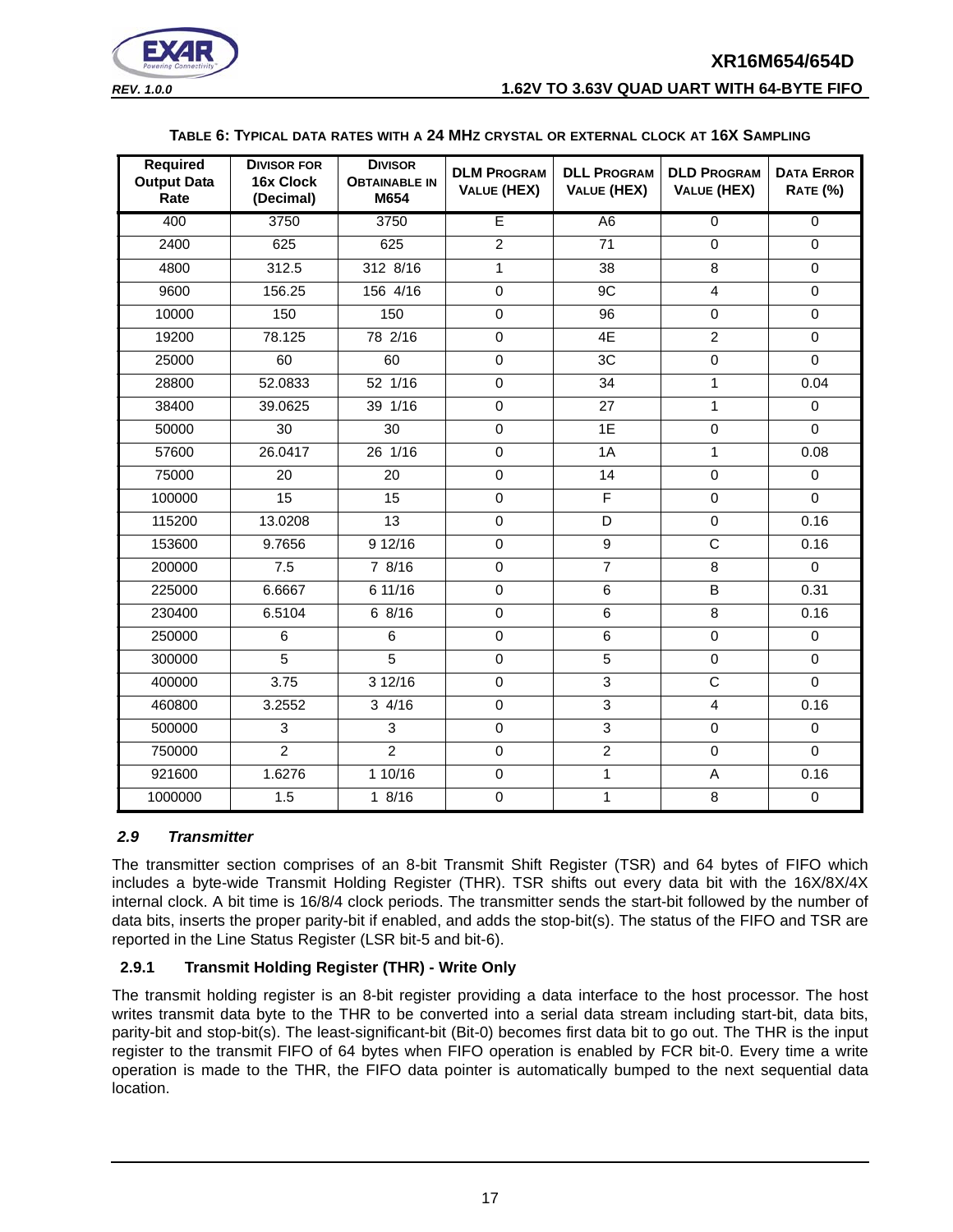

#### **1.62V TO 3.63V QUAD UART WITH 64-BYTE FIFO** *REV. 1.0.0*

#### <span id="page-17-0"></span>**2.9.2 Transmitter Operation in non-FIFO Mode**

The host loads transmit data to THR one character at a time. The THR empty flag (LSR bit-5) is set when the data byte is transferred to TSR. THR flag can generate a transmit empty interrupt (ISR bit-1) when it is enabled by IER bit-1. The TSR flag (LSR bit-6) is set when TSR becomes completely empty.

<span id="page-17-1"></span>



#### <span id="page-17-2"></span>**2.9.3 Transmitter Operation in FIFO Mode**

The host may fill the transmit FIFO with up to 64 bytes of transmit data. The THR empty flag (LSR bit-5) is set whenever the FIFO is empty. The THR empty flag can generate a transmit empty interrupt (ISR bit-1) when the FIFO becomes empty. The transmit empty interrupt is enabled by IER bit-1. The TSR flag (LSR bit-6) is set when TSR/FIFO becomes empty.

<span id="page-17-3"></span>

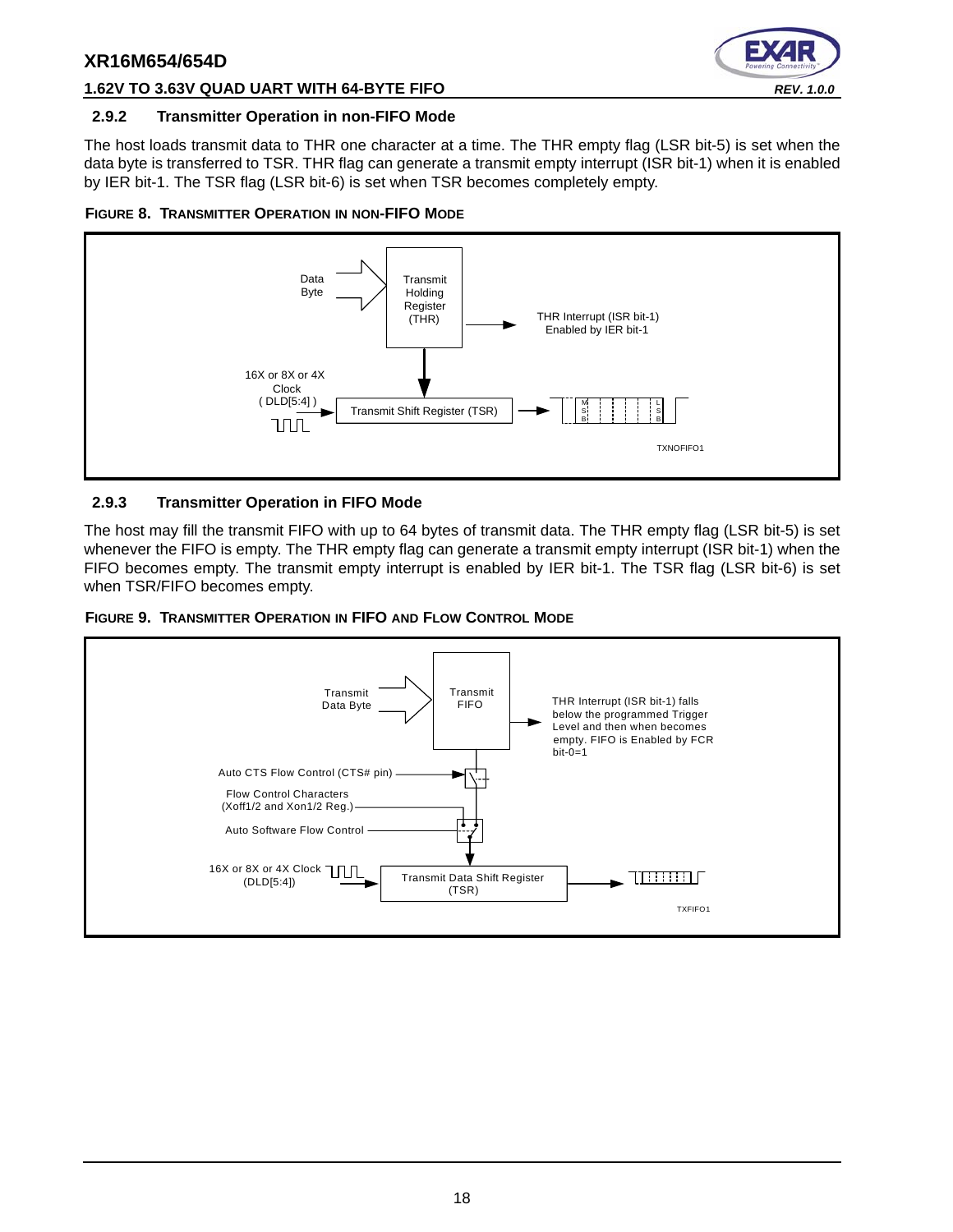

# **XR16M654/654D** *REV. 1.0.0* **1.62V TO 3.63V QUAD UART WITH 64-BYTE FIFO**

#### <span id="page-18-1"></span>*2.10 Receiver*

The receiver section contains an 8-bit Receive Shift Register (RSR) and 64 bytes of FIFO which includes a byte-wide Receive Holding Register (RHR). The RSR uses the 16X/8X/4X clock (DLD[5:4]) for timing. It verifies and validates every bit on the incoming character in the middle of each data bit. On the falling edge of a start or false start bit, an internal receiver counter starts counting at the 16X/8X/4X clock rate. After 8 clocks (or 4 if 8X or 2 if 4X) the start bit period should be at the center of the start bit. At this time the start bit is sampled and if it is still a logic 0 it is validated. Evaluating the start bit in this manner prevents the receiver from assembling a false character. The rest of the data bits and stop bits are sampled and validated in this same manner to prevent false framing. If there were any error(s), they are reported in the LSR register bits 2-4. Upon unloading the receive data byte from RHR, the receive FIFO pointer is bumped and the error tags are immediately updated to reflect the status of the data byte in RHR register. RHR can generate a receive data ready interrupt upon receiving a character or delay until it reaches the FIFO trigger level. Furthermore, data delivery to the host is guaranteed by a receive data ready time-out interrupt when data is not received for 4 word lengths as defined by LCR[1:0] plus 12 bits time. This is equivalent to 3.7-4.6 character times. The RHR interrupt is enabled by IER bit-0. See **[Figure](#page-18-0) 10** and **[Figure](#page-19-0) 11** below.

#### <span id="page-18-2"></span>**2.10.1 Receive Holding Register (RHR) - Read-Only**

The Receive Holding Register is an 8-bit register that holds a receive data byte from the Receive Shift Register. It provides the receive data interface to the host processor. The RHR register is part of the receive FIFO of 64 bytes by 11-bits wide, the 3 extra bits are for the 3 error tags to be reported in LSR register. When the FIFO is enabled by FCR bit-0, the RHR contains the first data character received by the FIFO. After the RHR is read, the next character byte is loaded into the RHR and the errors associated with the current data byte are immediately updated in the LSR bits 2-4.

<span id="page-18-0"></span>

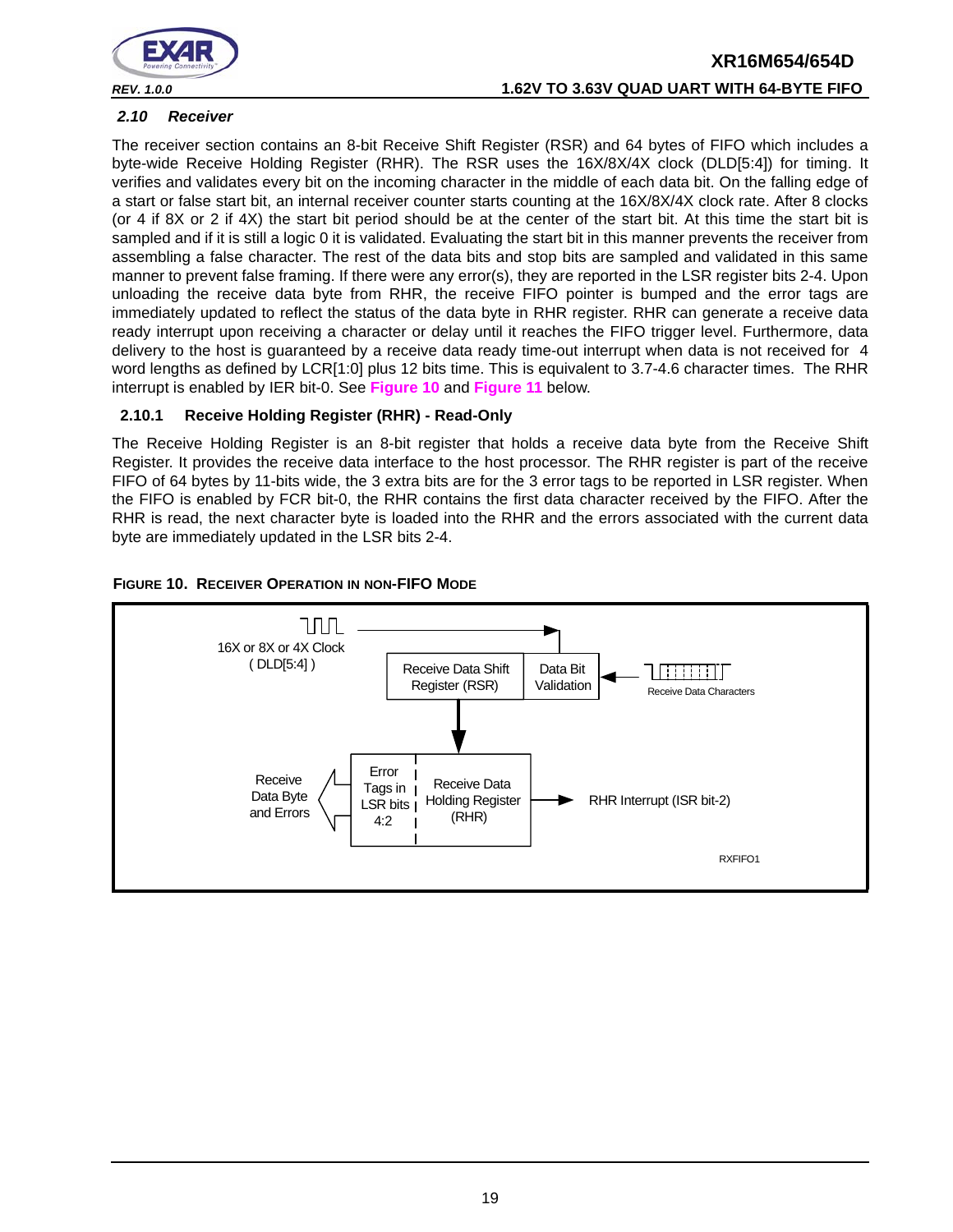



#### <span id="page-19-0"></span>**FIGURE 11. RECEIVER OPERATION IN FIFO AND AUTO RTS FLOW CONTROL MODE**

#### <span id="page-19-1"></span>*2.11 Auto RTS (Hardware) Flow Control*

Automatic RTS hardware flow control is used to prevent data overrun to the local receiver FIFO. The RTS# output is used to request remote unit to suspend/resume data transmission. The auto RTS flow control features is enabled to fit specific application requirement (see **[Figure](#page-20-0) 12**):

- Enable auto RTS flow control using EFR bit-6.
- The auto RTS function must be started by asserting RTS# output pin (MCR bit-1 to logic 1 after it is enabled).

If using the Auto RTS interrupt:

Enable RTS interrupt through IER bit-6 (after setting EFR bit-4). The UART issues an interrupt when the RTS# pin makes a transition from low to high: ISR bit-5 will be set to logic 1.

#### <span id="page-19-2"></span>*2.12 Auto RTS Hysteresis*

The M654 has a new feature that provides flow control trigger hysteresis while maintaining compatibility with the XR16C850, ST16C650A and ST16C550 family of UARTs. With the Auto RTS function enabled, an interrupt is generated when the receive FIFO reaches the selected RX trigger level. The RTS# pin will not be forced HIGH (RTS off) until the receive FIFO reaches one trigger level above the selected trigger level in the trigger table (**[Table](#page-31-0) 12**). The RTS# pin will return LOW after the RX FIFO is unloaded to one level below the selected trigger level. Under the above described conditions, the M654 will continue to accept data until the receive FIFO gets full. The Auto RTS function is initiated when the RTS# output pin is asserted LOW (RTS On).

<span id="page-19-3"></span>

| <b>RX TRIGGER LEVEL</b> | <b>INT PIN ACTIVATION</b> | <b>RTS# DE-ASSERTED (HIGH)</b><br>(CHARACTERS IN RX FIFO) | <b>RTS# ASSERTED (LOW)</b><br>(CHARACTERS IN RX FIFO) |  |
|-------------------------|---------------------------|-----------------------------------------------------------|-------------------------------------------------------|--|
|                         |                           | 16                                                        |                                                       |  |
| 16                      | 16                        | 56                                                        |                                                       |  |
| 56                      | 56                        | 60                                                        | 16                                                    |  |
| 60                      | 60                        | 60                                                        | 56                                                    |  |

| TABLE 7: AUTO RTS (HARDWARE) FLOW CONTROL |  |
|-------------------------------------------|--|
|                                           |  |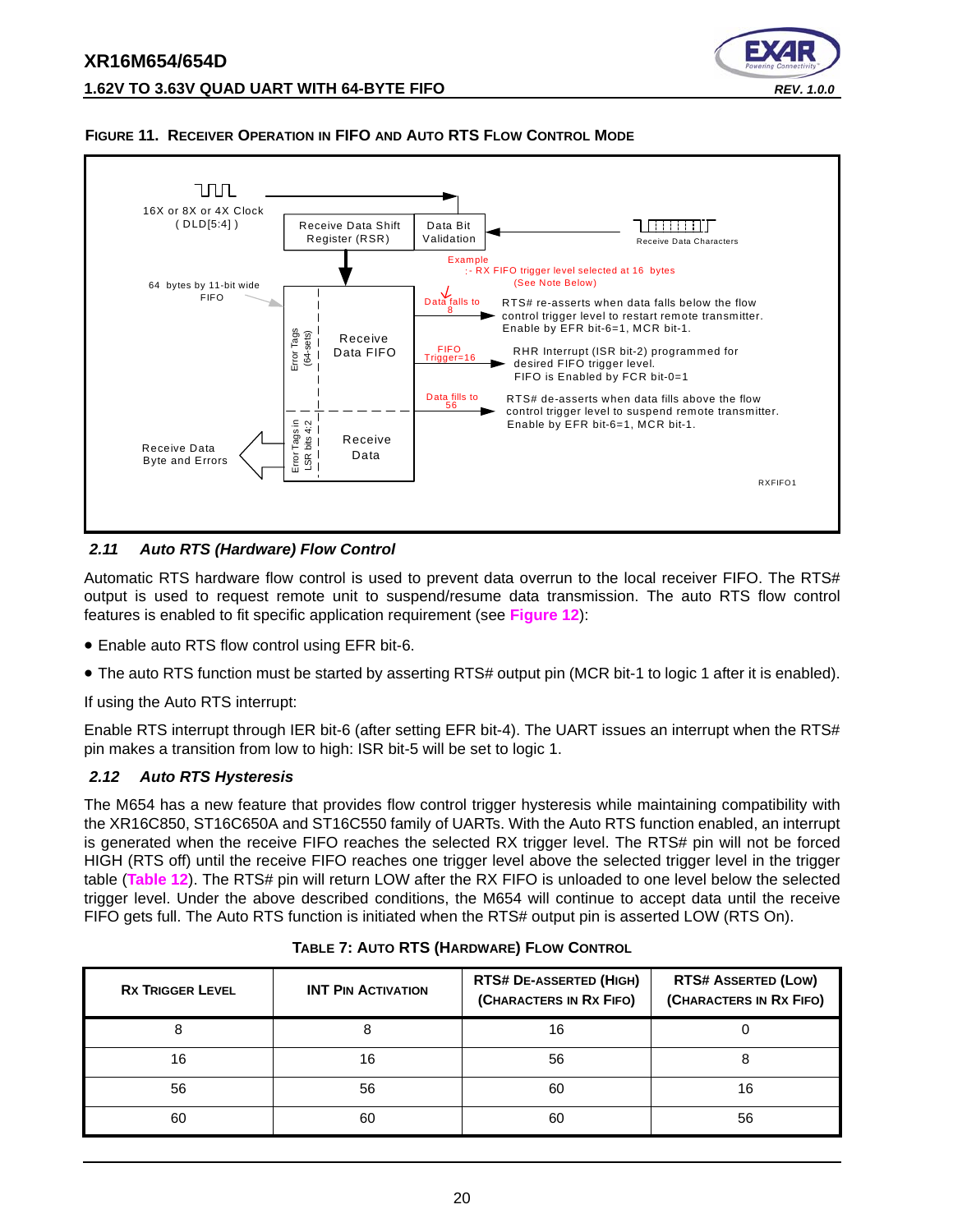

#### <span id="page-20-1"></span>*2.13 Auto CTS Flow Control*

Automatic CTS flow control is used to prevent data overrun to the remote receiver FIFO. The CTS# input is monitored to suspend/restart the local transmitter. The auto CTS flow control feature is selected to fit specific application requirement (see **[Figure](#page-20-0) 12**):

• Enable auto CTS flow control using EFR bit-7.

If needed, the CTS interrupt can be enabled through IER bit-7 (after setting EFR bit-4). The UART issues an interrupt when the CTS# pin is de-asserted (HIGH): ISR bit-5 will be set to 1, and UART will suspend transmission as soon as the stop bit of the character in process is shifted out. Transmission is resumed after the CTS# input is re-asserted (LOW), indicating more data may be sent.



<span id="page-20-0"></span>**FIGURE 12. AUTO RTS AND CTS FLOW CONTROL OPERATION**

*The local UART (UARTA) starts data transfer by asserting RTSA# (1). RTSA# is normally connected to CTSB# (2) of remote UART (UARTB). CTSB# allows its transmitter to send data (3). TXB data arrives and fills UARTA receive FIFO (4). When RXA data fills up to its receive FIFO trigger level, UARTA activates its RXA data ready interrupt (5) and continues to receive and put data into its FIFO. If interrupt service latency is long and data is not being unloaded, UARTA monitors its receive data fill level to match the upper threshold of RTS delay and de-assert RTSA# (6). CTSB# follows (7) and request UARTB transmitter to suspend data transfer. UARTB stops or finishes sending the data bits in its transmit shift register (8). When receive FIFO data in UARTA is unloaded to match the lower threshold of RTS delay (9), UARTA re-asserts RTSA# (10), CTSB# recognizes the change (11) and restarts its transmitter and data flow again until next receive FIFO trigger (12). This same event applies to the reverse direction when UARTA sends data to UARTB with RTSB# and CTSA# controlling the data flow.*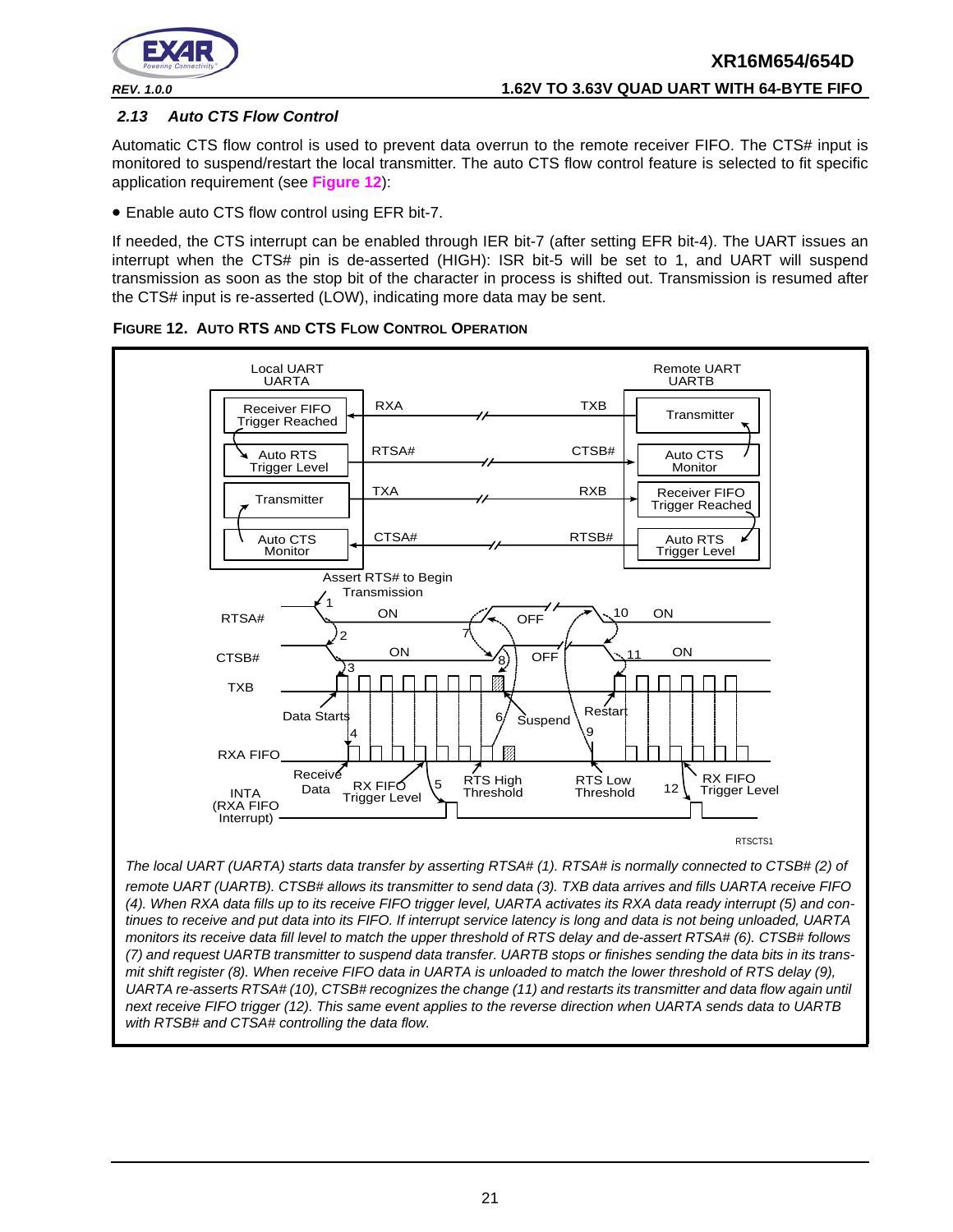#### **1.62V TO 3.63V QUAD UART WITH 64-BYTE FIFO** *REV. 1.0.0*



#### <span id="page-21-1"></span>*2.14 Auto Xon/Xoff (Software) Flow Control*

When software flow control is enabled (**[See Table](#page-38-0) 16**), the M654 compares one or two sequential receive data characters with the programmed Xon or Xoff-1,2 character value(s). If receive character(s) (RX) match the programmed values, the M654 will halt transmission (TX) as soon as the current character has completed transmission. When a match occurs, the Xoff (if enabled via IER bit-5) flag will be set and the interrupt output pin will be activated. Following a suspension due to a match of the Xoff character, the M654 will monitor the receive data stream for a match to the Xon-1,2 character. If a match is found, the M654 will resume operation and clear the flags (ISR bit-4).

Reset initially sets the contents of the Xon/Xoff 8-bit flow control registers to a logic 0. Following reset the user can write any Xon/Xoff value desired for software flow control. Different conditions can be set to detect Xon/ Xoff characters (**[See Table](#page-38-0) 16**) and suspend/resume transmissions. When double 8-bit Xon/Xoff characters are selected, the M654 compares two consecutive receive characters with two software flow control 8-bit values (Xon1, Xon2, Xoff1, Xoff2) and controls TX transmissions accordingly. Under the above described flow control mechanisms, flow control characters are not placed (stacked) in the user accessible RX data buffer or FIFO.

In the event that the receive buffer is overfilling and flow control needs to be executed, the M654 automatically sends an Xoff message (when enabled) via the serial TX output to the remote modem. The M654 sends the Xoff-1,2 characters two-character-times (= time taken to send two characters at the programmed baud rate) after the receive FIFO crosses the programmed trigger level. To clear this condition, the M654 will transmit the programmed Xon-1,2 characters as soon as receive FIFO is less than one trigger level below the programmed trigger level. **[Table](#page-21-0) 8** below explains this.

<span id="page-21-0"></span>

| <b>RX TRIGGER LEVEL</b> | <b>INT PIN ACTIVATION</b> | <b>XOFF CHARACTER(S) SENT</b><br>(CHARACTERS IN RX FIFO) | <b>XON CHARACTER(S) SENT</b><br>(CHARACTERS IN RX FIFO) |
|-------------------------|---------------------------|----------------------------------------------------------|---------------------------------------------------------|
| 8                       | 8                         | 8*                                                       |                                                         |
| 16                      | 16                        | $16*$                                                    |                                                         |
| 56                      | 56                        | $56*$                                                    | 16                                                      |
| 60                      | 60                        | $60*$                                                    | 56                                                      |

#### **TABLE 8: AUTO XON/XOFF (SOFTWARE) FLOW CONTROL**

\* *After the trigger level is reached, an xoff character is sent after a short span of time (= time required to send 2* characters); for example, after 2.083ms has elapsed for 9600 baud and 10-bit word length setting.

#### <span id="page-21-2"></span>*2.15 Special Character Detect*

A special character detect feature is provided to detect an 8-bit character when bit-5 is set in the Enhanced Feature Register (EFR). When this character (Xoff2) is detected, it will be placed in the FIFO along with normal incoming RX data.

The M654 compares each incoming receive character with Xoff-2 data. If a match exists, the received data will be transferred to the RX FIFO and ISR bit-4 will be set to indicate detection of special character. Although the Internal Register Table shows Xon, Xoff Registers with eight bits of character information, the actual number of bits is dependent on the programmed word length. Line Control Register (LCR) bits 0-1 defines the number of character bits, i.e., either 5 bits, 6 bits, 7 bits, or 8 bits. The word length selected by LCR bits 0-1 also determines the number of bits that will be used for the special character comparison. Bit-0 in the Xon, Xoff Registers corresponds with the LSB bit for the receive character.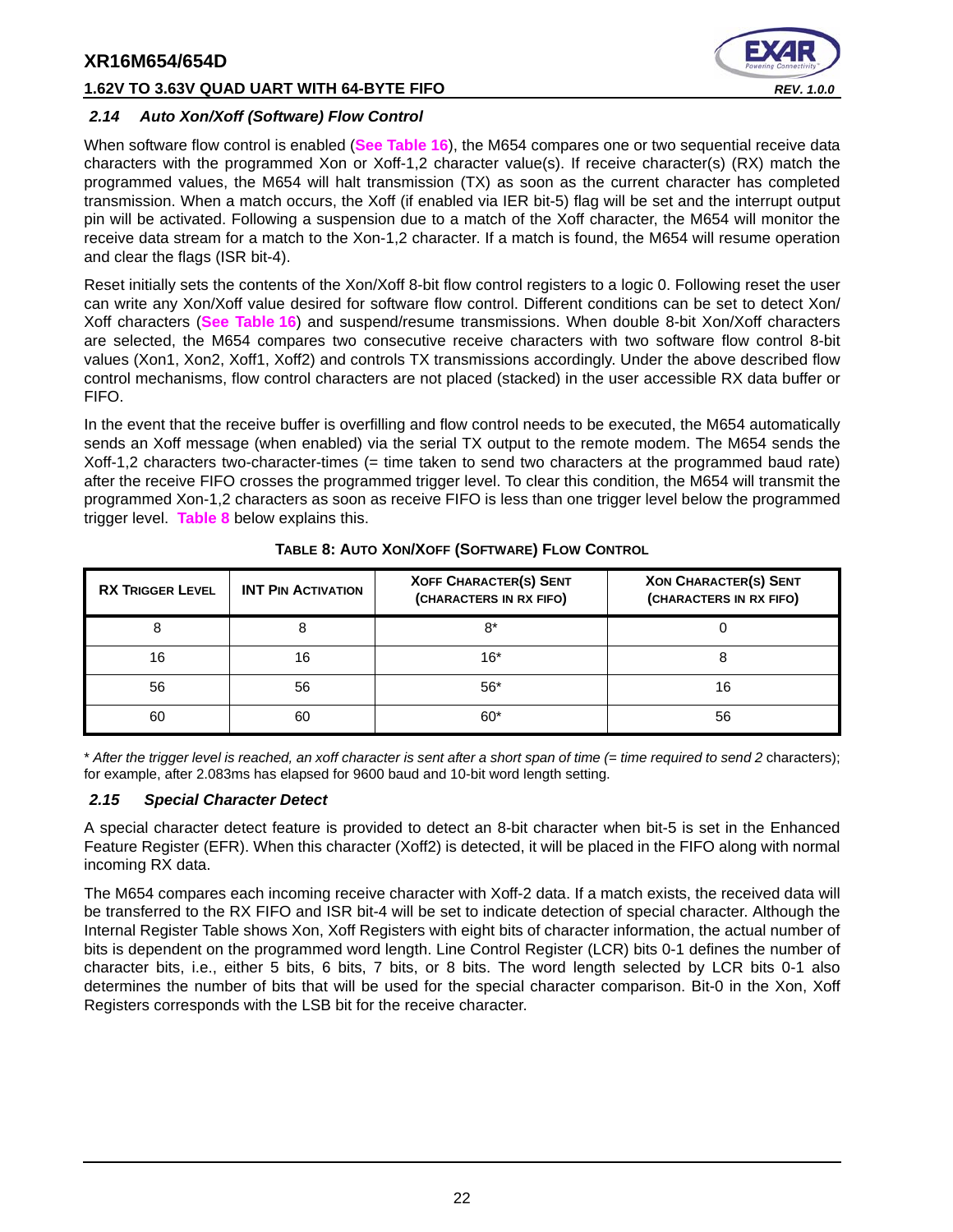

#### <span id="page-22-1"></span>*2.16 Infrared Mode*

The M654 UART includes the infrared encoder and decoder compatible to the IrDA (Infrared Data Association) version 1.0. The IrDA 1.0 standard that stipulates the infrared encoder sends out a 3/16 of a bit wide HIGHpulse for each "0" bit in the transmit data stream. This signal encoding reduces the on-time of the infrared LED, hence reduces the power consumption. See **[Figure](#page-22-0) 13** below.

The infrared encoder and decoder are enabled by setting MCR register bit-6 to a '1'. When the infrared feature is enabled, the transmit data output, TX, idles at logic zero level. Likewise, the RX input assumes an idle level of logic zero from a reset and power up, see **[Figure](#page-22-0) 13**.

Typically, the wireless infrared decoder receives the input pulse from the infrared sensing diode on the RX pin. Each time it senses a light pulse, it returns a logic 1 to the data bit stream.



<span id="page-22-0"></span>**FIGURE 13. INFRARED TRANSMIT DATA ENCODING AND RECEIVE DATA DECODING**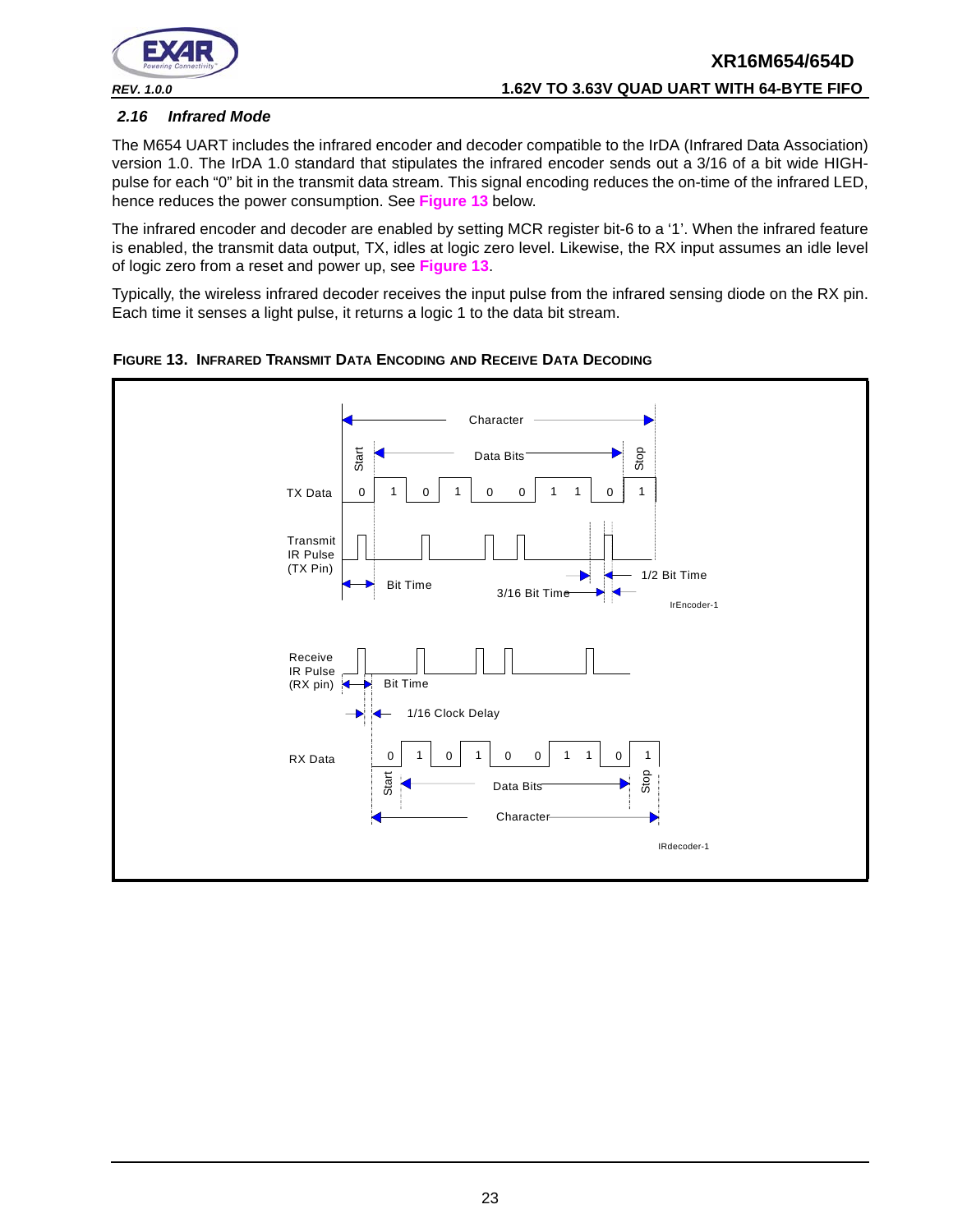#### **1.62V TO 3.63V QUAD UART WITH 64-BYTE FIFO** *REV. 1.0.0*



#### <span id="page-23-0"></span>*2.17 Sleep Mode with Auto Wake-Up*

The M654 supports low voltage system designs, hence, a sleep mode is included to reduce its power consumption when the chip is not actively used.

All of these conditions must be satisfied for the M654 to enter sleep mode:

- $\blacksquare$  no interrupts pending for all four channels of the M654 (ISR bit-0 = 1)
- sleep mode of all channels are enabled (IER bit-4 = 1)
- $\blacksquare$  modem inputs are not toggling (MSR bits 0-3 = 0)
- RX input pins are idling HIGH

The M654 stops its crystal oscillator to conserve power in the sleep mode. User can check the XTAL2 pin for no clock output as an indication that the device has entered the sleep mode.

The M654 resumes normal operation by any of the following:

- a receive data start bit transition (HIGH to LOW)
- a data byte is loaded to the transmitter, THR or FIFO
- a change of logic state on any of the modem or general purpose serial inputs: CTS#, DSR#, CD#, RI#

If the M654 is awakened by any one of the above conditions, it will return to the sleep mode automatically after all interrupting conditions have been serviced and cleared. If the M654 is awakened by the modem inputs, a read to the MSR is required to reset the modem inputs. In any case, the sleep mode will not be entered while an interrupt is pending from any channel. The M654 will stay in the sleep mode of operation until it is disabled by setting IER bit-4 to a logic 0.

If the address lines, data bus lines, IOW#, IOR#, CSA#, CSB#, CSC#, CSD# and modem input lines remain steady when the M654 is in sleep mode, the maximum current will be in the microamp range as specified in the DC Electrical Characteristics on [page](#page-41-0) 42. If the input lines are floating or are toggling while the M654 is in sleep mode, the current can be up to 100 times more. If any of those signals are toggling or floating, then an external buffer would be required to keep the address, data and control lines steady to achieve the low current.

A word of caution: owing to the starting up delay of the crystal oscillator after waking up from sleep mode, the first few receive characters may be lost. Also, make sure the RX A-D pins are idling HIGH or "marking" condition during sleep mode. This may not occur when the external interface transceivers (RS-232, RS-485 or another type) are also put to sleep mode and cannot maintain the "marking" condition. To avoid this, the system design engineer can use a 47k ohm pull-up resistor on each of the RX A-D inputs.

#### <span id="page-23-1"></span>*2.18 Internal Loopback*

The M654 UART provides an internal loopback capability for system diagnostic purposes. The internal loopback mode is enabled by setting MCR register bit-4 to logic 1. All regular UART functions operate normally. **[Figure](#page-24-0) 14** shows how the modem port signals are re-configured. Transmit data from the transmit shift register output is internally routed to the receive shift register input allowing the system to receive the same data that it was sending. The TX pin is held HIGH or mark condition while RTS# and DTR# are de-asserted, and CTS#, DSR# CD# and RI# inputs are ignored. Caution: the RX input must be held HIGH during loopback test else upon exiting the loopback test the UART may detect and report a false "break" signal.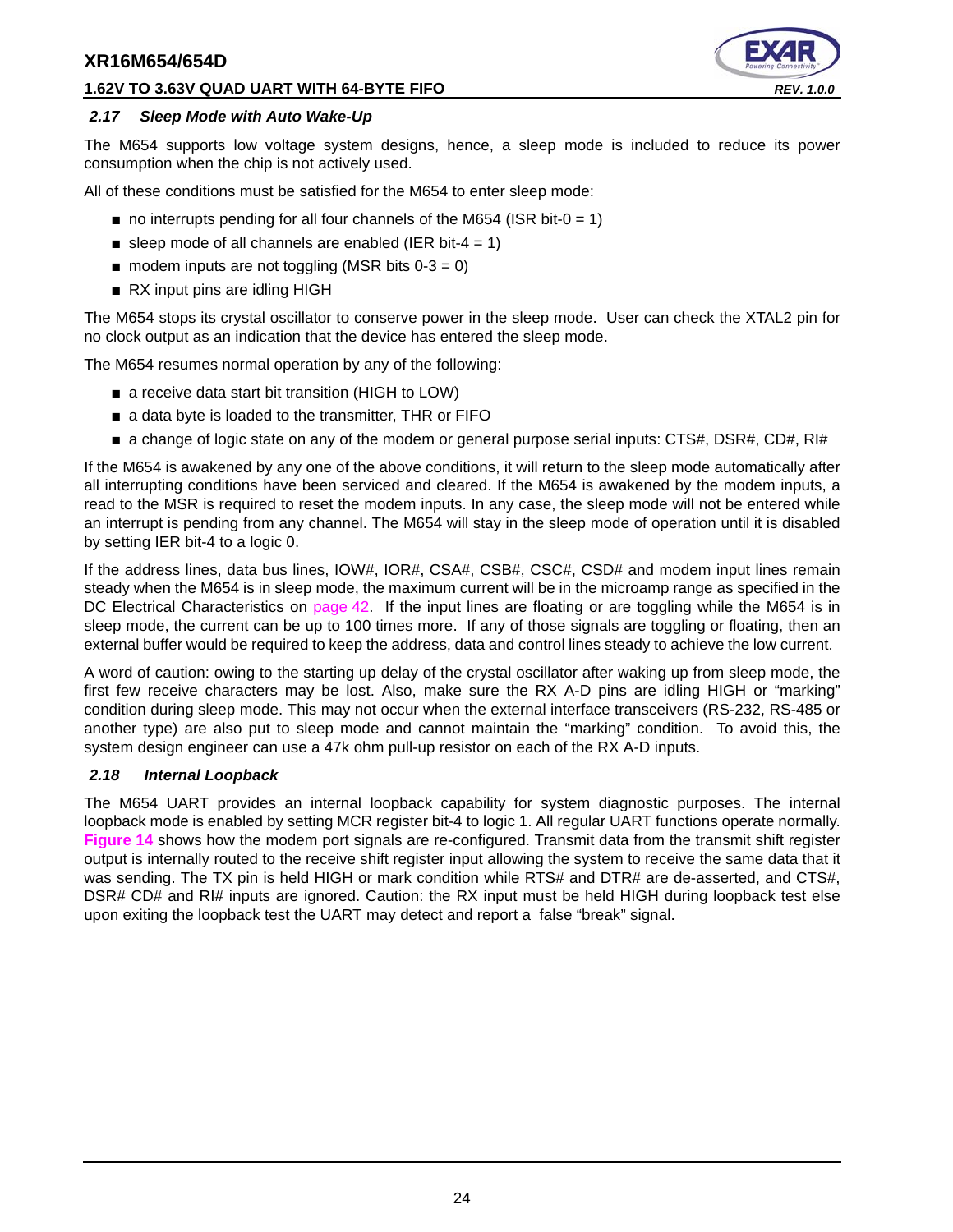

#### *REV. 1.0.0* **1.62V TO 3.63V QUAD UART WITH 64-BYTE FIFO**

#### <span id="page-24-0"></span>**FIGURE 14. INTERNAL LOOP BACK IN CHANNELS A - D**

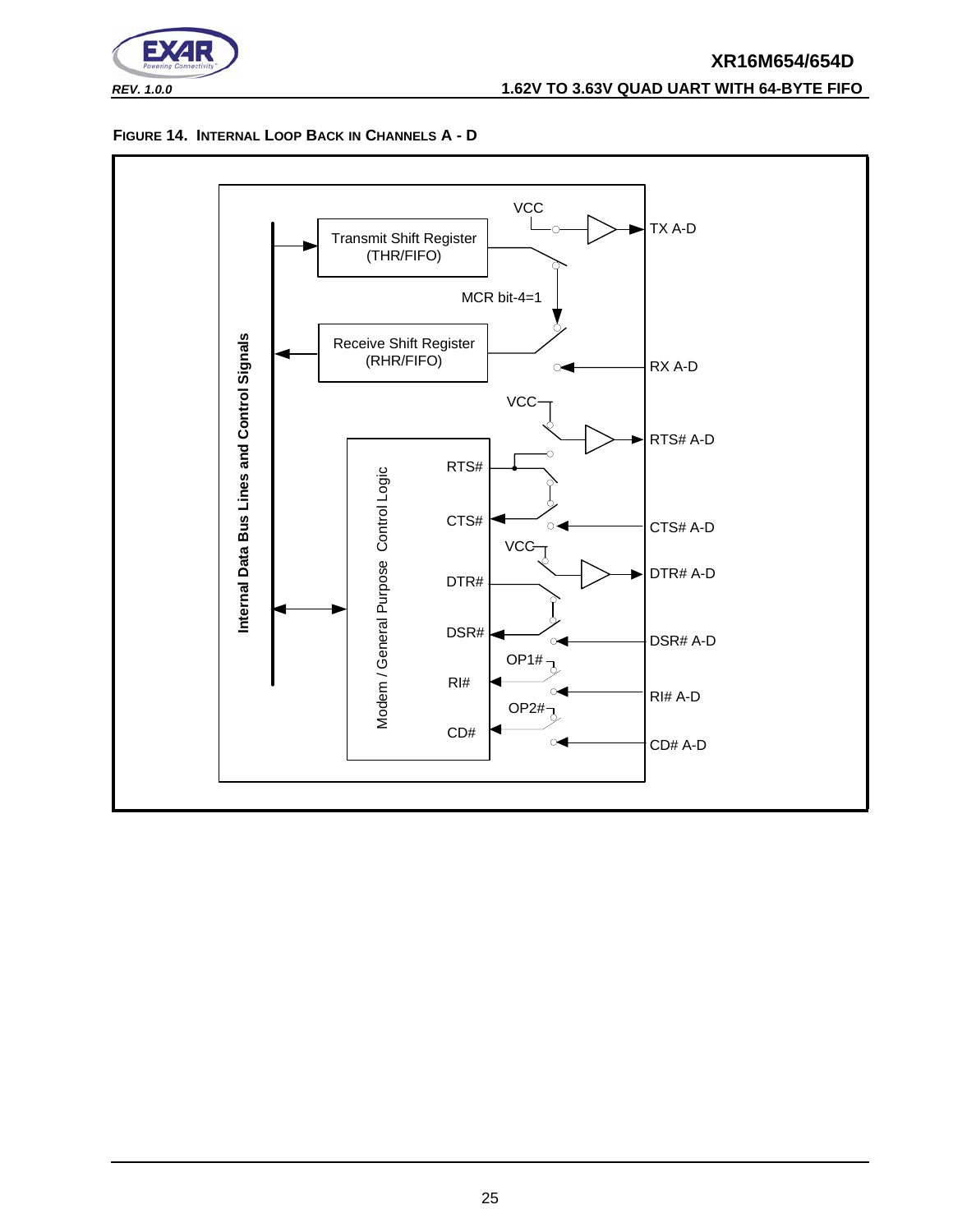<span id="page-25-1"></span>.



#### **1.62V TO 3.63V QUAD UART WITH 64-BYTE FIFO** *REV. 1.0.0*

#### <span id="page-25-0"></span>**3.0 UART INTERNAL REGISTERS**

Each UART channel in the M654 has its own set of configuration registers selected by address lines A0, A1 and A2 with a specific channel selected (See **[Table](#page-12-0) 1** and **[Table](#page-12-1) 2**). The complete register set is shown on **[Table](#page-25-1) 9** and **[Table](#page-26-0) 10**.

| A2, A1, A0 ADDRESSES           | <b>REGISTER</b>                                                   | <b>READ/WRITE</b>       | <b>COMMENTS</b>                |  |  |  |  |  |  |
|--------------------------------|-------------------------------------------------------------------|-------------------------|--------------------------------|--|--|--|--|--|--|
|                                | <b>16C550 COMPATIBLE REGISTERS</b>                                |                         |                                |  |  |  |  |  |  |
| $0\quad 0$<br>$\Omega$         | RHR - Receive Holding Register<br>THR - Transmit Holding Register | $LCR[7] = 0$            |                                |  |  |  |  |  |  |
| $0\quad 0$<br>$\mathbf 0$      | <b>DLL - Divisor LSB</b>                                          | Read/Write              |                                |  |  |  |  |  |  |
| 0 <sub>1</sub><br>$\Omega$     | <b>DLM - Divisor MSB</b>                                          | Read/Write              | $LCR[7] = 1$ , $LCR \neq 0xBF$ |  |  |  |  |  |  |
| $1\quad$ 0<br>$\Omega$         | <b>DLD - Divisor Fractional</b>                                   | Read/Write              |                                |  |  |  |  |  |  |
| $\pmb{0}$<br>0 <sub>1</sub>    | IER - Interrupt Enable Register                                   | Read/Write              |                                |  |  |  |  |  |  |
| $\Omega$<br>$1\quad$ 0         | ISR - Interrupt Status Register<br>FCR - FIFO Control Register    | Read-only<br>Write-only | $LCR[7] = 0$                   |  |  |  |  |  |  |
| 1 <sub>1</sub><br>$\mathbf 0$  | <b>LCR - Line Control Register</b>                                | Read/Write              |                                |  |  |  |  |  |  |
| $0\quad 0$<br>1                | MCR - Modem Control Register                                      | Read/Write              |                                |  |  |  |  |  |  |
| 0 <sub>1</sub><br>$\mathbf{1}$ | LSR - Line Status Register                                        | Read-only               | $LCR[7] = 0$                   |  |  |  |  |  |  |
| $\mathbf{1}$<br>$1\quad$ 0     | MSR - Modem Status Register<br>Read-only                          |                         |                                |  |  |  |  |  |  |
| 1<br>1 <sub>1</sub>            | SPR - Scratch Pad Register                                        | Read/Write              |                                |  |  |  |  |  |  |
|                                | <b>ENHANCED REGISTERS</b>                                         |                         |                                |  |  |  |  |  |  |
| $\mathbf 0$<br>$1\quad 0$      | <b>EFR - Enhanced Function Reg</b>                                | Read/Write              |                                |  |  |  |  |  |  |
| $0\quad 0$<br>1                | Xon-1 - Xon Character 1                                           | Read/Write              |                                |  |  |  |  |  |  |
| 0 <sub>1</sub><br>$\mathbf{1}$ | Xon-2 - Xon Character 2                                           | Read/Write              | $LCR = 0xBF$                   |  |  |  |  |  |  |
| $1\quad$ 0<br>1                | Xoff-1 - Xoff Character 1<br>Read/Write                           |                         |                                |  |  |  |  |  |  |
| $\mathbf{1}$<br>1 <sub>1</sub> | Xoff-2 - Xoff Character 2                                         | Read/Write              |                                |  |  |  |  |  |  |
|                                |                                                                   |                         |                                |  |  |  |  |  |  |
| X X X                          | FSTAT - FIFO Status Register                                      | Read-only               | FSRS# pin is LOW               |  |  |  |  |  |  |

#### **TABLE 9: UART CHANNEL A AND B UART INTERNAL REGISTERS**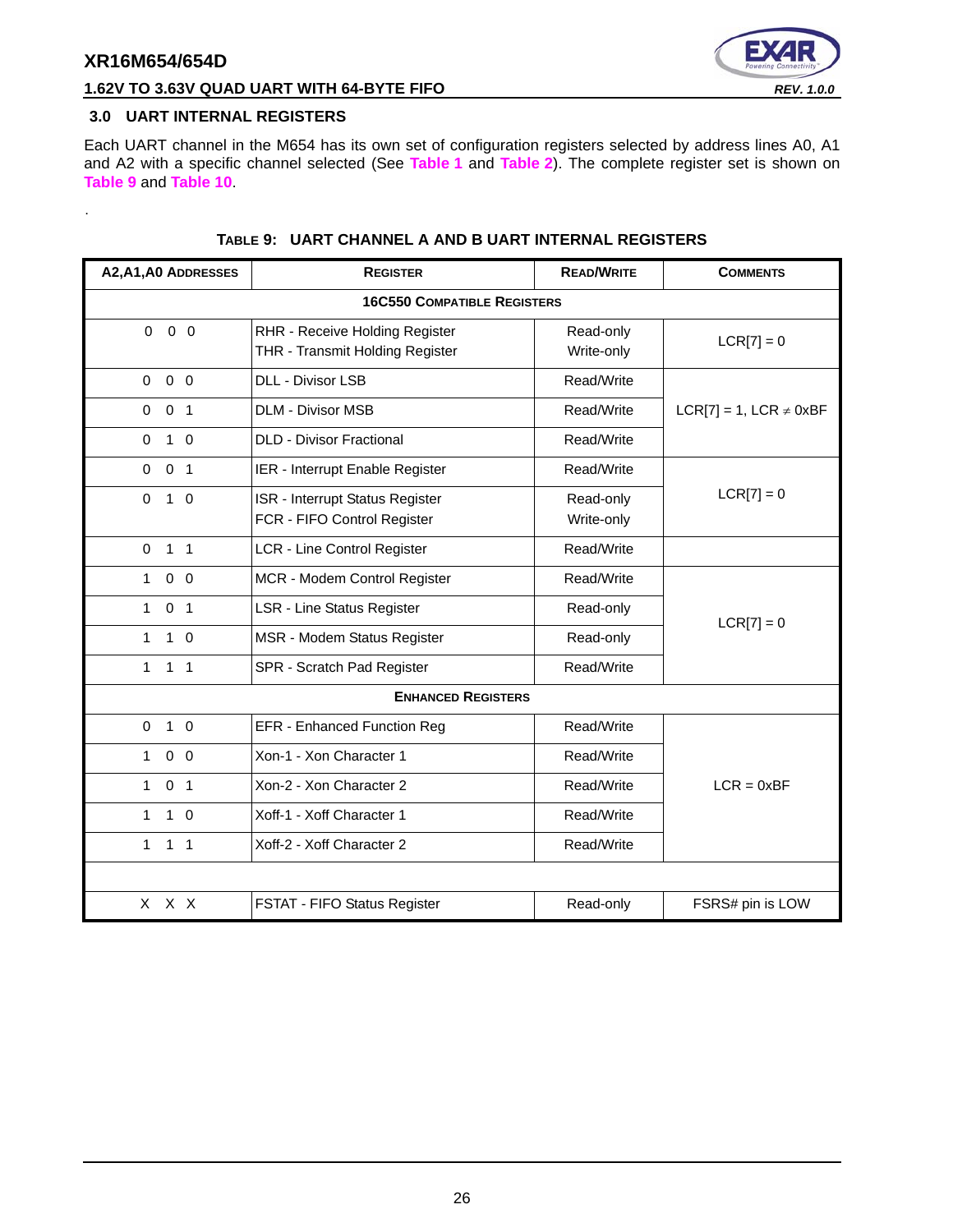

*REV. 1.0.0* **1.62V TO 3.63V QUAD UART WITH 64-BYTE FIFO**

#### **TABLE 10: INTERNAL REGISTERS DESCRIPTION. SHADED BITS ARE ENABLED WHEN EFR BIT-4=1**

<span id="page-26-0"></span>

| <b>ADDRESS</b><br>A2-A0            | <b>REG</b><br><b>NAME</b> | READ/<br><b>WRITE</b> | <b>BIT-7</b>                     | <b>BIT-6</b>                 | <b>BIT-5</b>                  | <b>BIT-4</b>                       | <b>BIT-3</b>            | <b>BIT-2</b>            | <b>BIT-1</b>                       | <b>BIT-0</b>            | <b>COMMENT</b>                                  |
|------------------------------------|---------------------------|-----------------------|----------------------------------|------------------------------|-------------------------------|------------------------------------|-------------------------|-------------------------|------------------------------------|-------------------------|-------------------------------------------------|
| <b>16C550 Compatible Registers</b> |                           |                       |                                  |                              |                               |                                    |                         |                         |                                    |                         |                                                 |
| 000                                | <b>RHR</b>                | <b>RD</b>             | Bit-7                            | Bit-6                        | Bit-5                         | Bit-4                              | Bit-3                   | Bit-2                   | Bit-1                              | Bit-0                   |                                                 |
| 000                                | <b>THR</b>                | <b>WR</b>             | Bit-7                            | Bit-6                        | Bit-5                         | Bit-4                              | Bit-3                   | Bit-2                   | Bit-1                              | Bit-0                   |                                                 |
| 001                                | <b>IER</b>                | RD/WR                 | $0/$                             | $0/$                         | $0/$                          | $0/$                               | Modem                   | <b>RXLine</b>           | <b>TX</b>                          | RX                      |                                                 |
|                                    |                           |                       | CTS#<br>Int.<br>Enable           | RTS#<br>Int.<br>Enable       | Xoff Int.<br>Enable           | Sleep<br>Mode<br>Enable            | Stat. Int.<br>Enable    | Stat.<br>Int.<br>Enable | Empty<br>Int<br>Enable             | Data<br>Int.<br>Enable  |                                                 |
| 010                                | <b>ISR</b>                | <b>RD</b>             | <b>FIFOs</b>                     | <b>FIFOs</b>                 | 0/                            | $0/$                               | <b>INT</b>              | <b>INT</b>              | <b>INT</b>                         | <b>INT</b>              | $LCR[7] = 0$                                    |
|                                    |                           |                       | Enabled                          | Enabled                      | <b>INT</b><br>Source<br>Bit-5 | <b>INT</b><br>Source<br>Bit-4      | Source<br>Bit-3         | Source<br>Bit-2         | Source<br>Bit-1                    | Source<br>Bit-0         |                                                 |
| 010                                | <b>FCR</b>                | <b>WR</b>             | <b>RXFIFO</b>                    | <b>RXFIFO</b>                | $0/$                          | $0/$                               | <b>DMA</b>              | <b>TX</b>               | RX                                 | <b>FIFOs</b>            |                                                 |
|                                    |                           |                       | Trigger                          | Trigger                      | <b>TXFIFO</b><br>Trigger      | <b>TXFIFO</b><br><b>Trigger</b>    | Mode<br>Enable          | <b>FIFO</b><br>Reset    | <b>FIFO</b><br>Reset               | Enable                  |                                                 |
| 011                                | <b>LCR</b>                | RD/WR                 | Divisor<br>Enable                | Set TX<br><b>Break</b>       | Set<br>Parity                 | Even<br>Parity                     | Parity<br>Enable        | Stop<br><b>Bits</b>     | Word<br>Length<br>Bit-1            | Word<br>Length<br>Bit-0 |                                                 |
| 100                                | <b>MCR</b>                | RD/WR                 | 0/                               | $0/$                         | 0/                            | Internal                           | <b>INT Out-</b>         | Rsvd                    | RTS#                               | DTR#                    |                                                 |
|                                    |                           |                       | <b>BRG</b><br>Pres-<br>caler     | IR Mode<br>ENable            | <b>XonAny</b>                 | Lopback<br>Enable                  | put<br>Enable<br>(OP2#) | (OP1#)                  | Output<br>Control                  | Output<br>Control       |                                                 |
| $101$                              | <b>LSR</b>                | <b>RD</b>             | <b>RXFIFO</b><br>Global<br>Error | THR &<br><b>TSR</b><br>Empty | <b>THR</b><br>Empty           | RX Break                           | RX Fram-<br>ing Error   | RX<br>Parity<br>Error   | <b>RX</b><br>Over-<br>run<br>Error | RX<br>Data<br>Ready     | $LCR[7] = 0$                                    |
| $110$                              | <b>MSR</b>                | <b>RD</b>             | CD#<br>Input                     | RI#<br>Input                 | DSR#<br>Input                 | CTS#<br>Input                      | Delta<br>CD#            | Delta<br>RI#            | Delta<br>DSR#                      | Delta<br>CTS#           |                                                 |
| 111                                | <b>SPR</b>                | RD/WR                 | Bit-7                            | Bit-6                        | Bit-5                         | Bit-4                              | Bit-3                   | Bit-2                   | Bit-1                              | Bit-0                   |                                                 |
|                                    |                           |                       |                                  |                              |                               | <b>Baud Rate Generator Divisor</b> |                         |                         |                                    |                         |                                                 |
| 000                                | DLL                       | RD/WR                 | Bit-7                            | Bit-6                        | Bit-5                         | Bit-4                              | Bit-3                   | Bit-2                   | Bit-1                              | Bit-0                   | $LCR[7]=1$                                      |
| 001                                | <b>DLM</b>                | RD/WR                 | Bit-7                            | Bit-6                        | Bit-5                         | Bit-4                              | Bit-3                   | Bit-2                   | Bit-1                              | Bit-0                   | $LCR \neq 0xBF$                                 |
| 010                                | <b>DLD</b>                | RD/WR                 | Rsvd                             | Rsvd                         | 4X Mode                       | 8X Mode                            | Bit-3                   | Bit-2                   | Bit-1                              | Bit-0                   | $LCR[7] = 1$<br>$LCR \neq 0xBF$<br>$EFR[4] = 1$ |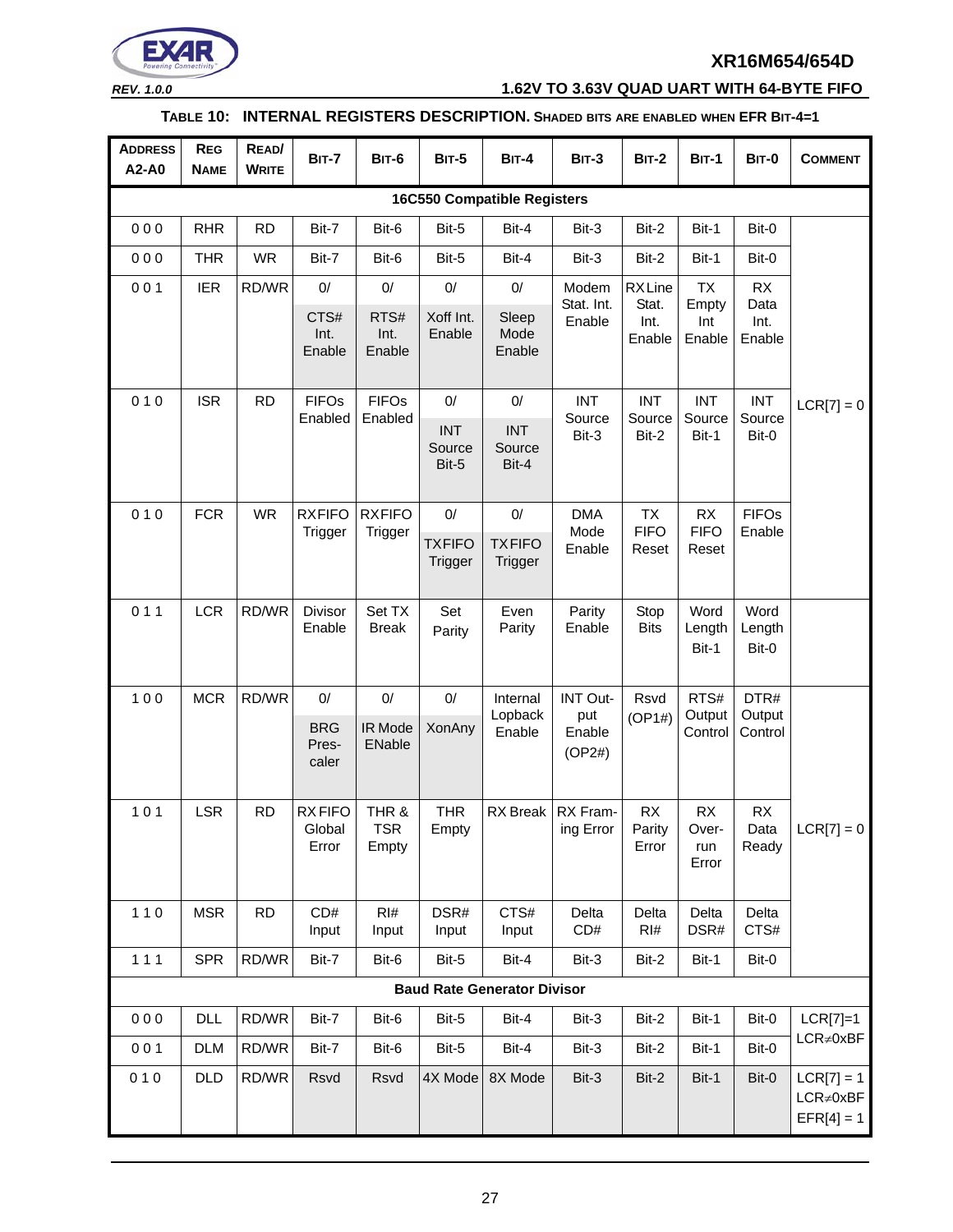

#### **1.62V TO 3.63V QUAD UART WITH 64-BYTE FIFO** *REV. 1.0.0*

#### **TABLE 10: INTERNAL REGISTERS DESCRIPTION. SHADED BITS ARE ENABLED WHEN EFR BIT-4=1**

| <b>ADDRESS</b><br>A2-A0 | <b>REG</b><br><b>NAME</b> | READ/<br><b>WRITE</b> | <b>BIT-7</b>           | <b>BIT-6</b>           | <b>BIT-5</b>              | $BIT-4$                                                                    | <b>BIT-3</b>                                  | <b>BIT-2</b>                                  | <b>BIT-1</b>                           | BIT-0                                         | <b>COMMENT</b>                                              |
|-------------------------|---------------------------|-----------------------|------------------------|------------------------|---------------------------|----------------------------------------------------------------------------|-----------------------------------------------|-----------------------------------------------|----------------------------------------|-----------------------------------------------|-------------------------------------------------------------|
|                         |                           |                       |                        |                        |                           | <b>Enhanced Registers</b>                                                  |                                               |                                               |                                        |                                               |                                                             |
| 010                     | <b>EFR</b>                | RD/WR                 | Auto<br>CTS#<br>Enable | Auto<br>RTS#<br>Enable | Special<br>Char<br>Select | Enable<br>IER [7:4],<br>ISR [5:4],<br>FCR[5:4],<br>MCR[7:5],<br><b>DLD</b> | Soft-<br>ware<br><b>Flow</b><br>Cntl<br>Bit-3 | Soft-<br>ware<br><b>Flow</b><br>Cntl<br>Bit-2 | Soft-<br>ware<br>Flow<br>Cntl<br>Bit-1 | Soft-<br>ware<br><b>Flow</b><br>Cntl<br>Bit-0 | $LCR = 0 \times BF$                                         |
| 100                     | XON <sub>1</sub>          | RD/WR                 | Bit-7                  | Bit-6                  | Bit-5                     | Bit-4                                                                      | Bit-3                                         | Bit-2                                         | Bit-1                                  | Bit-0                                         |                                                             |
| 101                     | XON <sub>2</sub>          | RD/WR                 | Bit-7                  | Bit-6                  | Bit-5                     | Bit-4                                                                      | Bit-3                                         | Bit-2                                         | Bit-1                                  | Bit-0                                         |                                                             |
| 110                     | XOFF1                     | RD/WR                 | Bit-7                  | Bit-6                  | Bit-5                     | Bit-4                                                                      | Bit-3                                         | Bit-2                                         | Bit-1                                  | Bit-0                                         |                                                             |
| 111                     | XOFF <sub>2</sub>         | RD/WR                 | Bit-7                  | Bit-6                  | Bit-5                     | Bit-4                                                                      | Bit-3                                         | Bit-2                                         | Bit-1                                  | Bit-0                                         |                                                             |
|                         |                           |                       |                        |                        |                           |                                                                            |                                               |                                               |                                        |                                               |                                                             |
| <b>XXX</b>              | <b>FSTAT</b>              | <b>RD</b>             | RX-<br>RDYD#           | RX-<br>RDYC#           | RX-<br>RDYB#              | RX-<br>RDYA#                                                               | TX-<br>RDYD#                                  | TX-<br>RDYC#                                  | TX-<br>RDYB#                           | TX-<br>RDYA#                                  | FSRS# pin is<br>a logic 0. No<br>address lines<br>required. |

#### <span id="page-27-0"></span>**4.0 INTERNAL REGISTER DESCRIPTIONS**

#### <span id="page-27-1"></span>*4.1 Receive Holding Register (RHR) - Read- Only*

#### **[SEE"RECEIVER" ON PAGE](#page-18-1) 19.**

#### <span id="page-27-2"></span>*4.2 Transmit Holding Register (THR) - Write-Only*

#### **[SEE"TRANSMITTER" ON PAGE](#page-16-1) 17.**

#### <span id="page-27-3"></span>*4.3 Interrupt Enable Register (IER) - Read/Write*

The Interrupt Enable Register (IER) masks the interrupts from receive data ready, transmit empty, line status and modem status registers. These interrupts are reported in the Interrupt Status Register (ISR).

#### <span id="page-27-4"></span>**4.3.1 IER versus Receive FIFO Interrupt Mode Operation**

When the receive FIFO (FCR BIT-0 = 1) and receive interrupts (IER BIT-0 = 1) are enabled, the RHR interrupts (see ISR bits 2 and 3) status will reflect the following:

- **A.** The receive data available interrupts are issued to the host when the FIFO has reached the programmed trigger level. It will be cleared when the FIFO drops below the programmed trigger level.
- **B.** FIFO level will be reflected in the ISR register when the FIFO trigger level is reached. Both the ISR register status bit and the interrupt will be cleared when the FIFO drops below the trigger level.
- **C.** The receive data ready bit (LSR BIT-0) is set as soon as a character is transferred from the shift register to the receive FIFO. It is reset when the FIFO is empty.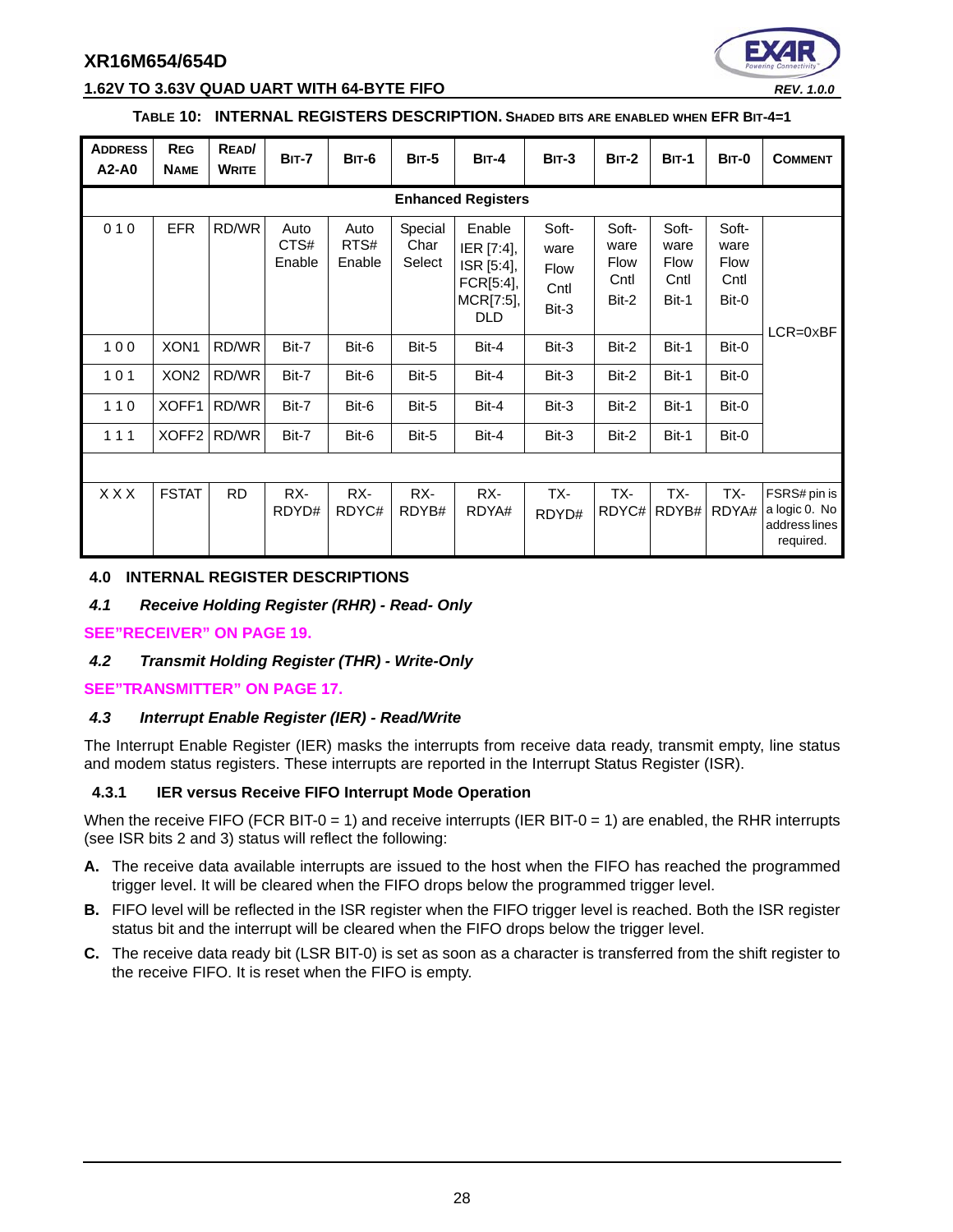#### *REV. 1.0.0* **1.62V TO 3.63V QUAD UART WITH 64-BYTE FIFO**

#### <span id="page-28-0"></span>**4.3.2 IER versus Receive/Transmit FIFO Polled Mode Operation**

When FCR BIT-0 equals a logic 1 for FIFO enable; resetting IER bits 0-3 enables the XR16M654 in the FIFO polled mode of operation. Since the receiver and transmitter have separate bits in the LSR either or both can be used in the polled mode by selecting respective transmit or receive control bit(s).

- **A.** LSR BIT-0 indicates there is data in RHR or RX FIFO.
- **B.** LSR BIT-1 indicates an overrun error has occurred and that data in the FIFO may not be valid.
- **C.** LSR BIT 2-4 provides the type of receive data errors encountered for the data byte in RHR, if any.
- **D.** LSR BIT-5 indicates THR is empty.
- **E.** LSR BIT-6 indicates when both the transmit FIFO and TSR are empty.
- **F.** LSR BIT-7 indicates a data error in at least one character in the RX FIFO.

#### **IER[0]: RHR Interrupt Enable**

The receive data ready interrupt will be issued when RHR has a data character in the non-FIFO mode or when the receive FIFO has reached the programmed trigger level in the FIFO mode.

Logic  $0 =$  Disable the receive data ready interrupt (default).

Logic 1 = Enable the receiver data ready interrupt.

#### **IER[1]: THR Interrupt Enable**

This bit enables the Transmit Ready interrupt which is issued whenever the THR becomes empty in the non-FIFO mode or when data in the FIFO falls below the programmed trigger level in the FIFO mode. If the THR is empty when this bit is enabled, an interrupt will be generated.

Logic 0 = Disable Transmit Ready interrupt (default).

Logic 1 = Enable Transmit Ready interrupt.

#### **IER[2]: Receive Line Status Interrupt Enable**

If any of the LSR register bits 1, 2, 3 or 4 is a logic 1, it will generate an interrupt to inform the host controller about the error status of the current data byte in FIFO. LSR bit-1 generates an interrupt immediately when an overrun occurs. LSR bits 2-4 generate an interrupt when the character in the RHR has an error.

- $\bullet$  Logic  $0 =$  Disable the receiver line status interrupt (default).
- Logic 1 = Enable the receiver line status interrupt.

#### **IER[3]: Modem Status Interrupt Enable**

- $\bullet$  Logic  $0 =$  Disable the modem status register interrupt (default).
- Logic  $1 =$  Enable the modem status register interrupt.

#### **IER[4]: Sleep Mode Enable (requires EFR[4] = 1)**

- Logic 0 = Disable Sleep Mode (default).
- Logic 1 = Enable Sleep Mode. See Sleep Mode section for further details.

#### **IER[5]: Xoff Interrupt Enable (requires EFR[4]=1)**

- $\bullet$  Logic  $0 =$  Disable the software flow control, receive Xoff interrupt. (default)
- Logic 1 = Enable the software flow control, receive Xoff interrupt. See Software Flow Control section for details.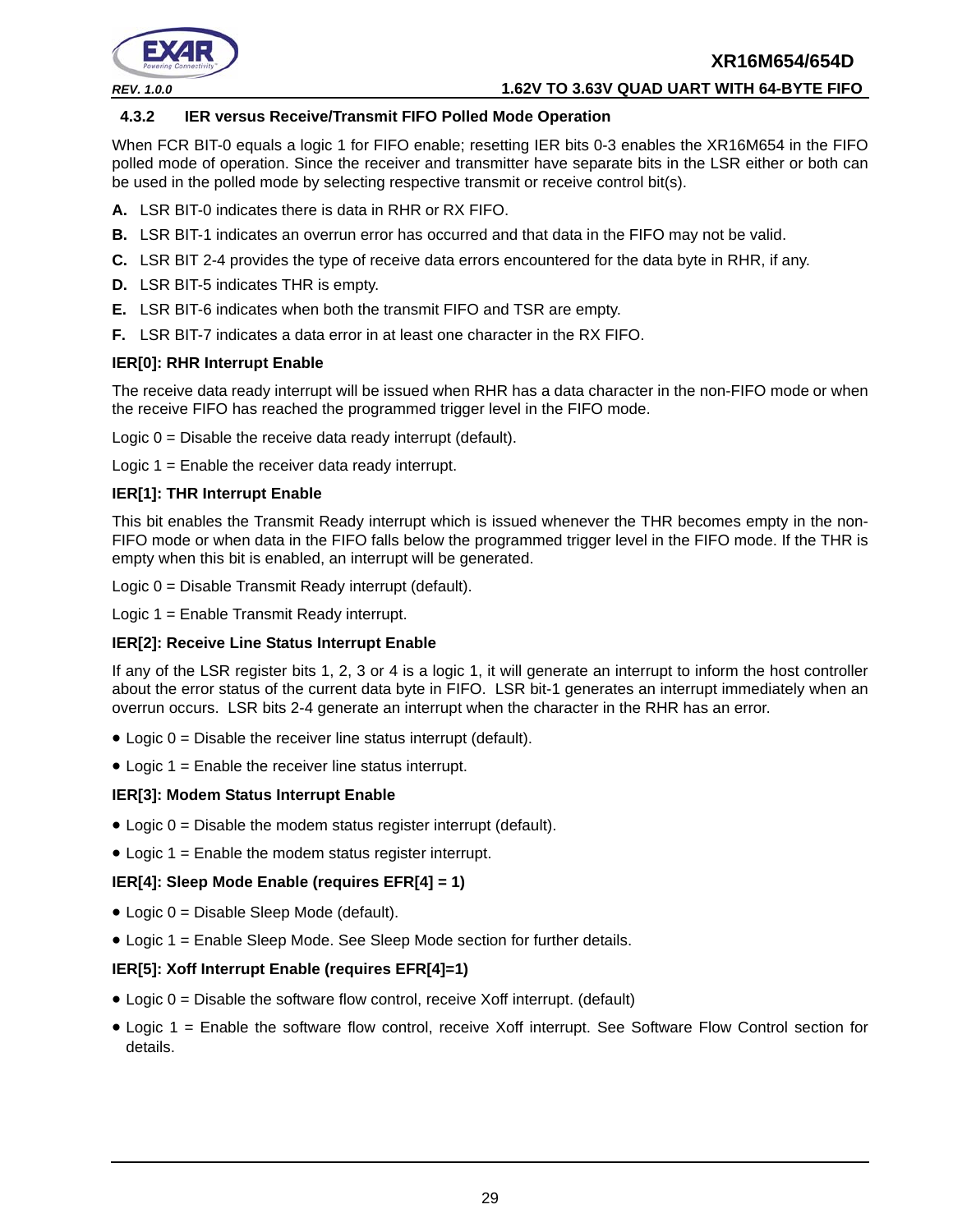#### **1.62V TO 3.63V QUAD UART WITH 64-BYTE FIFO** *REV. 1.0.0*



#### **IER[6]: RTS# Output Interrupt Enable (requires EFR[4]=1)**

- $\bullet$  Logic 0 = Disable the RTS# interrupt (default).
- Logic 1 = Enable the RTS# interrupt. The UART issues an interrupt when the RTS# pin makes a transition from LOW to HIGH (if enabled by EFR bit-6).

#### **IER[7]: CTS# Input Interrupt Enable (requires EFR[4]=1)**

- $\bullet$  Logic 0 = Disable the CTS# interrupt (default).
- Logic 1 = Enable the CTS# interrupt. The UART issues an interrupt when CTS# pin makes a transition from LOW to HIGH (if enabled by EFR bit-7).

#### <span id="page-29-0"></span>*4.4 Interrupt Status Register (ISR) - Read-Only*

The UART provides multiple levels of prioritized interrupts to minimize external software interaction. The Interrupt Status Register (ISR) provides the user with six interrupt status bits. Performing a read cycle on the ISR will give the user the current highest pending interrupt level to be serviced, others are queued up to be serviced next. No other interrupts are acknowledged until the pending interrupt is serviced. The Interrupt Source Table, **[Table](#page-30-0) 11**, shows the data values (bit 0-5) for the interrupt priority levels and the interrupt sources associated with each of these interrupt levels.

#### <span id="page-29-1"></span>**4.4.1 Interrupt Generation:**

- LSR is by any of the LSR bits 1, 2, 3 and 4.
- RXRDY is by RX trigger level.
- RXRDY Time-out is by a 4-char plus 12 bits delay timer.
- TXRDY is by TX trigger level or TX FIFO empty.
- MSR is by any of the MSR bits 0, 1, 2 and 3.
- Receive Xoff/Special character is by detection of a Xoff or Special character.
- CTS# is when the remote transmitter toggles the input pin (from LOW to HIGH) during auto CTS flow control.
- RTS# is when its receiver toggles the output pin (from LOW to HIGH) during auto RTS flow control.

#### <span id="page-29-2"></span>**4.4.2 Interrupt Clearing:**

- LSR interrupt is cleared by a read to the LSR register.
- RXRDY interrupt is cleared by reading data until FIFO falls below the trigger level.
- RXRDY Time-out interrupt is cleared by reading RHR.
- TXRDY interrupt is cleared by a read to the ISR register or writing to THR.
- MSR interrupt is cleared by a read to the MSR register.
- Xoff interrupt is cleared by a read to the ISR register or when XON character(s) is received.
- Special character interrupt is cleared by a read to ISR register or after next character is received.
- RTS# and CTS# flow control interrupts are cleared by a read to the MSR register.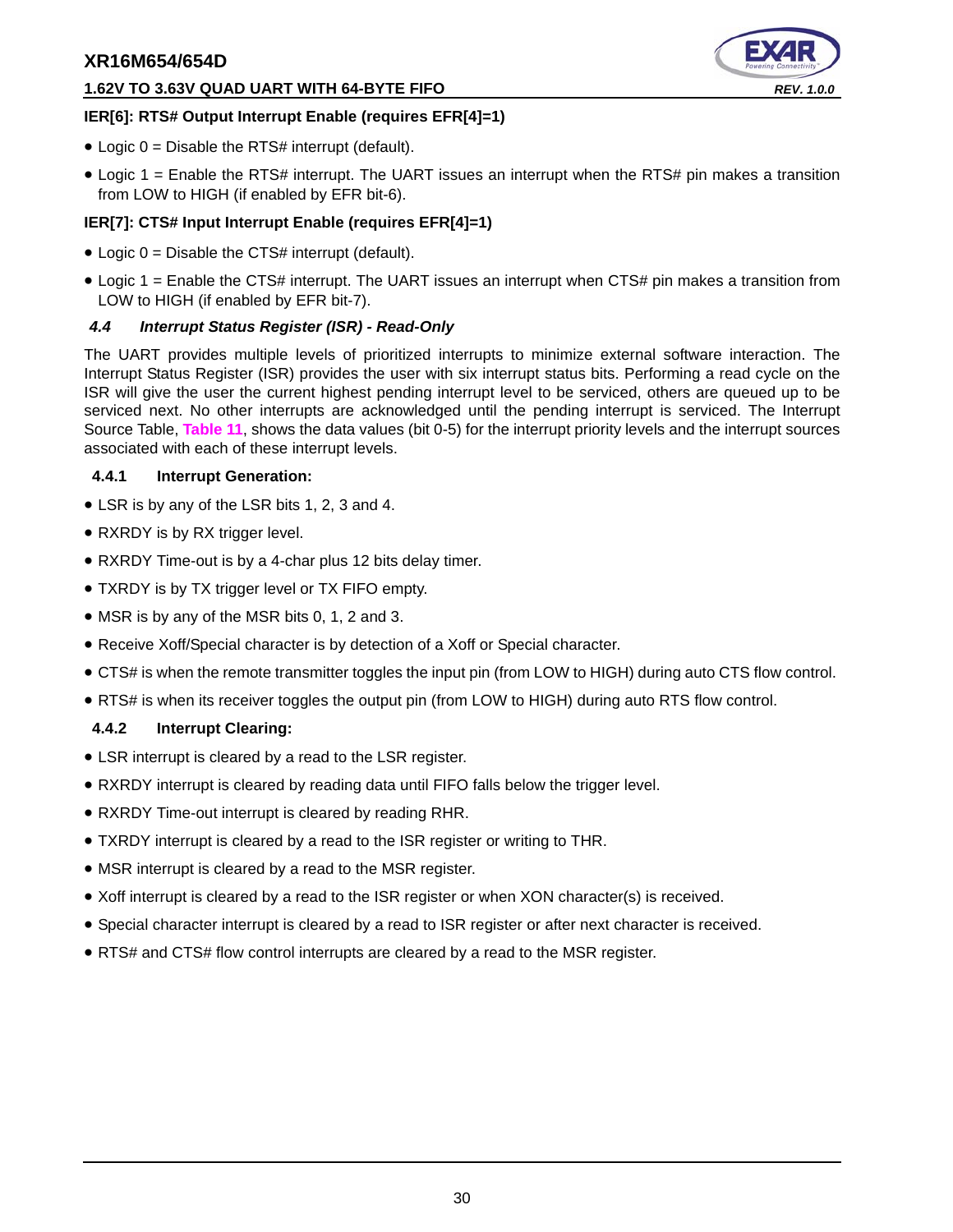| <b>REV. 1.0.0</b> | 1.62V TO 3.63V QUAD UART WITH 64-BYTE FIFO |
|-------------------|--------------------------------------------|

<span id="page-30-0"></span>

|                 | IADLL III INTERRUT I OOOROL AND I RORIT LEEVEL |              |             |                                 |              |                            |                                            |  |  |
|-----------------|------------------------------------------------|--------------|-------------|---------------------------------|--------------|----------------------------|--------------------------------------------|--|--|
| <b>PRIORITY</b> |                                                |              |             | <b>ISR REGISTER STATUS BITS</b> |              | <b>SOURCE OF INTERRUPT</b> |                                            |  |  |
| LEVEL           | <b>BIT-5</b>                                   | <b>BIT-4</b> | $BIT-3$     | <b>BIT-2</b>                    | <b>BIT-1</b> | BIT-0                      |                                            |  |  |
| 1               | $\Omega$                                       | $\Omega$     | $\mathbf 0$ | 1                               |              | $\mathbf 0$                | <b>LSR (Receiver Line Status Register)</b> |  |  |
| $\overline{2}$  | $\Omega$                                       | $\Omega$     | 1           | 1                               | $\mathbf 0$  | $\mathbf 0$                | RXRDY (Receive Data Time-out)              |  |  |
| 3               | $\Omega$                                       | $\Omega$     | $\Omega$    | 1                               | $\Omega$     | $\Omega$                   | RXRDY (Received Data Ready)                |  |  |
| 4               | $\Omega$                                       | $\Omega$     | $\Omega$    | $\Omega$                        | 1            | $\Omega$                   | <b>TXRDY (Transmit Ready)</b>              |  |  |
| 5               | 0                                              | $\Omega$     | $\mathbf 0$ | $\Omega$                        | $\mathbf 0$  | $\mathbf 0$                | <b>IMSR (Modem Status Register)</b>        |  |  |
| 6               | $\Omega$                                       |              | $\Omega$    | $\Omega$                        | $\Omega$     | $\Omega$                   | RXRDY (Received Xoff or Special character) |  |  |
| 7               | 1                                              | $\Omega$     | $\Omega$    | $\Omega$                        | $\Omega$     | $\Omega$                   | CTS#, RTS# change of state                 |  |  |
|                 | 0                                              | 0            | $\mathbf 0$ | 0                               | $\mathbf 0$  |                            | None (default)                             |  |  |

#### **TABLE 11: INTERRUPT SOURCE AND PRIORITY LEVEL**

#### **ISR[0]: Interrupt Status**

- Logic 0 = An interrupt is pending and the ISR contents may be used as a pointer to the appropriate interrupt service routine.
- Logic 1 = No interrupt pending (default condition).

#### **ISR[3:1]: Interrupt Status**

These bits indicate the source for a pending interrupt at interrupt priority levels (See Interrupt Source **[Table](#page-30-0) 11**).

#### **ISR[4]: Interrupt Status (requires EFR bit-4 = 1)**

This bit is enabled when EFR bit-4 is set to a logic 1. ISR bit-4 indicates that the receiver detected a data match of the Xoff character(s) or a special character.

#### **ISR[5]: Interrupt Status (requires EFR bit-4 = 1)**

ISR bit-5 indicates that CTS# or RTS# has changed state from LOW to HIGH.

#### **ISR[7:6]: FIFO Enable Status**

These bits are set to a logic 0 when the FIFOs are disabled. They are set to a logic 1 when the FIFOs are enabled.

#### <span id="page-30-1"></span>*4.5 FIFO Control Register (FCR) - Write-Only*

This register is used to enable the FIFOs, clear the FIFOs, set the transmit/receive FIFO trigger levels, and select the DMA mode. The DMA, and FIFO modes are defined as follows:

#### **FCR[0]: TX and RX FIFO Enable**

- Logic 0 = Disable the transmit and receive FIFO (default).
- Logic 1 = Enable the transmit and receive FIFOs. This bit must be set to logic 1 when other FCR bits are written or they will not be programmed.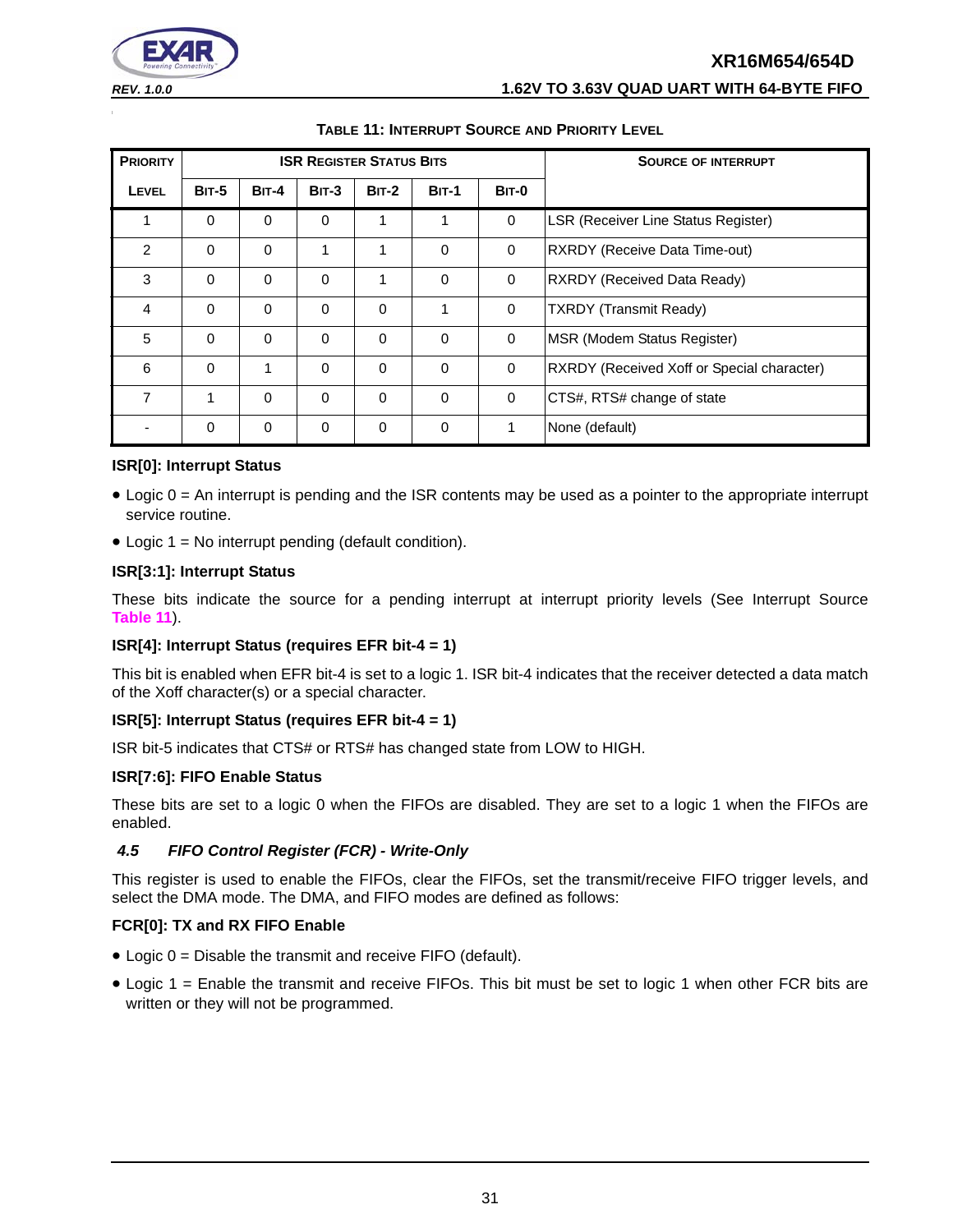#### **1.62V TO 3.63V QUAD UART WITH 64-BYTE FIFO** *REV. 1.0.0*



#### **FCR[1]: RX FIFO Reset**

This bit is only active when FCR bit-0 is a '1'.

- Logic 0 = No receive FIFO reset (default)
- Logic 1 = Reset the receive FIFO pointers and FIFO level counter logic (the receive shift register is not cleared or altered). This bit will return to a logic 0 after resetting the FIFO.

#### **FCR[2]: TX FIFO Reset**

This bit is only active when FCR bit-0 is a '1'.

- Logic 0 = No transmit FIFO reset (default).
- Logic 1 = Reset the transmit FIFO pointers and FIFO level counter logic (the transmit shift register is not cleared or altered). This bit will return to a logic 0 after resetting the FIFO.

#### **FCR[3]: DMA Mode Select**

Controls the behavior of the -TXRDY and -RXRDY pins. See DMA operation section for details.

- Logic 0 = Normal Operation (default).
- $\bullet$  Logic 1 = DMA Mode.

#### **FCR[5:4]: Transmit FIFO Trigger Select (requires EFR bit-4 = 1)**

 $(logic 0 = default, TX trigger level = one)$ 

These 2 bits set the trigger level for the transmit FIFO. The UART will issue a transmit interrupt when the number of characters in the FIFO falls below the selected trigger level, or when it gets empty in case that the FIFO did not get filled over the trigger level on last re-load. **[Table](#page-31-0) 12** below shows the selections.

#### **FCR[7:6]: Receive FIFO Trigger Select**

( $logic 0 =$  default, RX trigger level =1)

<span id="page-31-0"></span>These 2 bits are used to set the trigger level for the receive FIFO. The UART will issue a receive interrupt when the number of the characters in the FIFO crosses the trigger level. **[Table](#page-31-0) 12** shows the complete selections.

| <b>FCR</b><br><b>BIT-7</b> | <b>FCR</b><br><b>BIT-6</b> | <b>FCR</b><br><b>BIT-5</b> | <b>FCR</b><br><b>BIT-4</b> | <b>RECEIVE</b><br><b>TRIGGER</b><br><b>LEVEL</b> | <b>TRANSMIT</b><br><b>TRIGGER</b><br><b>LEVEL</b> |
|----------------------------|----------------------------|----------------------------|----------------------------|--------------------------------------------------|---------------------------------------------------|
|                            |                            | $\Omega$                   | 0                          |                                                  | 8                                                 |
|                            |                            | O                          |                            |                                                  | 16                                                |
|                            |                            |                            | O                          |                                                  | 32                                                |
|                            |                            |                            | 1                          |                                                  | 56                                                |
| $\Omega$                   | $\Omega$                   |                            |                            | 8                                                |                                                   |
| U                          |                            |                            |                            | 16                                               |                                                   |
|                            | U                          |                            |                            | 56                                               |                                                   |
|                            |                            |                            |                            | 60                                               |                                                   |

**TABLE 12: TRANSMIT AND RECEIVE FIFO TRIGGER LEVEL SELECTION**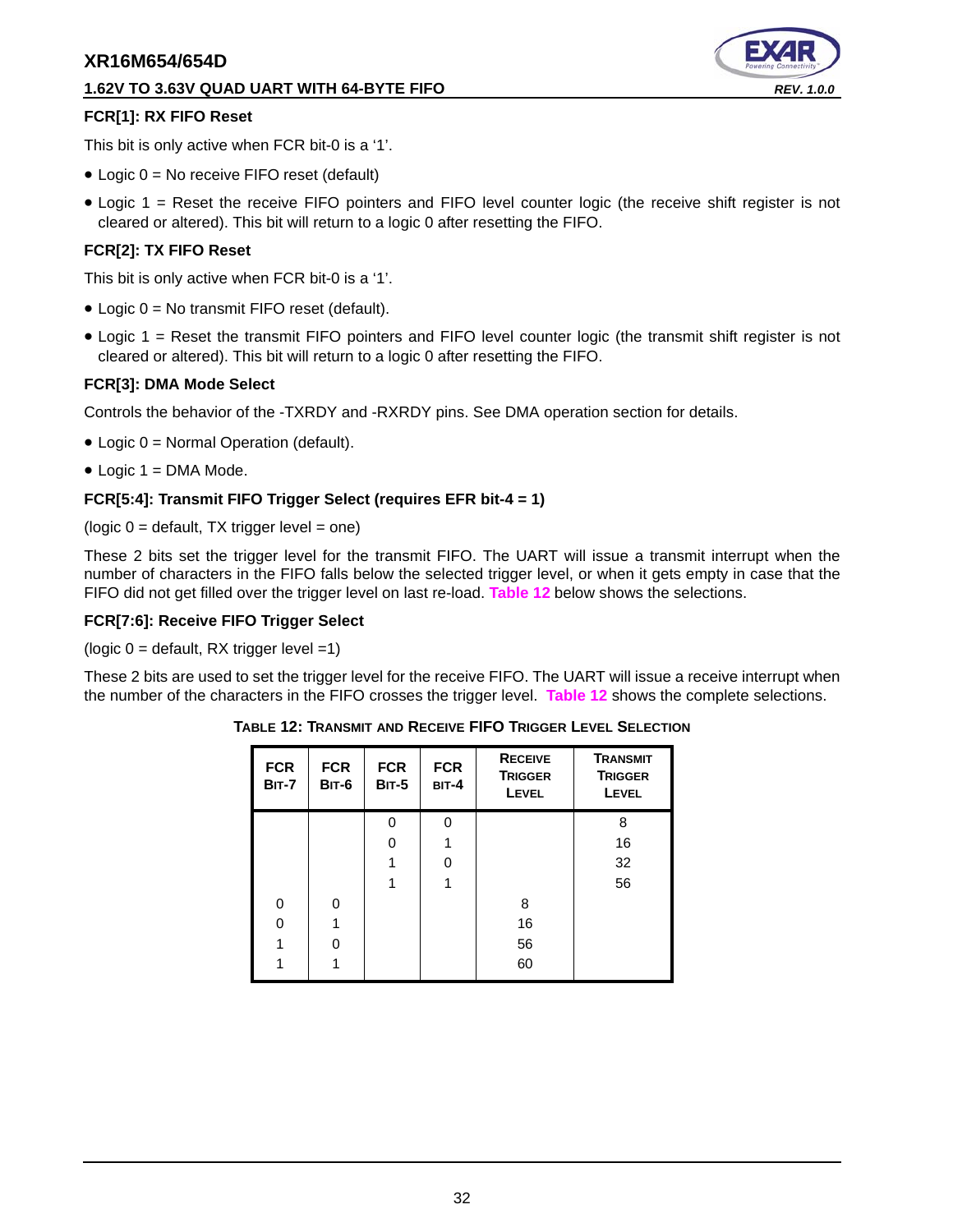

#### <span id="page-32-0"></span>*4.6 Line Control Register (LCR) - Read/Write*

The Line Control Register is used to specify the asynchronous data communication format. The word or character length, the number of stop bits, and the parity are selected by writing the appropriate bits in this register.

#### **LCR[1:0]: TX and RX Word Length Select**

These two bits specify the word length to be transmitted or received.

| <b>BIT-1</b> | BIT-0 | <b>WORD LENGTH</b> |
|--------------|-------|--------------------|
|              |       | 5 (default)        |
|              |       |                    |
|              |       |                    |
|              |       |                    |

#### **LCR[2]: TX and RX Stop-bit Length Select**

The length of stop bit is specified by this bit in conjunction with the programmed word length.

| <b>BIT-2</b> | <b>WORD</b><br><b>LENGTH</b> | <b>STOP BIT LENGTH</b><br>(BIT TIME(S)) |
|--------------|------------------------------|-----------------------------------------|
|              | 5,6,7,8                      | 1 (default)                             |
|              | 5                            | $1 - 1/2$                               |
|              | 6,7,8                        |                                         |

#### **LCR[3]: TX and RX Parity Select**

Parity or no parity can be selected via this bit. The parity bit is a simple way used in communications for data integrity check. See **[Table](#page-33-0) 13** for parity selection summary below.

- $\bullet$  Logic 0 = No parity.
- Logic 1 = A parity bit is generated during the transmission while the receiver checks for parity error of the data character received.

#### **LCR[4]: TX and RX Parity Select**

If the parity bit is enabled with LCR bit-3 set to a logic 1, LCR BIT-4 selects the even or odd parity format.

- Logic 0 = ODD Parity is generated by forcing an odd number of logic 1's in the transmitted character. The receiver must be programmed to check the same format (default).
- Logic 1 = EVEN Parity is generated by forcing an even number of logic 1's in the transmitted character. The receiver must be programmed to check the same format.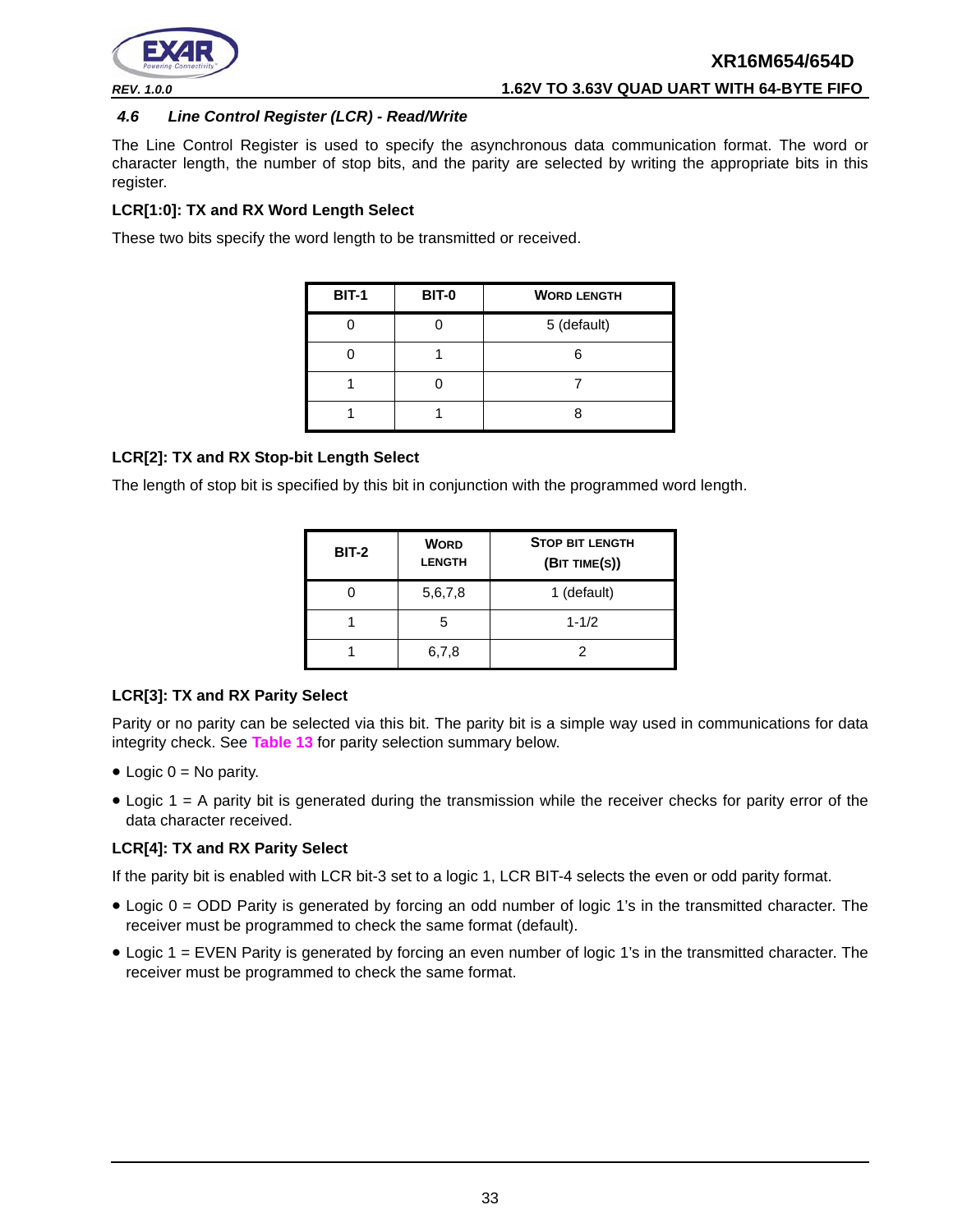#### **1.62V TO 3.63V QUAD UART WITH 64-BYTE FIFO** *REV. 1.0.0*

#### **LCR[5]: TX and RX Parity Select**

If the parity bit is enabled, LCR BIT-5 selects the forced parity format.

- LCR BIT-5 = logic 0, parity is not forced (default).
- LCR BIT-5 = logic 1 and LCR BIT-4 = logic 0, parity bit is forced to a logical 1 for the transmit and receive data.
- <span id="page-33-0"></span>• LCR BIT-5 = logic 1 and LCR BIT-4 = logic 1, parity bit is forced to a logical 0 for the transmit and receive data.

|  | LCR BIT-5 LCR BIT-4 LCR BIT-3 | <b>PARITY SELECTION</b>     |
|--|-------------------------------|-----------------------------|
|  |                               | No parity                   |
|  |                               | Odd parity                  |
|  |                               | Even parity                 |
|  |                               | Force parity to mark, HIGH  |
|  |                               | Forced parity to space, LOW |

#### **TABLE 13: PARITY SELECTION**

#### **LCR[6]: Transmit Break Enable**

When enabled, the Break control bit causes a break condition to be transmitted (the TX output is forced to a "space', logic 0, state). This condition remains, until disabled by setting LCR bit-6 to a logic 0.

- Logic 0 = No TX break condition. (default)
- Logic  $1 =$  Forces the transmitter output (TX) to a "space", logic 0, for alerting the remote receiver of a line break condition.

#### **LCR[7]: Baud Rate Divisors Enable**

Baud rate generator divisor (DLL/DLM/DLD) enable.

- Logic 0 = Data registers are selected. (default)
- Logic 1 = Divisor latch registers are selected.

#### <span id="page-33-1"></span>*4.7 Modem Control Register (MCR) or General Purpose Outputs Control - Read/Write*

The MCR register is used for controlling the serial/modem interface signals or general purpose inputs/outputs.

#### **MCR[0]: DTR# Output**

The DTR# pin is a modem control output. If the modem interface is not used, this output may be used as a general purpose output.

- Logic 0 = Force DTR# output HIGH (default).
- Logic 1 = Force DTR# output LOW.

#### **MCR[1]: RTS# Output**

The RTS# pin is a modem control output and may be used for automatic hardware flow control by enabled by EFR bit-6. If the modem interface is not used, this output may be used as a general purpose output.

- Logic 0 = Force RTS# output HIGH (default).
- Logic 1 = Force RTS# output LOW.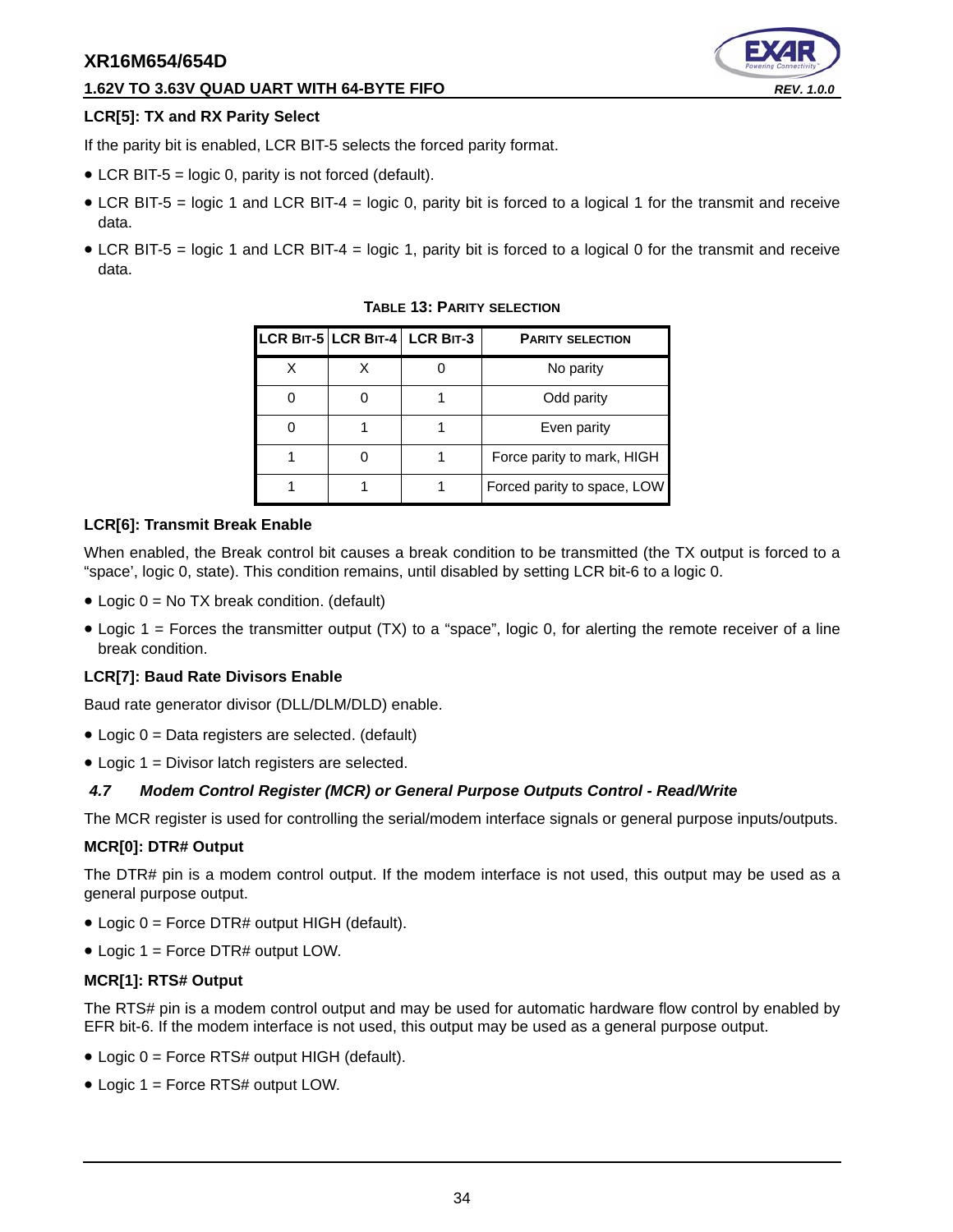

#### **MCR[2]: Reserved**

OP1# is not available as an output pin on the M654. But it is available for use during Internal Loopback Mode. In the Loopback Mode, this bit is used to write the state of the modem RI# interface signal.

#### **MCR[3]: INT Output Enable**

Enable or disable INT outputs to become active or in three-state. This function is associated with the INTSEL input, see below table for details. This bit is also used to control the OP2# signal during internal loopback mode. INTSEL pin must be LOW during 68 mode.

- Logic 0 = INT (A-D) outputs disabled (three state) in the 16 mode (default). During internal loopback mode, OP2# is HIGH.
- <span id="page-34-0"></span>• Logic 1 = INT (A-D) outputs enabled (active) in the 16 mode. During internal loopback mode, OP2# is LOW.

| <b>INTSEL</b><br><b>PIN</b> | <b>MCR</b><br><b>BIT-3</b> | <b>INT A-D OUTPUTS IN 16 MODE</b> |
|-----------------------------|----------------------------|-----------------------------------|
|                             |                            | <b>Three-State</b>                |
|                             |                            | Active                            |
|                             | x                          | Active                            |

#### **TABLE 14: INT OUTPUT MODES**

#### **MCR[4]: Internal Loopback Enable**

- Logic 0 = Disable loopback mode (default).
- Logic 1 = Enable local loopback mode, see loopback section and **[Figure](#page-24-0) 14**.

#### **MCR[5]: Xon-Any Enable (requires EFR bit-4 = 1)**

- Logic 0 = Disable Xon-Any function (for 16C550 compatibility, default).
- Logic 1 = Enable Xon-Any function. In this mode, any RX character received will resume transmit operation. The RX character will be loaded into the RX FIFO , unless the RX character is an Xon or Xoff character and the M654 is programmed to use the Xon/Xoff flow control.

#### **MCR[6]: Infrared Encoder/Decoder Enable (requires EFR bit-4 = 1)**

- Logic 0 = Enable the standard modem receive and transmit input/output interface. (Default)
- Logic 1 = Enable infrared IrDA receive and transmit inputs/outputs. The TX/RX output/input are routed to the infrared encoder/decoder. The data input and output levels conform to the IrDA infrared interface requirement. The RX FIFO may need to be flushed upon enable. While in this mode, the infrared TX output will be LOW during idle data conditions.

#### **MCR[7]: Clock Prescaler Select (requires EFR bit-4 = 1)**

- Logic 0 = Divide by one. The input clock from the crystal or external clock is fed directly to the Programmable Baud Rate Generator without further modification, i.e., divide by one (default).
- Logic 1 = Divide by four. The prescaler divides the input clock from the crystal or external clock by four and feeds it to the Programmable Baud Rate Generator, hence, data rates become one forth.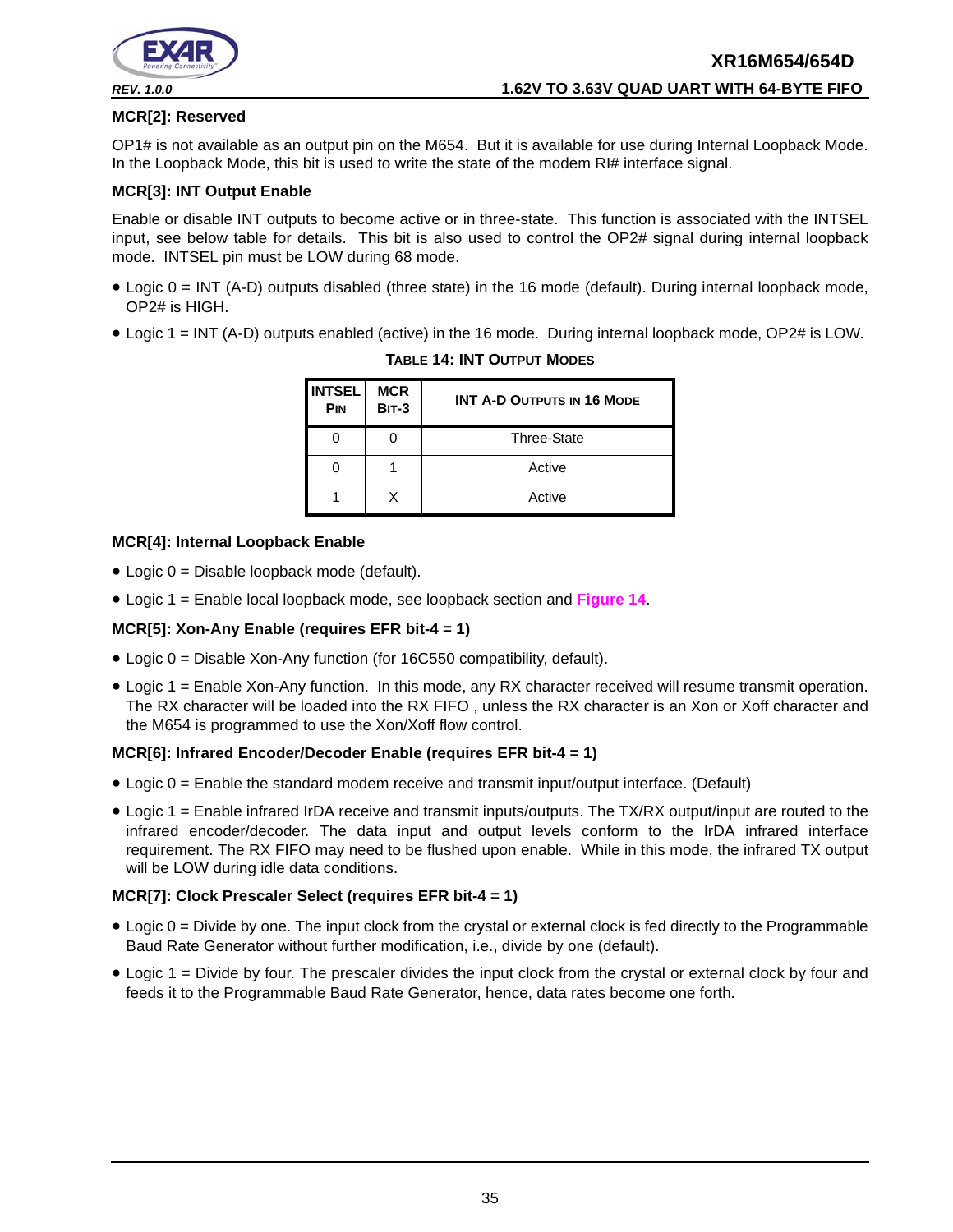#### **1.62V TO 3.63V QUAD UART WITH 64-BYTE FIFO** *REV. 1.0.0*



#### <span id="page-35-0"></span>*4.8 Line Status Register (LSR) - Read Only*

This register provides the status of data transfers between the UART and the host. If IER bit-2 is enabled, LSR bit 1 will generate an interrupt immediately and LSR bits 2-4 will generate an interrupt when a character with an error is in the RHR.

#### **LSR[0]: Receive Data Ready Indicator**

- Logic 0 = No data in receive holding register or FIFO (default).
- Logic 1 = Data has been received and is saved in the receive holding register or FIFO.

#### **LSR[1]: Receiver Overrun Flag**

- Logic 0 = No overrun error (default).
- Logic 1 = Overrun error. A data overrun error condition occurred in the receive shift register. This happens when additional data arrives while the FIFO is full. In this case the previous data in the receive shift register is overwritten. Note that under this condition the data byte in the receive shift register is not transferred into the FIFO, therefore the data in the FIFO is not corrupted by the error.

#### **LSR[2]: Receive Data Parity Error Tag**

- Logic 0 = No parity error (default).
- Logic 1 = Parity error. The receive character in RHR does not have correct parity information and is suspect. This error is associated with the character available for reading in RHR.

#### **LSR[3]: Receive Data Framing Error Tag**

- Logic  $0 = No$  framing error (default).
- Logic 1 = Framing error. The receive character did not have a valid stop bit(s). This error is associated with the character available for reading in RHR.

#### **LSR[4]: Receive Break Tag**

- Logic  $0 = No$  break condition (default).
- Logic 1 = The receiver received a break signal (RX was LOW for at least one character frame time). In the FIFO mode, only one break character is loaded into the FIFO. The break indication remains until the RX input returns to the idle condition, "mark" or HIGH.

#### **LSR[5]: Transmit Holding Register Empty Flag**

This bit is the Transmit Holding Register Empty indicator. The THR bit is set to a logic 1 when the last data byte is transferred from the transmit holding register to the transmit shift register. The bit is reset to logic 0 concurrently with the data loading to the transmit holding register by the host. In the FIFO mode this bit is set when the transmit FIFO is empty, it is cleared when the transmit FIFO contains at least 1 byte.

#### **LSR[6]: THR and TSR Empty Flag**

This bit is set to a logic 1 whenever the transmitter goes idle. It is set to logic 0 whenever either the THR or TSR contains a data character. In the FIFO mode this bit is set to a logic 1 whenever the transmit FIFO and transmit shift register are both empty.

#### **LSR[7]: Receive FIFO Data Error Flag**

- Logic 0 = No FIFO error (default).
- Logic 1 = A global indicator for the sum of all error bits in the RX FIFO. At least one parity error, framing error or break indication is in the FIFO data. This bit clears when there is no more error(s) in any of the bytes in the RX FIFO.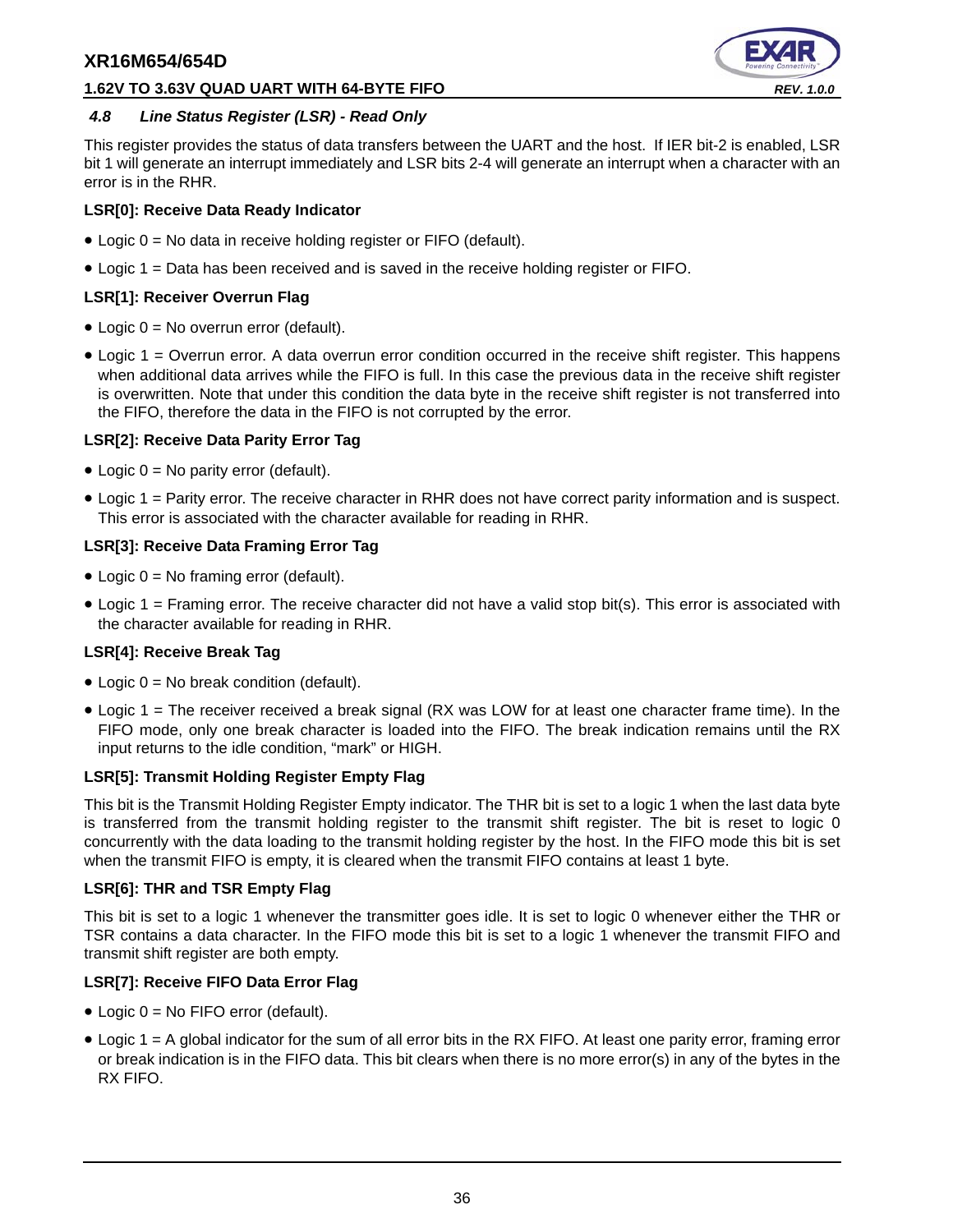

#### <span id="page-36-0"></span>*4.9 Modem Status Register (MSR) - Read Only*

This register provides the current state of the modem interface input signals. Lower four bits of this register are used to indicate the changed information. These bits are set to a logic 1 whenever a signal from the modem changes state. These bits may be used for general purpose inputs when they are not used with modem signals.

#### **MSR[0]: Delta CTS# Input Flag**

- Logic  $0 = No$  change on CTS# input (default).
- Logic 1 = The CTS# input has changed state since the last time it was monitored. A modem status interrupt will be generated if MSR interrupt is enabled (IER bit-3).

#### **MSR[1]: Delta DSR# Input Flag**

- Logic  $0 = No$  change on DSR# input (default).
- Logic 1 = The DSR# input has changed state since the last time it was monitored. A modem status interrupt will be generated if MSR interrupt is enabled (IER bit-3).

#### **MSR[2]: Delta RI# Input Flag**

- Logic  $0 = No$  change on RI# input (default).
- Logic 1 = The RI# input has changed from LOW to HIGH, ending of the ringing signal. A modem status interrupt will be generated if MSR interrupt is enabled (IER bit-3).

#### **MSR[3]: Delta CD# Input Flag**

- Logic  $0 = No$  change on CD# input (default).
- Logic 1 = Indicates that the CD# input has changed state since the last time it was monitored. A modem status interrupt will be generated if MSR interrupt is enabled (IER bit-3).

#### **MSR[4]: CTS Input Status**

CTS# pin may function as automatic hardware flow control signal input if it is enabled and selected by Auto CTS (EFR bit-7). Auto CTS flow control allows starting and stopping of local data transmissions based on the modem CTS# signal. A HIGH on the CTS# pin will stop UART transmitter as soon as the current character has finished transmission, and a LOW will resume data transmission. Normally MSR bit-4 bit is the compliment of the CTS# input. However in the loopback mode, this bit is equivalent to the RTS# bit in the MCR register. The CTS# input may be used as a general purpose input when the modem interface is not used.

#### **MSR[5]: DSR Input Status**

Normally this bit is the complement of the DSR# input. In the loopback mode, this bit is equivalent to the DTR# bit in the MCR register. The DSR# input may be used as a general purpose input when the modem interface is not used.

#### **MSR[6]: RI Input Status**

Normally this bit is the complement of the RI# input. In the loopback mode this bit is equivalent to bit-2 in the MCR register. The RI# input may be used as a general purpose input when the modem interface is not used.

#### **MSR[7]: CD Input Status**

Normally this bit is the complement of the CD# input. In the loopback mode this bit is equivalent to bit-3 in the MCR register. The CD# input may be used as a general purpose input when the modem interface is not used.

#### <span id="page-36-1"></span>*4.10 Scratch Pad Register (SPR) - Read/Write*

This is a 8-bit general purpose register for the user to store temporary data. The content of this register is preserved during sleep mode but becomes 0xFF (default) after a reset or a power off-on cycle.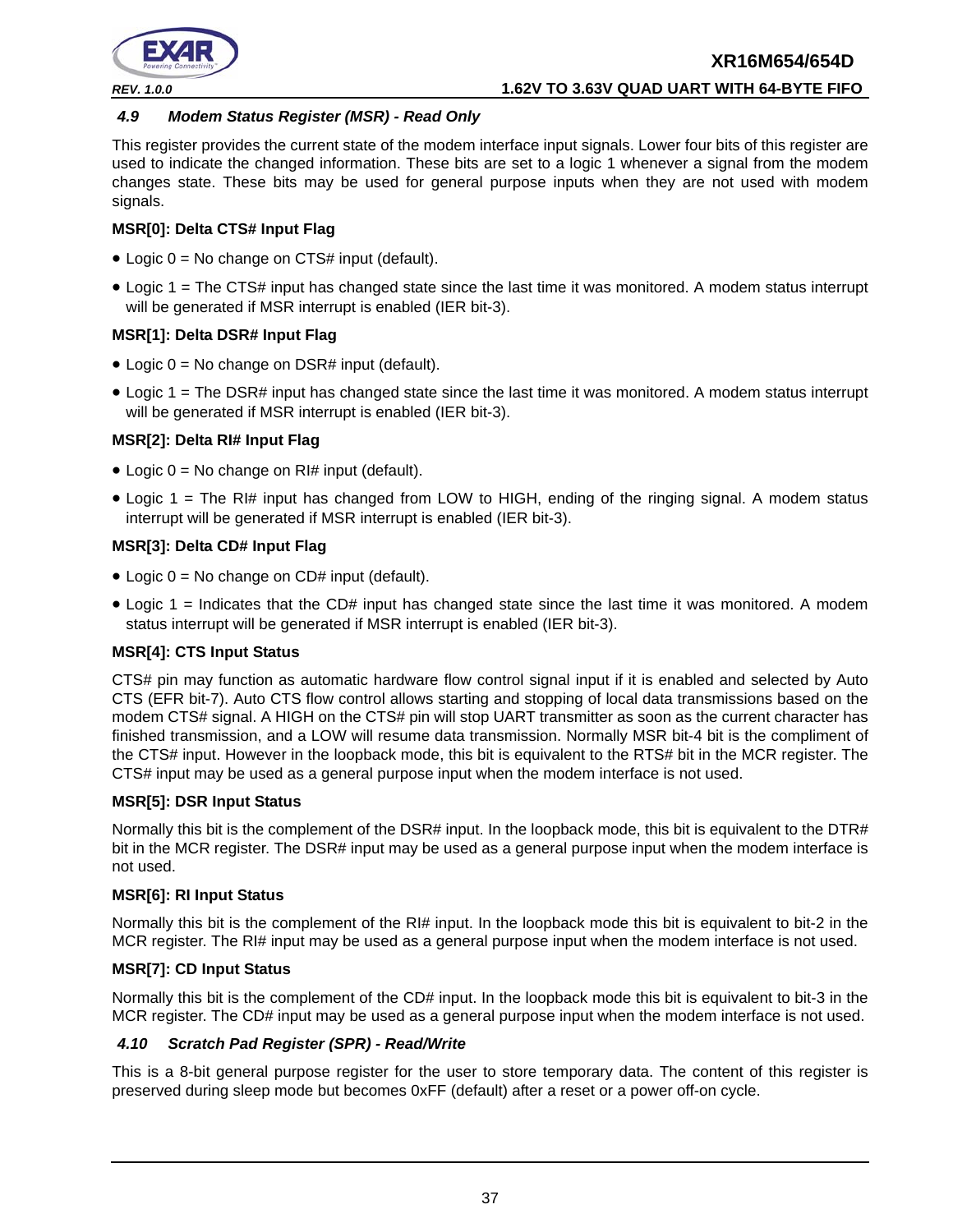

#### **1.62V TO 3.63V QUAD UART WITH 64-BYTE FIFO** *REV. 1.0.0*

#### <span id="page-37-1"></span>*4.11 Baud Rate Generator Registers (DLL and DLM) - Read/Write*

These registers make-up the value of the baud rate divisor. The concatenation of the contents of DLM and DLL gives the 16-bit divisor value. Then the value is added to DLD[3:0]/16 to achieve the fractional baud rate divisor. DLD must be enabled via EFR bit-4 before it can be accessed. See **[Table](#page-37-0) 15** below and **[See "Section](#page-14-1) [2.8, Programmable Baud Rate Generator with Fractional Divisor" on page](#page-14-1) 15.**

#### **DLD[5:4]: Sampling Rate Select**

These bits select the data sampling rate. By default, the data sampling rate is 16X. The maximum data rate will double if the 8X mode is selected and will quadruple if the 4X mode is selected. See **[Table](#page-37-0) 15** below.

<span id="page-37-0"></span>

| <b>DLD[5]</b> | <b>DLD[4]</b> | <b>SAMPLING RATE</b> |
|---------------|---------------|----------------------|
|               |               | 16X                  |
|               |               | 8>                   |
|               |               |                      |

#### **TABLE 15: SAMPLING RATE SELECT**

#### **DLD[7:6]: Reserved**

#### <span id="page-37-2"></span>*4.12 Enhanced Feature Register (EFR) - Read/Write*

Enhanced features are enabled or disabled using this register. Bit 0-3 provide single or dual consecutive character software flow control selection (see **[Table](#page-38-0) 16**). When the Xon1 and Xon2 and Xoff1 and Xoff2 modes are selected, the double 8-bit words are concatenated into two sequential characters. Caution: note that whenever changing the TX or RX flow control bits, always reset all bits back to logic 0 (disable) before programming a new setting.

#### **EFR[3:0]: Software Flow Control Select**

Single character and dual sequential characters software flow control is supported. Combinations of software flow control can be selected by programming these bits.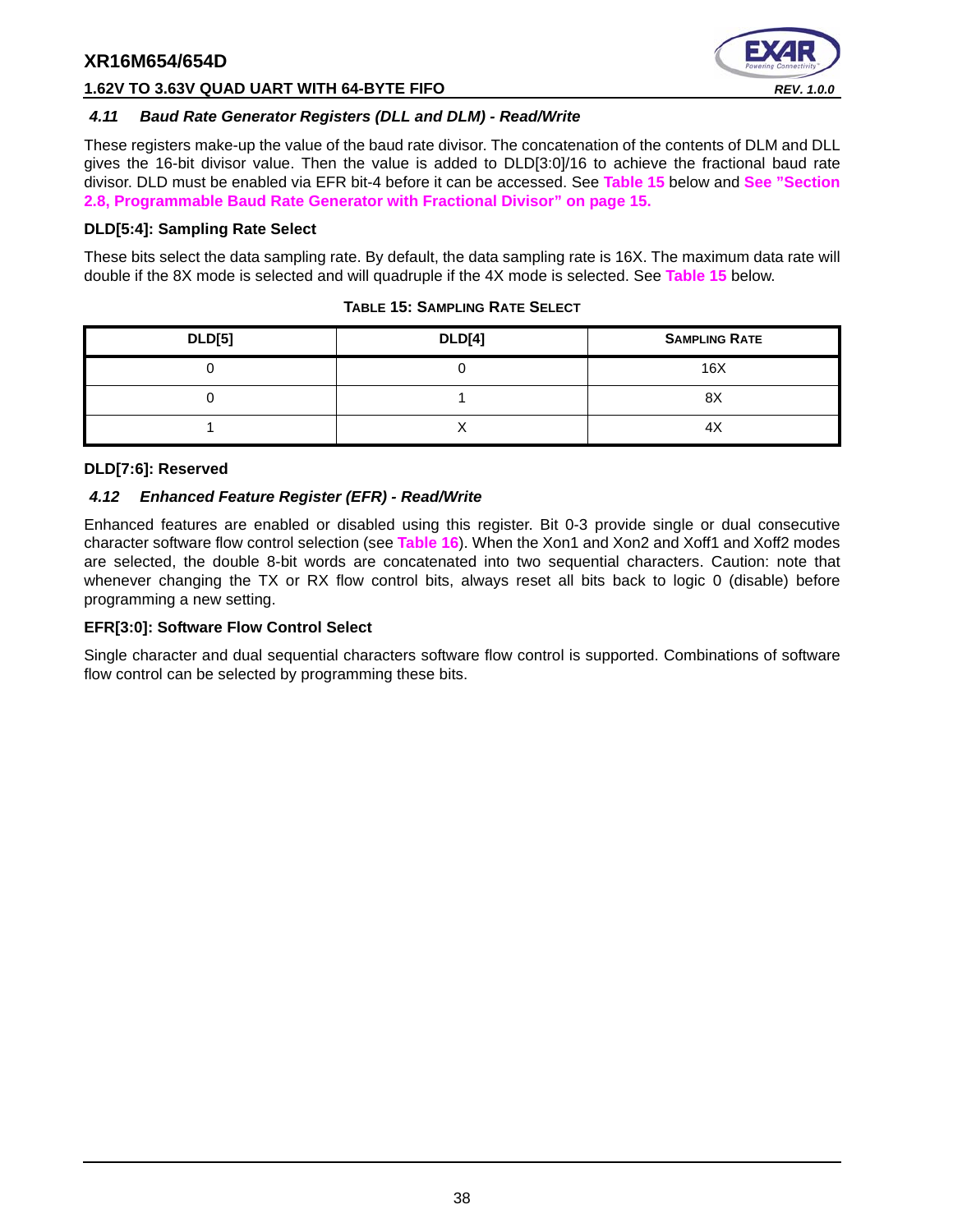# **XR16M654/654D** *REV. 1.0.0* **1.62V TO 3.63V QUAD UART WITH 64-BYTE FIFO**



<span id="page-38-0"></span>

| EFR BIT-3<br>CONT-3 | EFR BIT-2<br>CONT-2 | <b>EFR BIT-1</b><br>CONT-1 | EFR BIT-0<br>CONT-0 | <b>TRANSMIT AND RECEIVE SOFTWARE FLOW CONTROL</b>                                            |
|---------------------|---------------------|----------------------------|---------------------|----------------------------------------------------------------------------------------------|
| 0                   | 0                   | 0                          | $\mathbf 0$         | No TX and RX flow control (default and reset)                                                |
| $\Omega$            | $\Omega$            | X                          | $\times$            | No transmit flow control                                                                     |
|                     | $\Omega$            | X                          | $\times$            | Transmit Xon1, Xoff1                                                                         |
| $\Omega$            |                     | X                          | $\times$            | Transmit Xon2, Xoff2                                                                         |
| 1                   | 1                   | X                          | $\times$            | Transmit Xon1 and Xon2, Xoff1 and Xoff2                                                      |
| X                   | X                   | $\Omega$                   | $\mathbf{0}$        | No receive flow control                                                                      |
| X                   | X                   | 1                          | $\Omega$            | Receiver compares Xon1, Xoff1                                                                |
| X                   | X                   | 0                          | 1                   | Receiver compares Xon2, Xoff2                                                                |
| 1                   | $\mathbf 0$         | 1                          | 1                   | Transmit Xon1, Xoff1<br>Receiver compares Xon1 or Xon2, Xoff1 or Xoff2                       |
| $\Omega$            | 1                   | 1                          | 1                   | Transmit Xon2, Xoff2<br>Receiver compares Xon1 or Xon2, Xoff1 or Xoff2                       |
|                     | 1                   | 1                          | 1                   | Transmit Xon1 and Xon2, Xoff1 and Xoff2,<br>Receiver compares Xon1 and Xon2, Xoff1 and Xoff2 |
| $\Omega$            | 0                   | 1                          |                     | No transmit flow control,<br>Receiver compares Xon1 and Xon2, Xoff1 and Xoff2                |

#### **TABLE 16: SOFTWARE FLOW CONTROL FUNCTIONS**

#### **EFR[4]: Enhanced Function Bits Enable**

Enhanced function control bit. This bit enables IER bits 4-7, ISR bits 4-5, FCR bits 4-5, MCR bits 5-7, and DLD to be modified. After modifying any enhanced bits, EFR bit-4 can be set to a logic 0 to latch the new values. This feature prevents legacy software from altering or overwriting the enhanced functions once set. Normally, it is recommended to leave it enabled, logic 1.

- Logic 0 = modification disable/latch enhanced features. IER bits 4-7, ISR bits 4-5, FCR bits 4-5, MCR bits 5- 7, and DLD are saved to retain the user settings. After a reset, the IER bits 4-7, ISR bits 4-5, FCR bits 4-5, and MCR bits 5-7, and DLD are set to a logic 0 to be compatible with ST16C550 mode (default).
- Logic 1 = Enables the above-mentioned register bits to be modified by the user.

#### **EFR[5]: Special Character Detect Enable**

- Logic 0 = Special Character Detect Disabled (default).
- Logic 1 = Special Character Detect Enabled. The UART compares each incoming receive character with data in Xoff-2 register. If a match exists, the receive data will be transferred to FIFO and ISR bit-4 will be set to indicate detection of the special character. Bit-0 corresponds with the LSB bit of the receive character. If flow control is set for comparing Xon1, Xoff1 (EFR [1:0]= '10') then flow control and special character work normally. However, if flow control is set for comparing Xon2, Xoff2 (EFR[1:0]= '01') then flow control works normally, but Xoff2 will not go to the FIFO, and will generate an Xoff interrupt and a special character interrupt, if enabled via IER bit-5.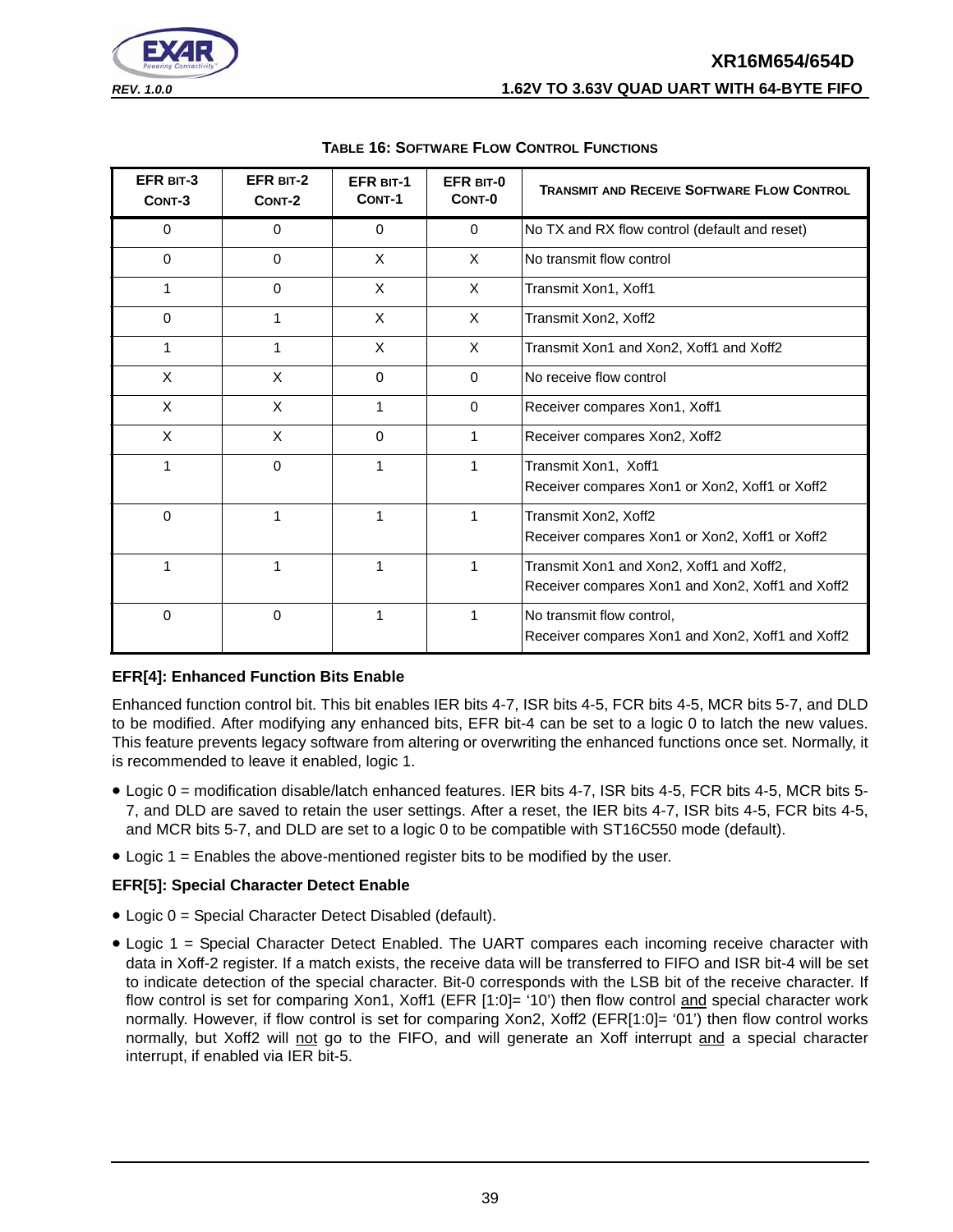#### **1.62V TO 3.63V QUAD UART WITH 64-BYTE FIFO** *REV. 1.0.0*



#### **EFR[6]: Auto RTS Flow Control Enable**

RTS# output may be used for hardware flow control by setting EFR bit-6 to logic 1. When Auto RTS is selected, an interrupt will be generated when the receive FIFO is filled to the programmed trigger level and RTS de-asserts HIGH at the next upper trigger level/hysteresis level. RTS# will return LOW when FIFO data falls below the next lower trigger level/hysteresis level. The RTS# output must be asserted (LOW) before the auto RTS can take effect. RTS# pin will function as a general purpose output when hardware flow control is disabled.

- Logic 0 = Automatic RTS flow control is disabled (default).
- Logic 1 = Enable Automatic RTS flow control.

#### **EFR[7]: Auto CTS Flow Control Enable**

Automatic CTS Flow Control.

- Logic 0 = Automatic CTS flow control is disabled (default).
- Logic 1 = Enable Automatic CTS flow control. Data transmission stops when CTS# input de-asserts to logic 1. Data transmission resumes when CTS# returns to a logic 0.

#### <span id="page-39-0"></span>*4.13 Software Flow Control Registers (XOFF1, XOFF2, XON1, XON2) - Read/Write*

These registers are used as the programmable software flow control characters xoff1, xoff2, xon1, and xon2. For more details, see **[Table](#page-21-0) 8**.

#### <span id="page-39-1"></span>*4.14 FIFO Status Register (FSTAT) - Read/Write*

This register is applicable only to the 100 pin QFP XR16M654. The FIFO Status Register provides a status indication for each of the transmit and receive FIFO. These status bits contain the inverted logic states of the TXRDY# A-D outputs and the (un-inverted) logic states of the RXRDY# A-D outputs. The contents of the FSTAT register are placed on the data bus when the FSRS# pin (pin 76) is a logic 0. Also see FSRS# pin description.

#### **FSTAT[3:0]: TXRDY# A-D Status Bits**

Please see **[Table](#page-14-0) 5** for the interpretation of the TXRDY# signals.

#### **FSTAT[7:4]: RXRDY# A-D Status Bits**

Please see **[Table](#page-14-0) 5** for the interpretation of the RXRDY# signals.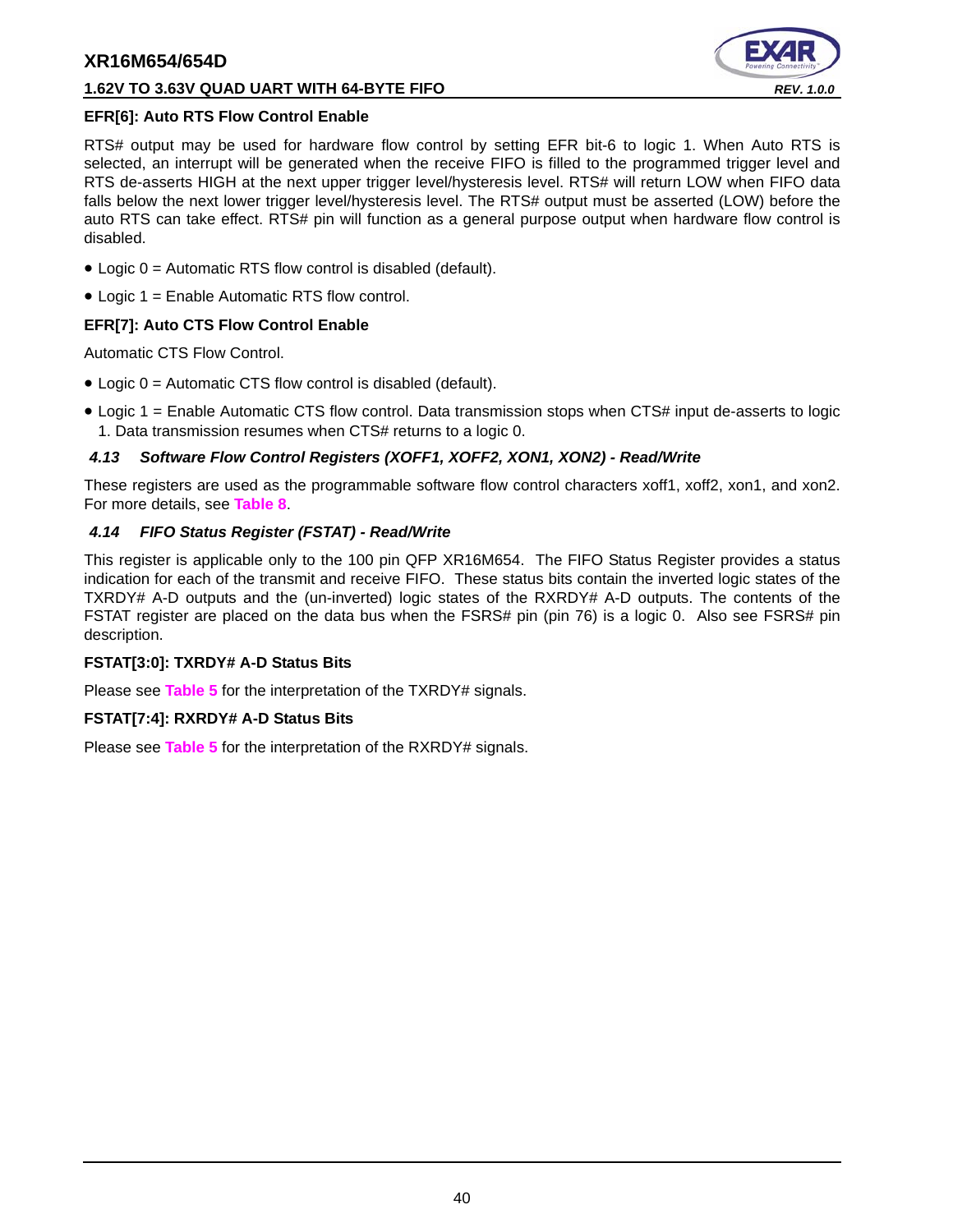<span id="page-40-0"></span>



#### **TABLE 17: UART RESET CONDITIONS FOR CHANNELS A-D**

| <b>REGISTERS</b>          | <b>RESET STATE</b>                                                                                                                       |
|---------------------------|------------------------------------------------------------------------------------------------------------------------------------------|
| DLM, DLL                  | $DLM = 0x00$ and $DLL = 0x01$ . Only resets to these val-<br>ues during a power up. They do not reset when the<br>Reset Pin is asserted. |
| DI D                      | Bits $7 - 0 = 0 \times 00$                                                                                                               |
| <b>RHR</b>                | Bits $7-0 = 0 \times X$                                                                                                                  |
| <b>THR</b>                | Bits $7-0 = 0 \times XX$                                                                                                                 |
| <b>IER</b>                | Bits $7-0 = 0 \times 00$                                                                                                                 |
| <b>FCR</b>                | Bits $7-0 = 0 \times 00$                                                                                                                 |
| <b>ISR</b>                | Bits $7-0 = 0 \times 01$                                                                                                                 |
| <b>LCR</b>                | Bits $7-0 = 0 \times 00$                                                                                                                 |
| <b>MCR</b>                | Bits $7-0 = 0 \times 00$                                                                                                                 |
| <b>LSR</b>                | Bits $7-0 = 0 \times 60$                                                                                                                 |
| <b>MSR</b>                | Bits $3-0 =$ Logic 0                                                                                                                     |
|                           | Bits 7-4 = Logic levels of the inputs inverted                                                                                           |
| <b>SPR</b>                | Bits $7-0 = 0 \times FF$                                                                                                                 |
| <b>EFR</b>                | Bits $7-0 = 0 \times 00$                                                                                                                 |
| XON <sub>1</sub>          | Bits $7-0 = 0 \times 00$                                                                                                                 |
| XON <sub>2</sub>          | Bits $7-0 = 0 \times 00$                                                                                                                 |
| XOFF1                     | Bits $7-0 = 0 \times 00$                                                                                                                 |
| XOFF <sub>2</sub>         | Bits $7-0 = 0 \times 00$                                                                                                                 |
| <b>FSTAT</b>              | Bits $7-0 = 0 \times FF$                                                                                                                 |
| <b>I/O SIGNALS</b>        | <b>RESET STATE</b>                                                                                                                       |
| ТX                        | <b>HIGH</b>                                                                                                                              |
| <b>IRTX</b>               | LOW                                                                                                                                      |
| RTS#                      | <b>HIGH</b>                                                                                                                              |
| DTR#                      | HIGH                                                                                                                                     |
| RXRDY#                    | <b>HIGH</b>                                                                                                                              |
| TXRDY#                    | LOW                                                                                                                                      |
| <b>INT</b><br>$(16$ Mode) | XR16M654 = Three-State Condition (INTSEL = LOW)<br>XR16M654 = LOW (INTSEL = HIGH)<br>$XR16M654D = LOW$                                   |
| IRQ#<br>(68 Mode)         | Three-State Condition (INTSEL = LOW)                                                                                                     |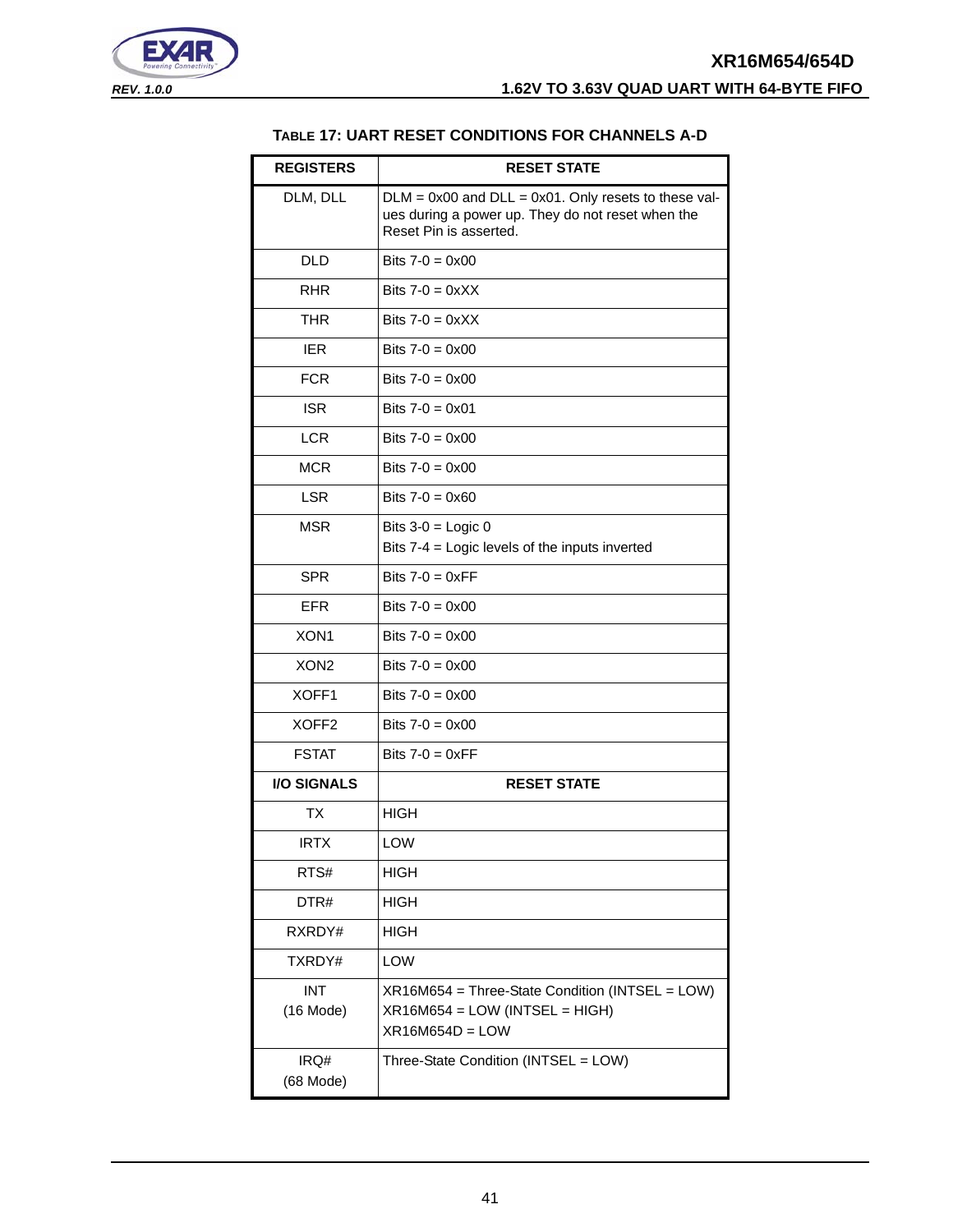

# <span id="page-41-1"></span>**ABSOLUTE MAXIMUM RATINGS**

| Power Supply Range           | 4 Volts                           |
|------------------------------|-----------------------------------|
| Voltage at Any Pin           | GND-0.3 V to 4 V                  |
| <b>Operating Temperature</b> | $-40^{\circ}$ to $+85^{\circ}$ C  |
| Storage Temperature          | $-65^{\circ}$ to $+150^{\circ}$ C |
| Package Dissipation          | 500 mW                            |

# <span id="page-41-2"></span>**TYPICAL PACKAGE THERMAL RESISTANCE DATA** (MARGIN OF ERROR: ± 15%)

Thermal Resistance (48-QFN) theta-ja =  $28^{\circ}$ C/W, theta-jc =  $10.5^{\circ}$ C/W

# Thermal Resistance (64-LQFP)  $\qquad \qquad$  theta-ja = 49<sup>o</sup>C/W, theta-jc = 10<sup>o</sup>C/W Thermal Resistance (68-PLCC)  $\qquad \qquad$  theta-ja = 39<sup>o</sup>C/W, theta-jc = 17<sup>o</sup>C/W Thermal Resistance (80-LQFP) theta-ja =  $37^{\circ}$ C/W, theta-jc =  $7^{\circ}$ C/W Thermal Resistance (100-QFP)  $\qquad \qquad$  theta-ja = 45<sup>o</sup>C/W, theta-jc = 12<sup>o</sup>C/W

# <span id="page-41-3"></span>**ELECTRICAL CHARACTERISTICS**

#### <span id="page-41-0"></span>*DC ELECTRICAL CHARACTERISTICS*

#### **UNLESS OTHERWISE NOTED: TA = -40<sup>O</sup> TO +85OC, VCC IS 1.62 TO 3.63V**

| <b>SYMBOL</b>     | <b>LIMITS</b><br>1.8V<br><b>PARAMETER</b> |            |              | <b>LIMITS</b><br>2.5V |            | <b>LIMITS</b><br>3.3V |            | <b>CONDITIONS</b> |                                                                    |
|-------------------|-------------------------------------------|------------|--------------|-----------------------|------------|-----------------------|------------|-------------------|--------------------------------------------------------------------|
|                   |                                           | <b>MIN</b> | <b>MAX</b>   | <b>MIN</b>            | <b>MAX</b> | <b>MIN</b>            | <b>MAX</b> | <b>UNITS</b>      |                                                                    |
| $V_{\text{ILCK}}$ | Clock Input Low Level                     | $-0.3$     | 0.3          | $-0.3$                | 0.4        | $-0.3$                | 0.6        | V                 |                                                                    |
| $V_{IHCK}$        | Clock Input High Level                    | 1.4        | VCC          | 2.0                   | VCC        | 2.4                   | VCC        | V                 |                                                                    |
| $V_{IL}$          | Input Low Voltage                         | $-0.3$     | 0.2          | $-0.3$                | 0.5        | $-0.3$                | 0.7        | $\vee$            |                                                                    |
| $V_{\text{IH}}$   | Input High Voltage                        | 1.4        | <b>VCC</b>   | 1.8                   | <b>VCC</b> | 2.0                   | <b>VCC</b> | $\vee$            |                                                                    |
| $V_{OL}$          | Output Low Voltage                        |            | 0.4          |                       | 0.4        |                       | 0.4        | V<br>V<br>$\vee$  | $I_{OL} = 6$ mA<br>$I_{OL} = 4 mA$<br>$I_{OL} = 1.5$ mA            |
| $V_{OH}$          | Output High Voltage                       | 1.4        |              | 1.8                   |            | 2.0                   |            | V<br>V            | $I_{OH} = -4$ mA<br>$I_{OH} = -2$ mA<br>$I_{OH} = -200 \text{ uA}$ |
| I <sub>IL</sub>   | Input Low Leakage Current                 |            | ±15          |                       | ±15        |                       | ±15        | uA                |                                                                    |
| ŀщ                | Input High Leakage Current                |            | ±15          |                       | ±15        |                       | ±15        | uA                |                                                                    |
| $C_{\text{IN}}$   | Input Pin Capacitance                     |            | 5            |                       | 5          |                       | 5          | pF                |                                                                    |
| $I_{\rm CC}$      | Power Supply Current                      |            | $\mathbf{1}$ |                       | 1.5        |                       | 2          | mA                | $Ext$ Clk = $2MHz$                                                 |
| <b>I</b> SLEEP    | Sleep Current                             |            | 150          |                       | 200        |                       | 250        | uA                | See Test 1                                                         |

Test 1: The following inputs remain steady at VCC or GND state to minimize Sleep current: A0-A2, D0-D7, IOR#, IOW#, CSA#, CSB#, CSC#, and CSD#. Also, RXA, RXB, RXC, and RXD inputs must idle at HIGH while asleep.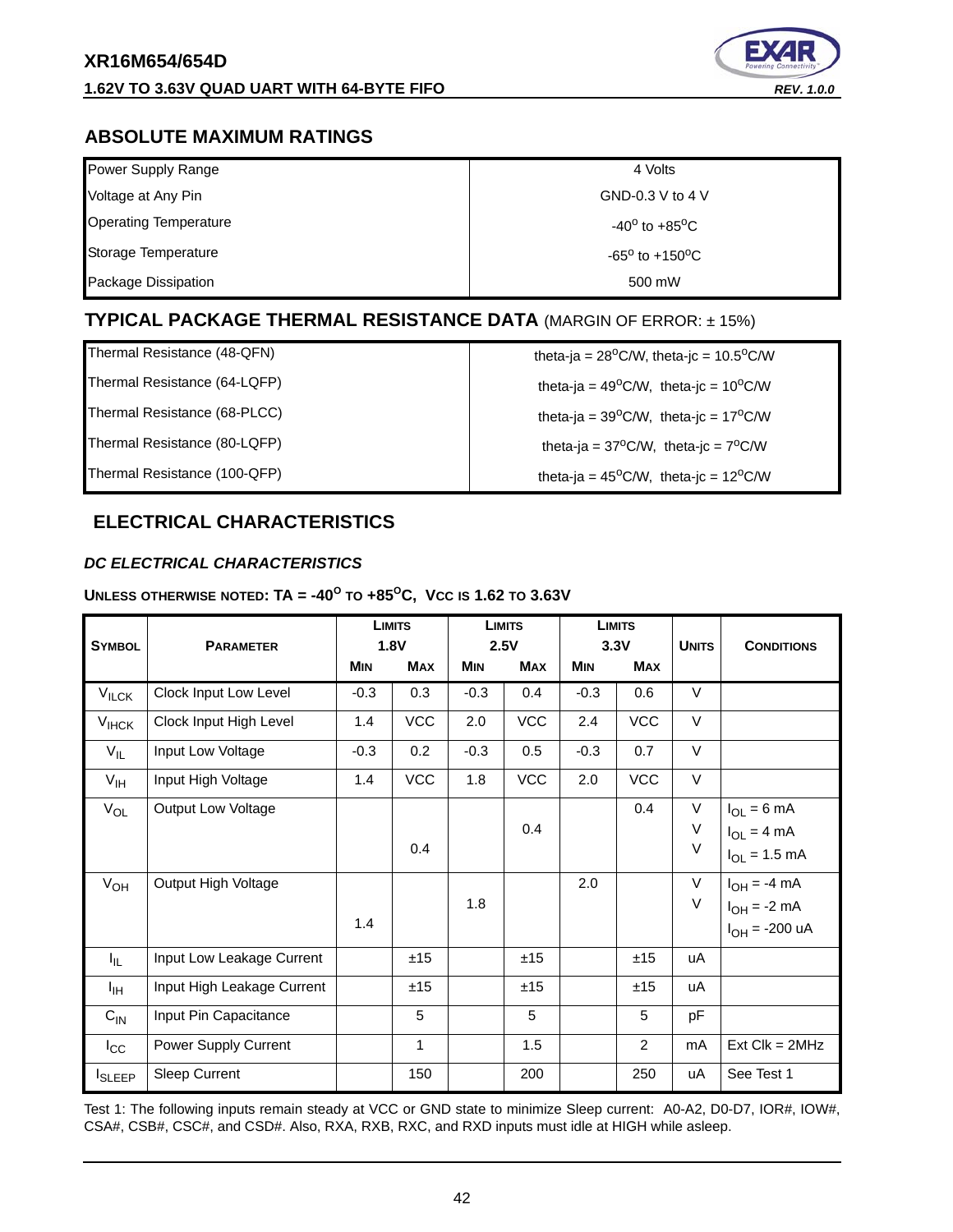

#### <span id="page-42-0"></span>*AC ELECTRICAL CHARACTERISTICS*

#### <span id="page-42-1"></span>*TA = -40O TO +85OC, VCC IS 1.62 TO 3.63V, 70 PF LOAD WHERE APPLICABLE*

|                         |                                                   |             | <b>LIMITS</b>   |              | <b>LIMITS</b>   |                | <b>LIMITS</b> |             |
|-------------------------|---------------------------------------------------|-------------|-----------------|--------------|-----------------|----------------|---------------|-------------|
| <b>SYMBOL</b>           | <b>PARAMETER</b>                                  |             | $1.8V \pm 10\%$ |              | $2.5V \pm 10\%$ | $3.3V \pm 10%$ |               | <b>UNIT</b> |
|                         |                                                   | <b>MIN</b>  | <b>MAX</b>      | <b>MIN</b>   | <b>MAX</b>      | <b>MIN</b>     | <b>MAX</b>    |             |
| XTAL1                   | <b>UART Crystal Frequency</b>                     |             | 24              |              | 24              |                | 24            | <b>MHz</b>  |
| <b>ECLK</b>             | <b>External Clock Frequency</b>                   |             | 32              |              | 50              |                | 64            | <b>MHz</b>  |
| $T_{ECLK}$              | <b>External Clock Time Period</b>                 | 15          |                 | 10           |                 | $\overline{7}$ |               | ns          |
| <b>TAS</b>              | Address Setup Time (16 Mode)                      | $\mathbf 0$ |                 | $\mathbf 0$  |                 | $\mathbf 0$    |               | ns          |
| $T_{AH}$                | Address Hold Time (16 Mode)                       | $\mathbf 0$ |                 | $\mathbf 0$  |                 | $\mathbf 0$    |               | ns          |
| $T_{CS}$                | Chip Select Width (16 Mode)                       | 100         |                 | 65           |                 | 50             |               | ns          |
| $T_{RD}$                | IOR# Strobe Width (16 Mode)                       | 100         |                 | 65           |                 | 50             |               | ns          |
| $T_{DY}$                | Read Cycle Delay (16 Mode)                        | 100         |                 | 65           |                 | 50             |               | ns          |
| <b>TRDV</b>             | Data Access Time (16 Mode)                        |             | 95              |              | 60              |                | 45            | ns          |
| $T_{DD}$                | Data Disable Time (16 Mode)                       |             | 15              |              | 15              |                | 15            | ns          |
| $T_{WR}$                | IOW# Strobe Width (16 Mode)                       | 100         |                 | 65           |                 | 50             |               | ns          |
| $T_{DY}$                | Write Cycle Delay (16 Mode)                       | 100         |                 | 65           |                 | 50             |               | ns          |
| $T_{DS}$                | Data Setup Time (16 Mode)                         | 15          |                 | 10           |                 | 10             |               | ns          |
| T <sub>DH</sub>         | Data Hold Time (16 Mode)                          | 3           |                 | 3            |                 | 3              |               | ns          |
| $T_{ADS}$               | Address Setup (68 Mode)                           | $\pmb{0}$   |                 | $\mathbf 0$  |                 | $\pmb{0}$      |               | ns          |
| $T_{ADH}$               | Address Hold (68 Mode)                            | $\pmb{0}$   |                 | $\mathbf 0$  |                 | $\mathbf 0$    |               | ns          |
| <b>T<sub>RWS</sub></b>  | R/W# Setup to CS# (68 Mode)                       | $\mathbf 0$ |                 | $\pmb{0}$    |                 | $\mathbf 0$    |               | ns          |
| <b>T</b> <sub>RDA</sub> | Data Access Time (68 mode)                        |             | 95              |              | 60              |                | 45            | ns          |
| $T_{RDH}$               | Data Disable Time (68 mode)                       |             | 15              |              | 15              |                | 15            | ns          |
| T <sub>WDS</sub>        | Write Data Setup (68 mode)                        | 15          |                 | 10           |                 | 10             |               | ns          |
| T <sub>WDH</sub>        | Write Data Hold (68 Mode)                         | 3           |                 | 5            |                 | $\overline{5}$ |               | ns          |
| $T_{RWH}$               | CS# De-asserted to R/W# De-<br>asserted (68 Mode) | 3           |                 | $\mathbf{3}$ |                 | $\mathbf{3}$   |               | ns          |
| $T_{CSL}$               | CS# Strobe Width (68 Mode)                        | 100         |                 | 65           |                 | 50             |               | ns          |
| $T_{\text{CSD}}$        | CS# Cycle Delay (68 Mode)                         | 100         |                 | 65           |                 | 50             |               | ns          |
| <b>T</b> <sub>WDO</sub> | Delay From IOW# To Output                         |             | 50              |              | 50              |                | 50            | ns          |
| $T_{MOD}$               | Delay To Set Interrupt From MODEM<br>Input        |             | 50              |              | 50              |                | 50            | ns          |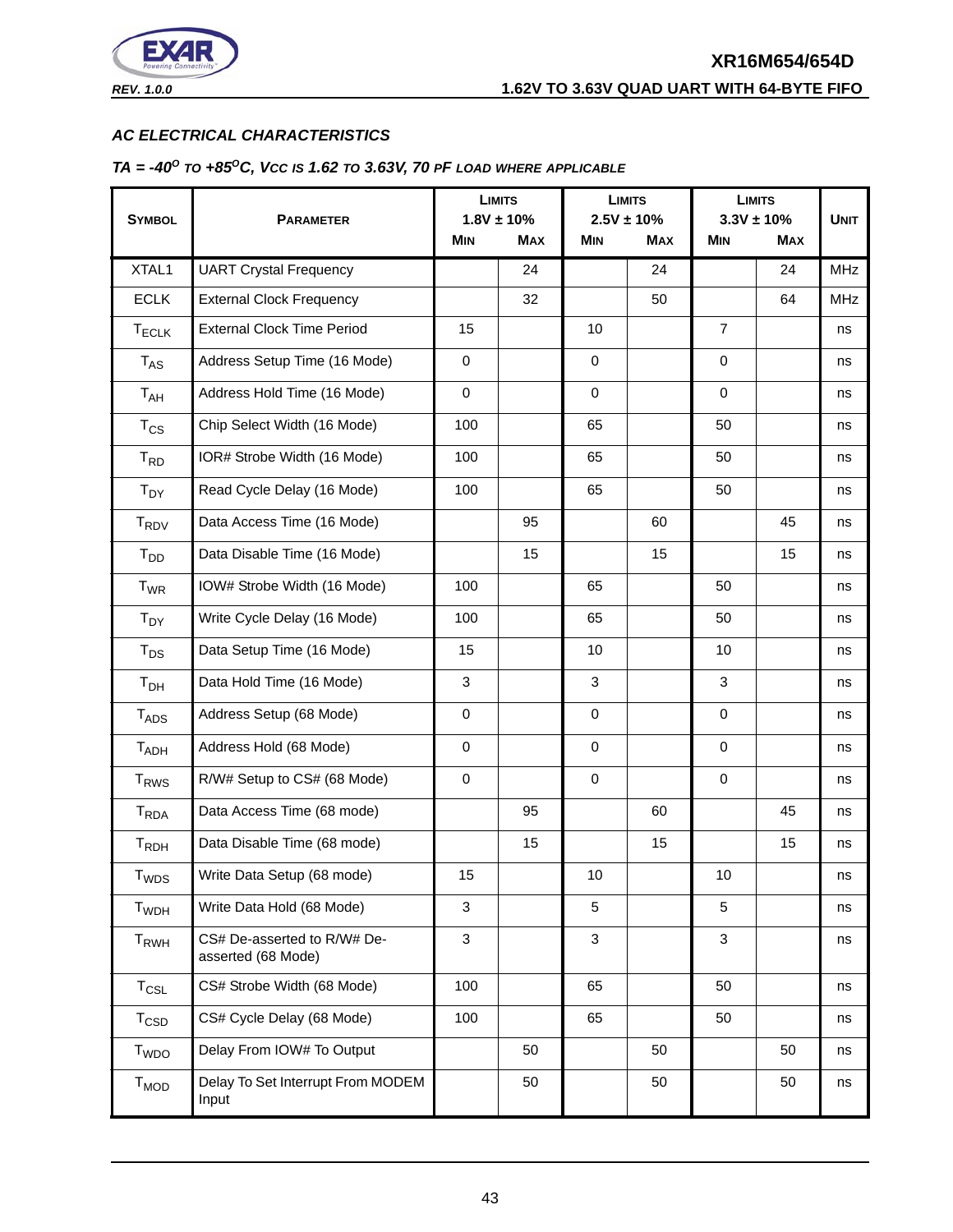# **1.62V TO 3.63V QUAD UART WITH 64-BYTE FIFO** *REV. 1.0.0*



### *AC ELECTRICAL CHARACTERISTICS*

# *TA = -40O TO +85OC, VCC IS 1.62 TO 3.63V, 70 PF LOAD WHERE APPLICABLE*

| <b>SYMBOL</b>                                 | <b>PARAMETER</b>                                         |            | <b>LIMITS</b><br>$1.8V \pm 10\%$ | <b>LIMITS</b><br>$2.5V \pm 10\%$ |                              | <b>LIMITS</b><br>$3.3V \pm 10\%$ |            | <b>UNIT</b>  |
|-----------------------------------------------|----------------------------------------------------------|------------|----------------------------------|----------------------------------|------------------------------|----------------------------------|------------|--------------|
|                                               |                                                          | <b>MIN</b> | <b>MAX</b>                       | <b>MIN</b>                       | <b>MAX</b>                   | <b>MIN</b>                       | <b>MAX</b> |              |
| $T_{RSI}$                                     | Delay To Reset Interrupt From IOR#                       |            | 50                               |                                  | 50                           |                                  | 50         | ns           |
| $T_{\rm SSI}$                                 | Delay From Stop To Set Interrupt                         |            | 1                                |                                  | 1                            |                                  | 1          | <b>B</b> clk |
| $\mathsf{T}_{\mathsf{R}\mathsf{R}\mathsf{I}}$ | Delay From IOR# To Reset Interrupt                       |            | 45                               |                                  | 45                           |                                  | 45         | ns           |
| $T_{SI}$                                      | Delay From Start To Interrupt                            |            | 45                               |                                  | 45                           |                                  | 45         | ns           |
| $T_{INT}$                                     | Delay From Initial INT Reset To<br><b>Transmit Start</b> | 8          | 24                               | 8                                | 24                           | 8                                | 24         | <b>Bclk</b>  |
| T <sub>WRI</sub>                              | Delay From IOW# To Reset Interrupt                       |            | 45                               |                                  | 45                           |                                  | 45         | ns           |
| $T_{\tt SSR}$                                 | Delay From Stop To Set RXRDY#                            |            | 1                                |                                  | 1                            |                                  | 1          | <b>Bclk</b>  |
| $T_{RR}$                                      | Delay From IOR# To Reset RXRDY#                          |            | 45                               |                                  | 45                           |                                  | 45         | ns           |
| $T_{WT}$                                      | Delay From IOW# To Set TXRDY#                            |            | 45                               |                                  | 45                           |                                  | 45         | ns           |
| $T_{\sf SRT}$                                 | Delay From Center of Start To Reset<br>TXRDY#            |            | 8                                |                                  | 8                            |                                  | 8          | <b>Bclk</b>  |
| $T_{RST}$                                     | <b>Reset Pulse Width</b>                                 | 40         |                                  | 40                               |                              | 40                               |            | ns           |
| <b>Bclk</b>                                   | <b>Baud Clock</b>                                        |            |                                  |                                  | 16X or 8X or 4X of data rate |                                  |            | Hz           |

#### <span id="page-43-0"></span>**FIGURE 15. CLOCK TIMING**

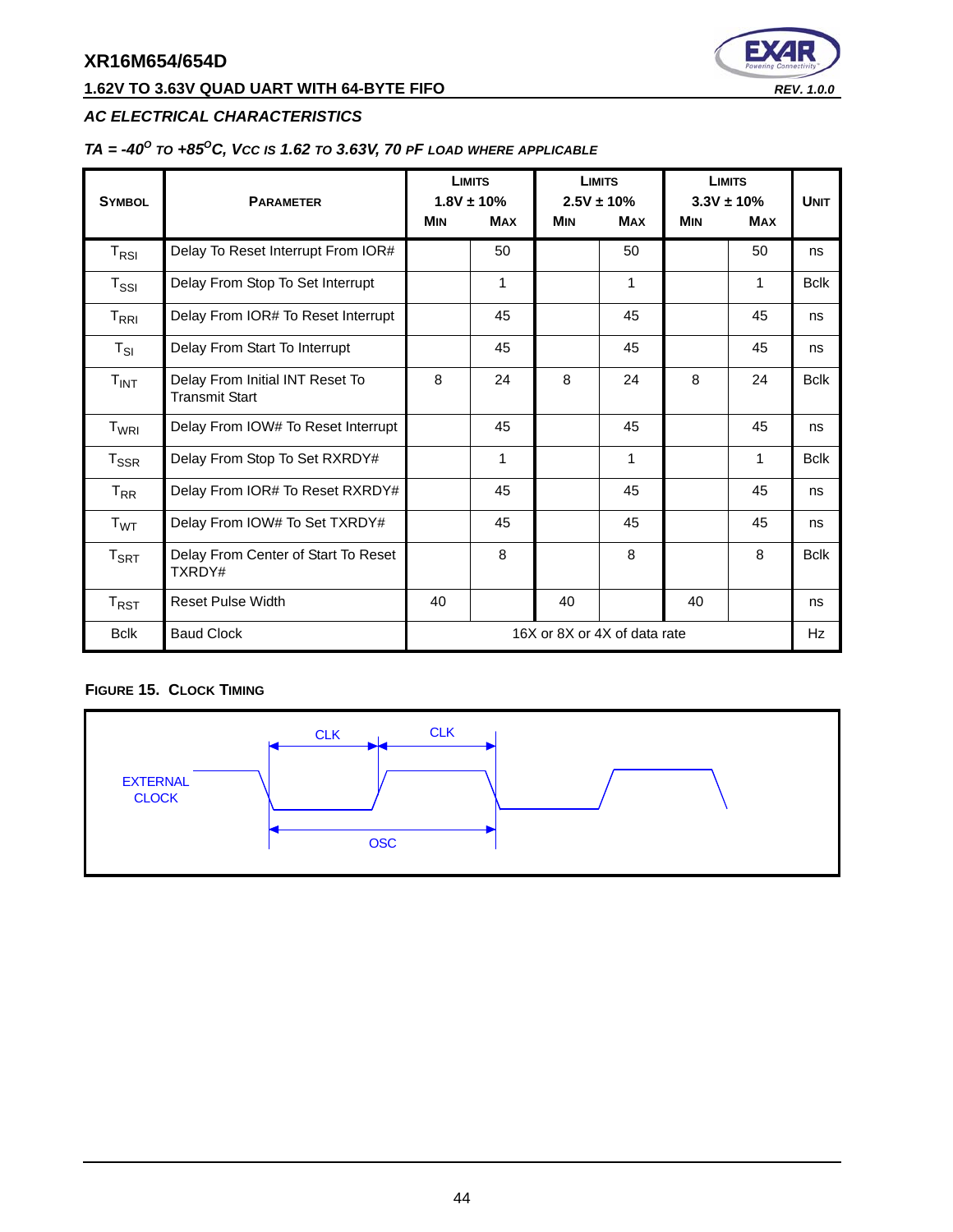

*REV. 1.0.0* **1.62V TO 3.63V QUAD UART WITH 64-BYTE FIFO**

<span id="page-44-0"></span>**FIGURE 16. MODEM INPUT/OUTPUT TIMING FOR CHANNELS A-D**



<span id="page-44-1"></span>**FIGURE 17. 16 MODE (INTEL) DATA BUS READ TIMING FOR CHANNELS A-D**

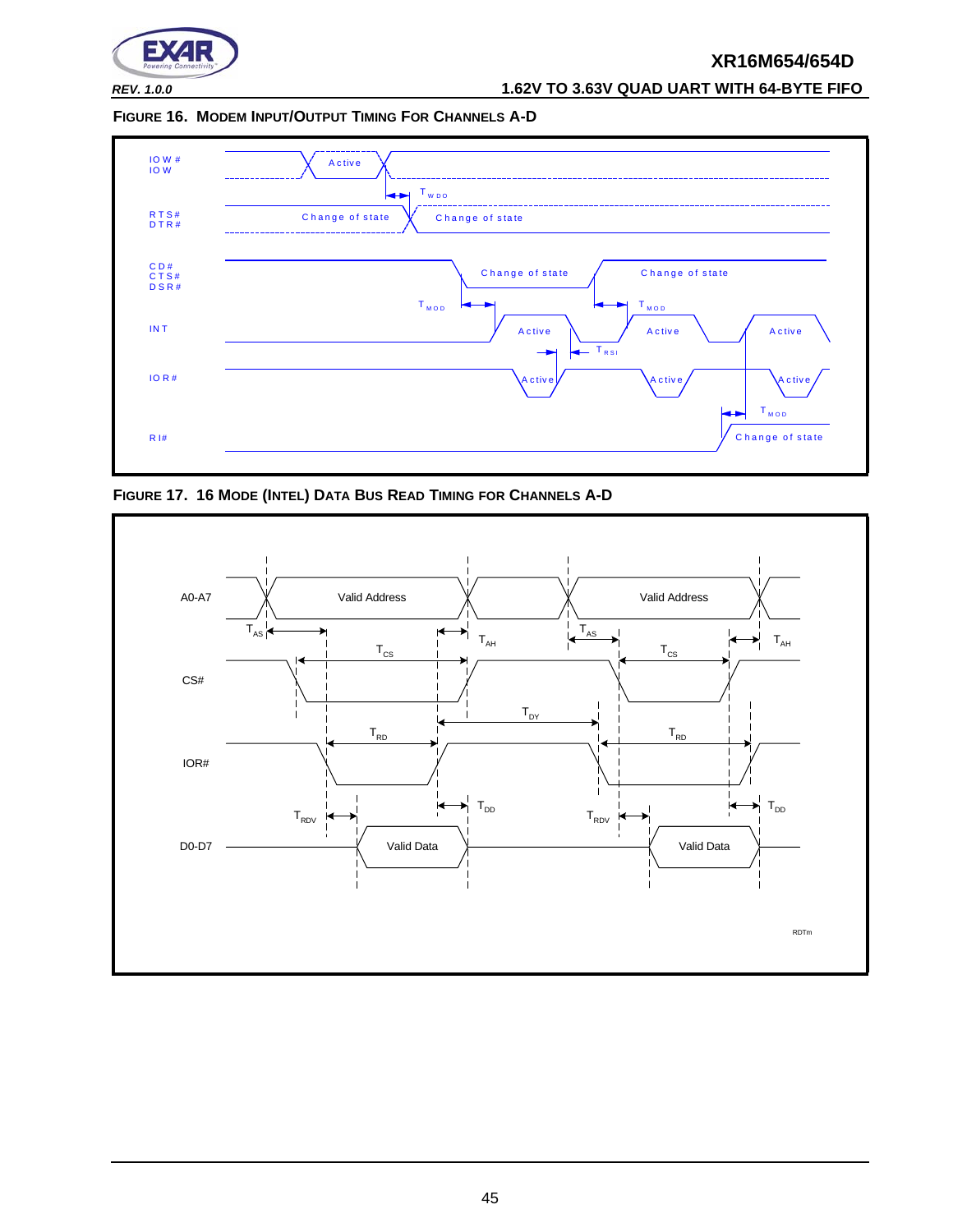<span id="page-45-0"></span>

∍

<span id="page-45-1"></span>**FIGURE 19. 68 MODE (MOTOROLA) DATA BUS READ TIMING FOR CHANNELS A-D**

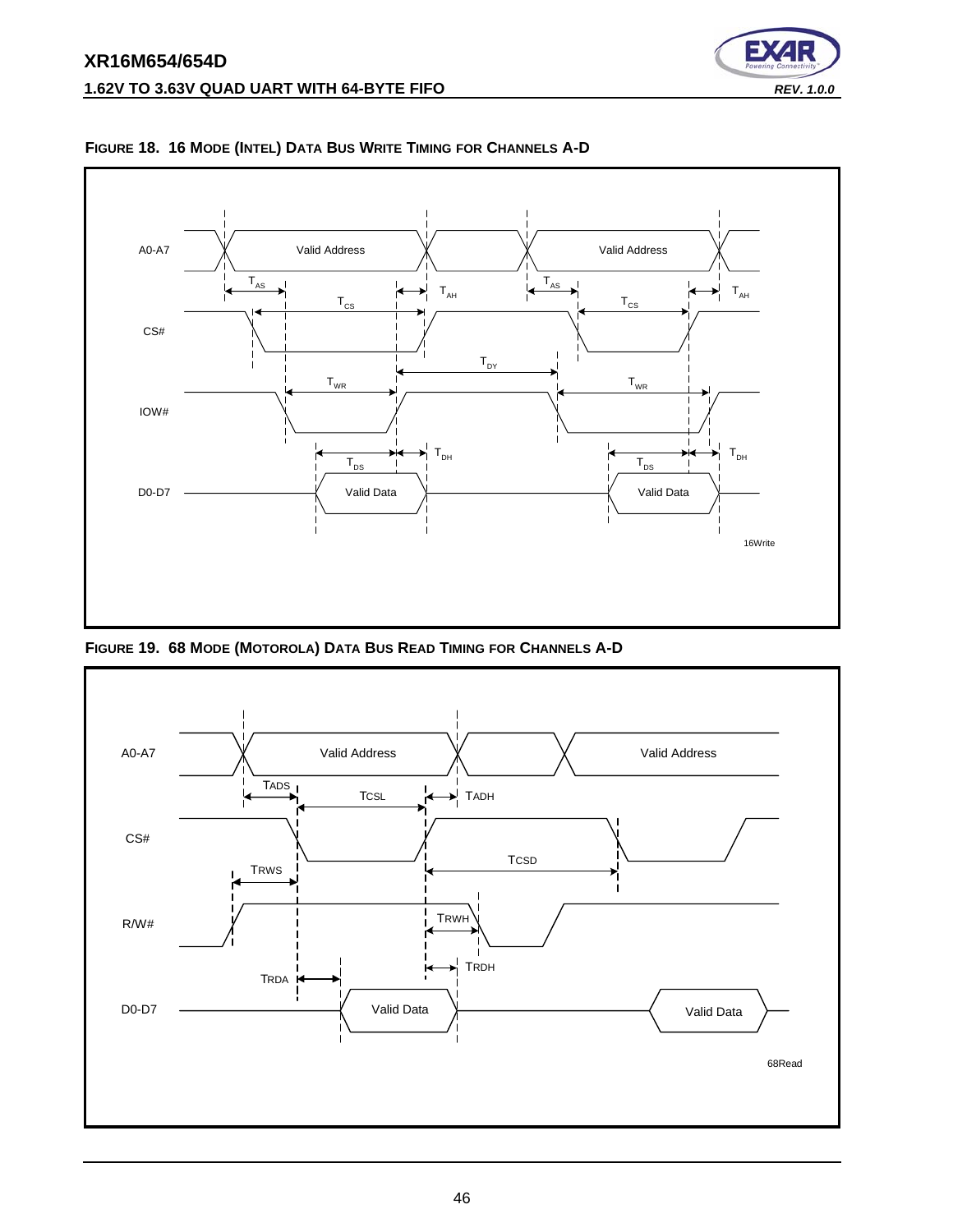

# *REV. 1.0.0* **1.62V TO 3.63V QUAD UART WITH 64-BYTE FIFO**

<span id="page-46-1"></span>



<span id="page-46-0"></span>**FIGURE 21. RECEIVE READY & INTERRUPT TIMING [NON-FIFO MODE] FOR CHANNELS A-D**

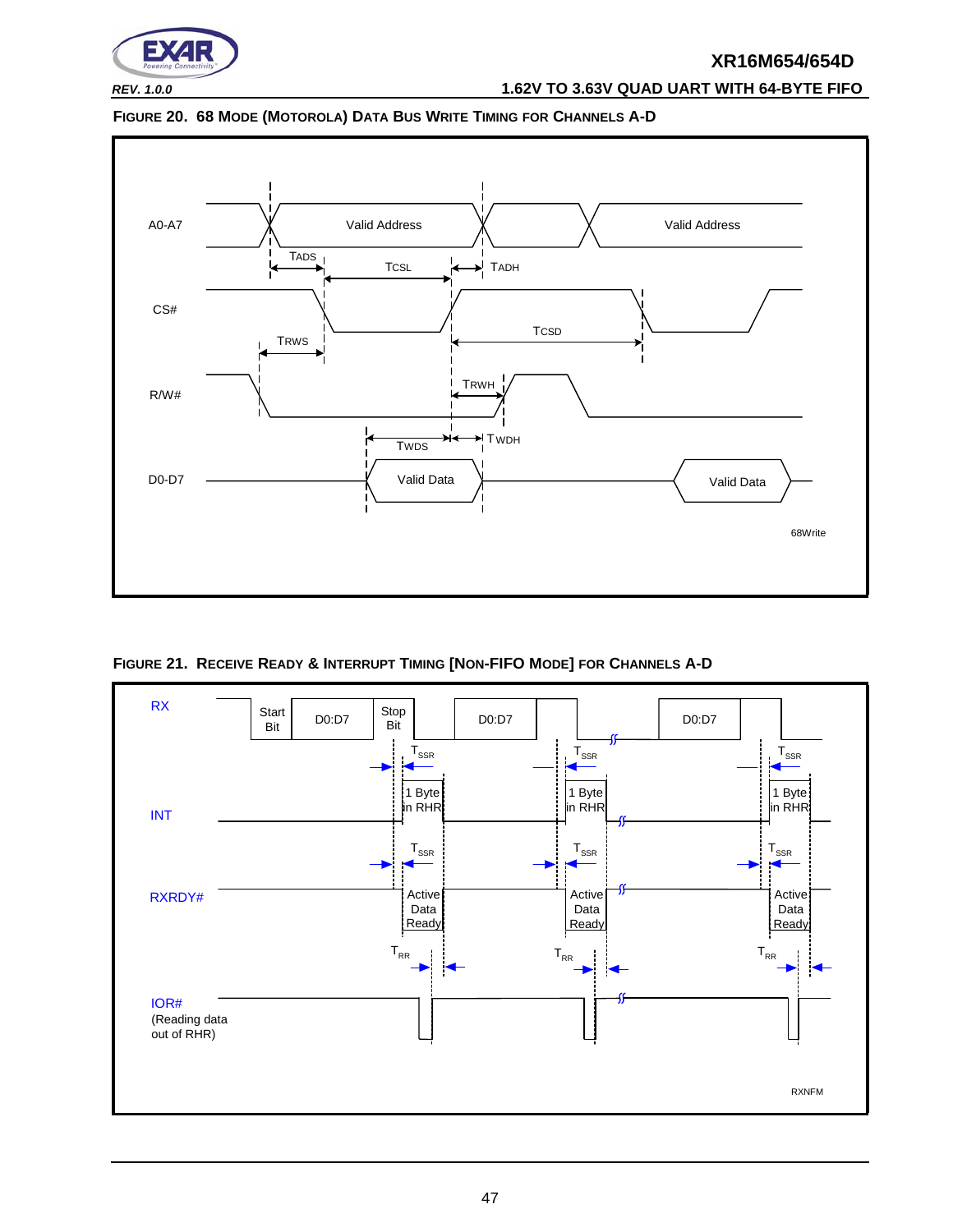

#### <span id="page-47-0"></span>**FIGURE 22. TRANSMIT READY & INTERRUPT TIMING [NON-FIFO MODE] FOR CHANNELS A-D**

<span id="page-47-1"></span>**FIGURE 23. RECEIVE READY & INTERRUPT TIMING [FIFO MODE, DMA DISABLED] FOR CHANNELS A-D**



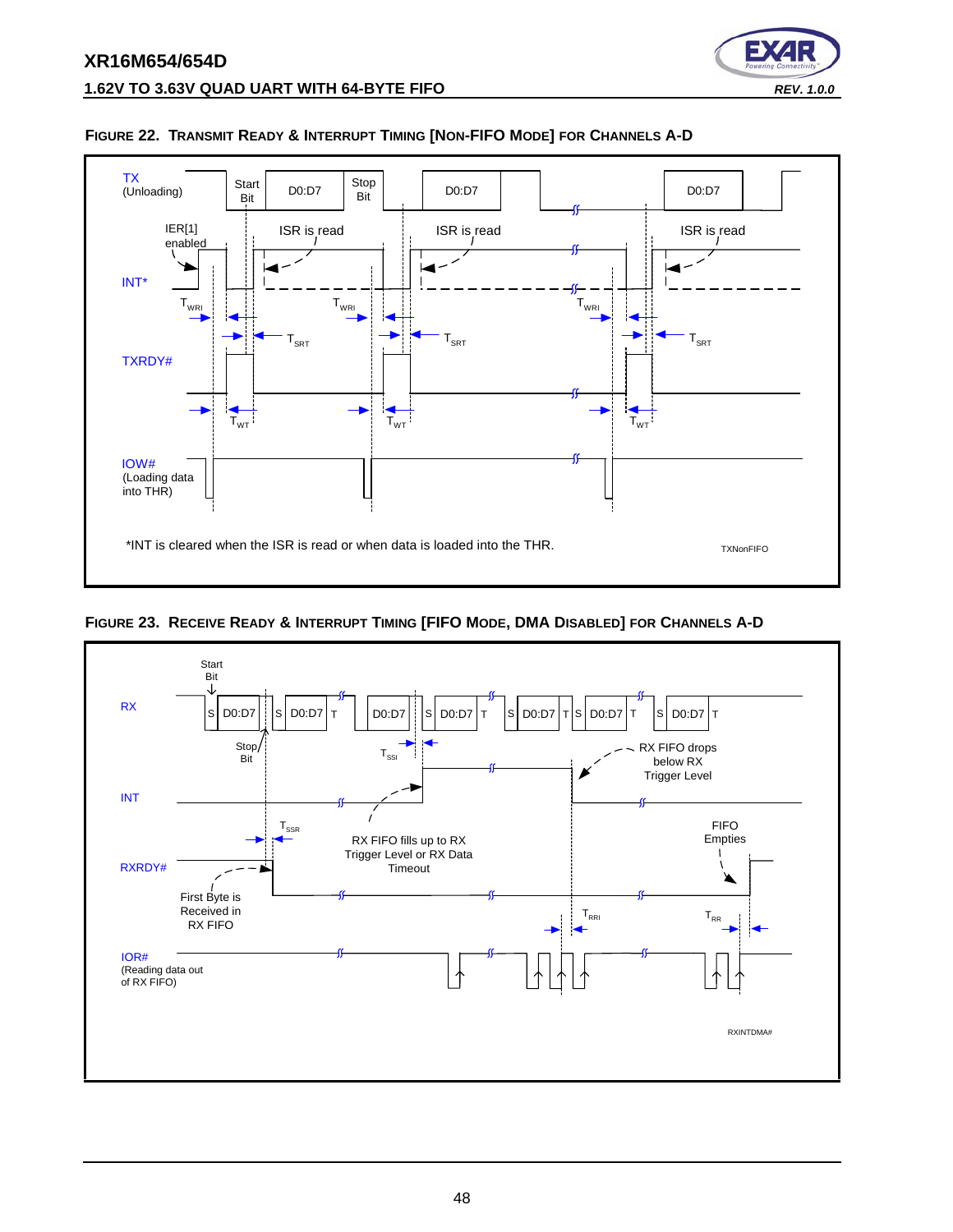



#### <span id="page-48-0"></span>**FIGURE 24. RECEIVE READY & INTERRUPT TIMING [FIFO MODE, DMA ENABLED] FOR CHANNELS A-D**

<span id="page-48-1"></span>

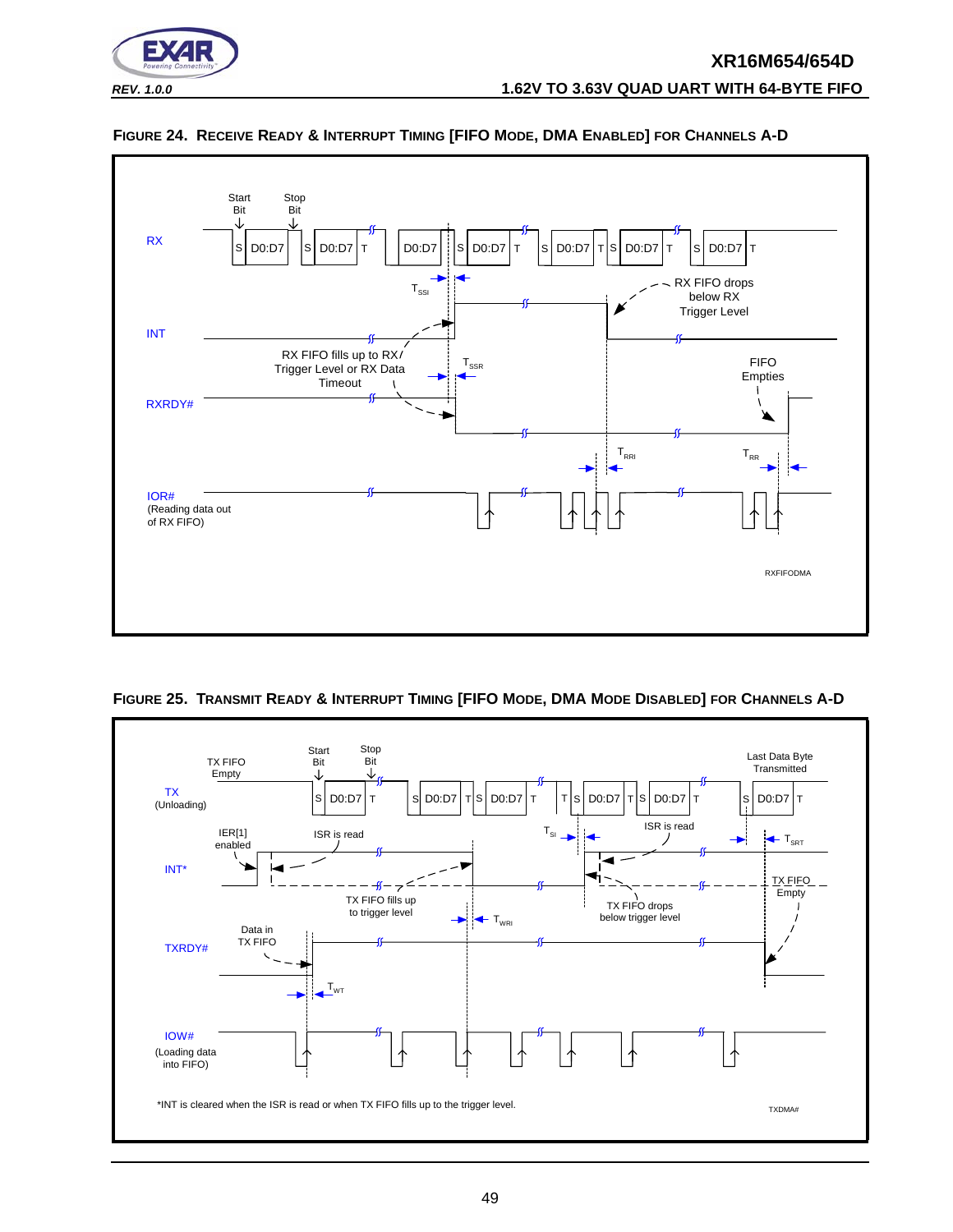



#### <span id="page-49-0"></span>**FIGURE 26. TRANSMIT READY & INTERRUPT TIMING [FIFO MODE, DMA MODE ENABLED] FOR CHANNELS A-D**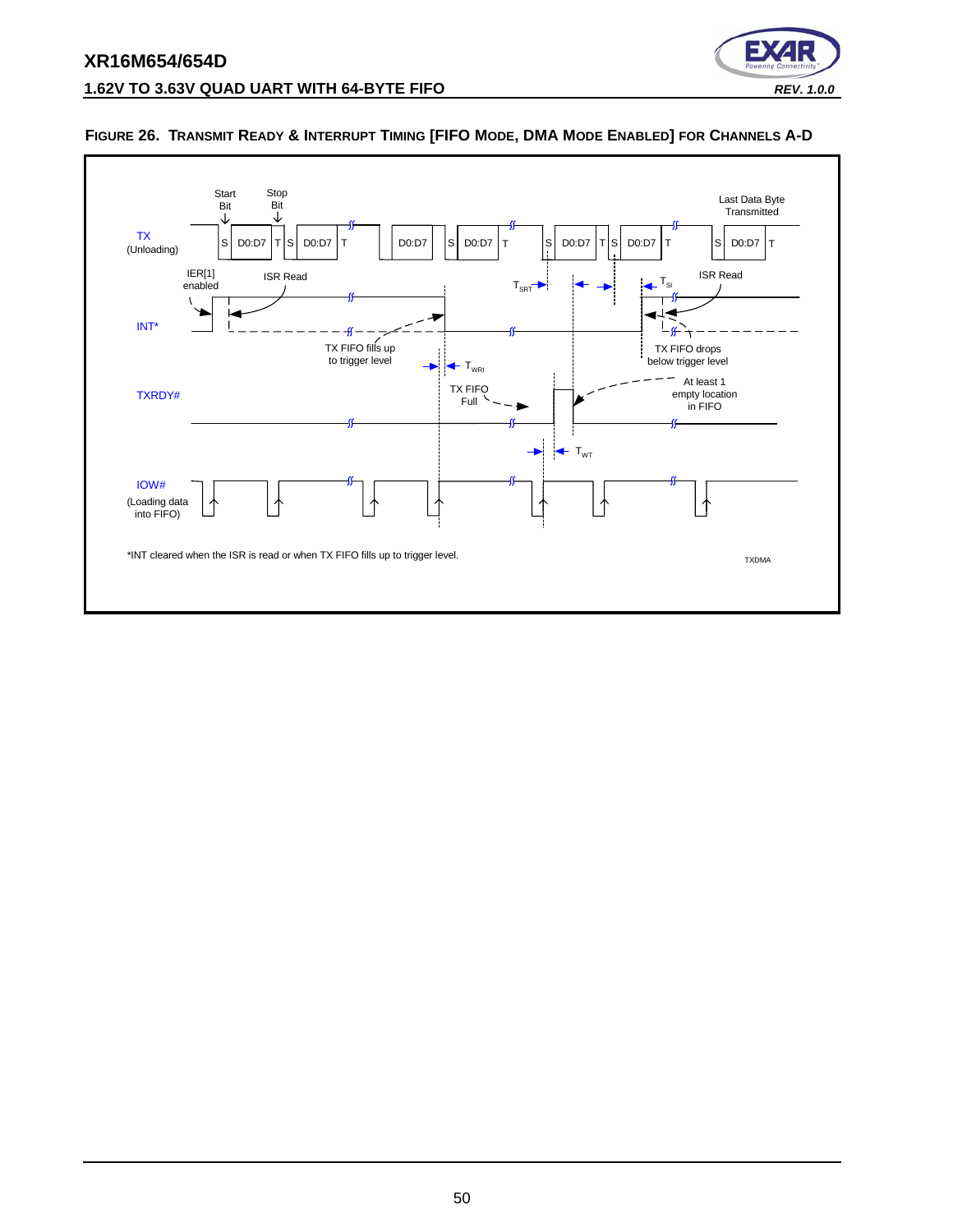

<span id="page-50-0"></span>**PACKAGE DIMENSIONS**



#### **48 LEAD QUAD FLAT NO LEAD (7 x 7 x 0.9 mm, 0.50 mm pitch QFN)**

|                |            | <b>INCHES</b> |            | <b>MILLIMETERS</b> |
|----------------|------------|---------------|------------|--------------------|
| <b>SYMBOL</b>  | <b>MIN</b> | <b>MAX</b>    | <b>MIN</b> | <b>MAX</b>         |
| A              | 0.031      | 0.039         | 0.80       | 1.00               |
| A <sub>1</sub> | 0.000      | 0.002         | 0.00       | 0.05               |
| A <sub>3</sub> | 0.006      | 0.010         | 0.15       | 0.25               |
| D              | 0.270      | 0.281         | 6.85       | 7.15               |
| D <sub>2</sub> | 0.201      | 0.209         | 5.10       | 5.30               |
| b              | 0.007      | 0.012         | 0.18       | 0.30               |
| e              |            | 0.0197 BSC    |            | 0.50 BSC           |
| L              | 0.012      | 0.020         | 0.30       | 0.50               |
| k              | 0.008      |               | 0.20       |                    |

*Note: The control dimension is the millimeter column*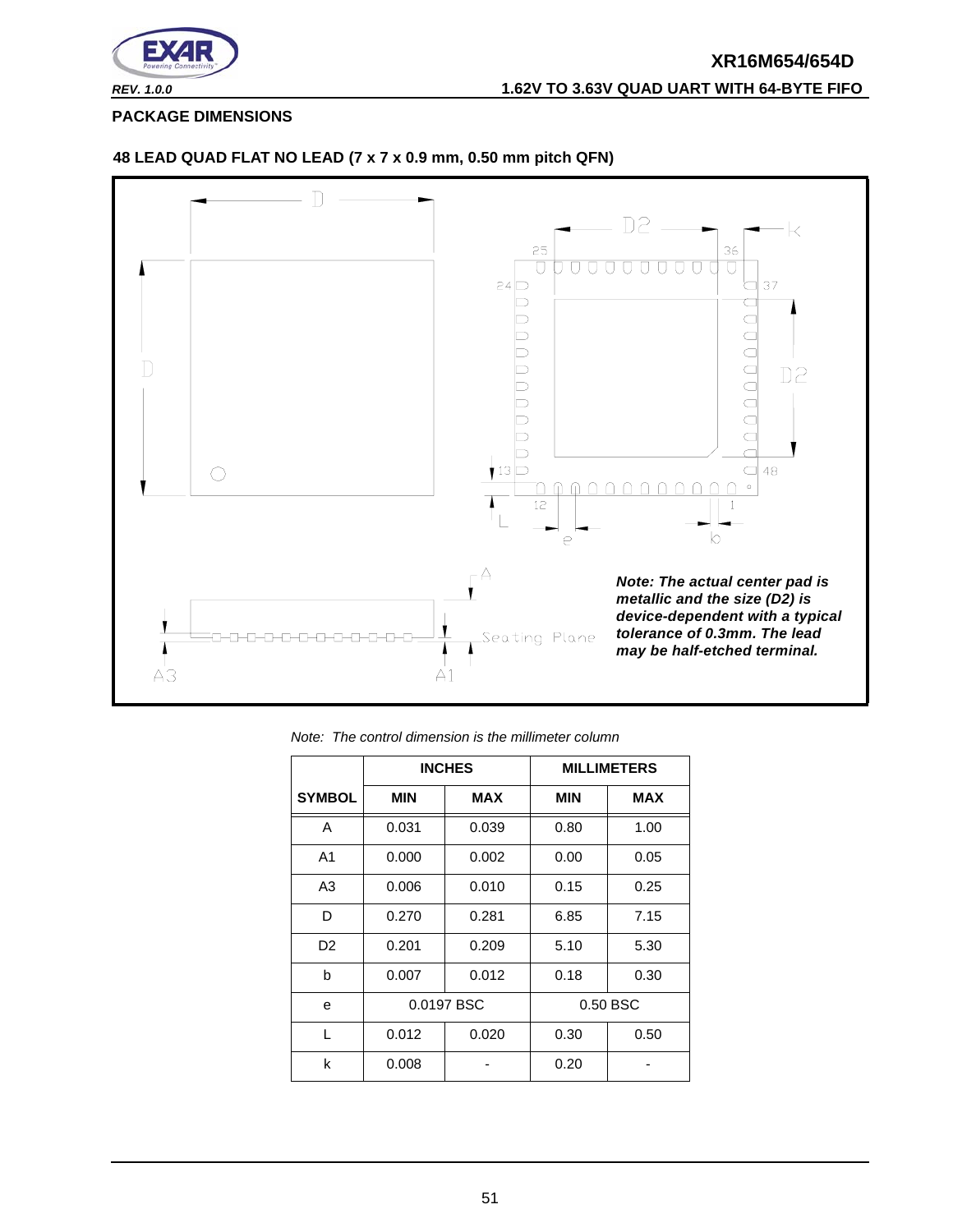# **1.62V TO 3.63V QUAD UART WITH 64-BYTE FIFO** *REV. 1.0.0*



#### **64 LEAD LOW-PROFILE QUAD FLAT PACK (10 x 10 x 1.4 mm LQFP)**



*Note: The control dimension is the millimeter column*

|                |            | <b>INCHES</b> |             | <b>MILLIMETERS</b> |
|----------------|------------|---------------|-------------|--------------------|
| <b>SYMBOL</b>  | <b>MIN</b> | <b>MAX</b>    | <b>MIN</b>  | <b>MAX</b>         |
| A              | 0.055      | 0.063         | 1.40        | 1.60               |
| A <sub>1</sub> | 0.002      | 0.006         | 0.05        | 0.15               |
| A <sub>2</sub> | 0.053      | 0.057         | 1.35        | 1.45               |
| B              | 0.007      | 0.011         | 0.17        | 0.27               |
| C              | 0.004      | 0.008         | 0.09        | 0.20               |
| D              | 0.465      | 0.480         | 11.80       | 12.20              |
| D <sub>1</sub> | 0.390      | 0.398         | 9.90        | 10.10              |
| e              |            | 0.020 BSC     |             | 0.50 BSC           |
| L              | 0.018      | 0.030         | 0.45        | 0.75               |
| $\alpha$       | 0°         | $7^\circ$     | $0^{\circ}$ | $7^\circ$          |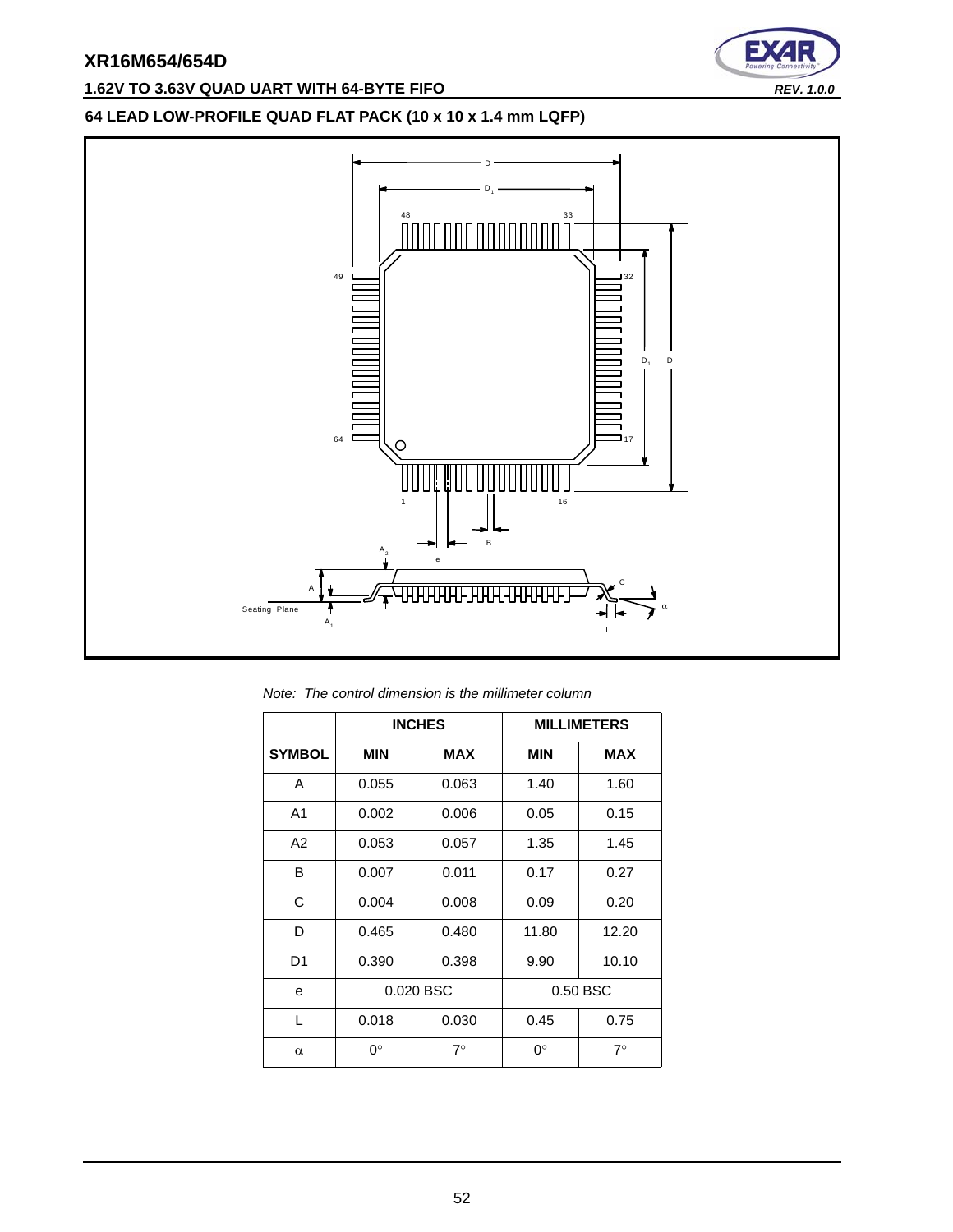

# **XR16M654/654D** *REV. 1.0.0* **1.62V TO 3.63V QUAD UART WITH 64-BYTE FIFO**

#### **68 LEAD PLASTIC LEADED CHIP CARRIER (PLCC)**



*Note: The control dimension is the inch column*

|                |            | <b>INCHES</b> |            | <b>MILLIMETERS</b> |  |
|----------------|------------|---------------|------------|--------------------|--|
| <b>SYMBOL</b>  | <b>MIN</b> | <b>MAX</b>    | <b>MIN</b> | <b>MAX</b>         |  |
| A              | 0.165      | 0.200         | 4.19       | 5.08               |  |
| $A_1$          | 0.090      | 0.130         | 2.29       | 3.30               |  |
| A <sub>2</sub> | 0.020      |               | 0.51       |                    |  |
| B              | 0.013      | 0.021         | 0.33       | 0.53               |  |
| $B_1$          | 0.026      | 0.032         | 0.66       | 0.81               |  |
| C              | 0.008      | 0.013         | 0.19       | 0.32               |  |
| D              | 0.985      | 0.995         | 25.02      | 25.27              |  |
| $D_1$          | 0.950      | 0.958         | 24.13      | 24.33              |  |
| $D_2$          | 0.890      | 0.930         | 22.61      | 23.62              |  |
| $D_3$          |            | 0.800 typ.    |            | 20.32 typ.         |  |
| е              |            | 0.050 BSC     |            | 1.27 BSC           |  |
| $H_1$          | 0.042      | 0.056         | 1.07       | 1.42               |  |
| H <sub>2</sub> | 0.042      | 0.048         | 1.07       | 1.22               |  |
| R              | 0.025      | 0.045         | 0.64       | 1.14               |  |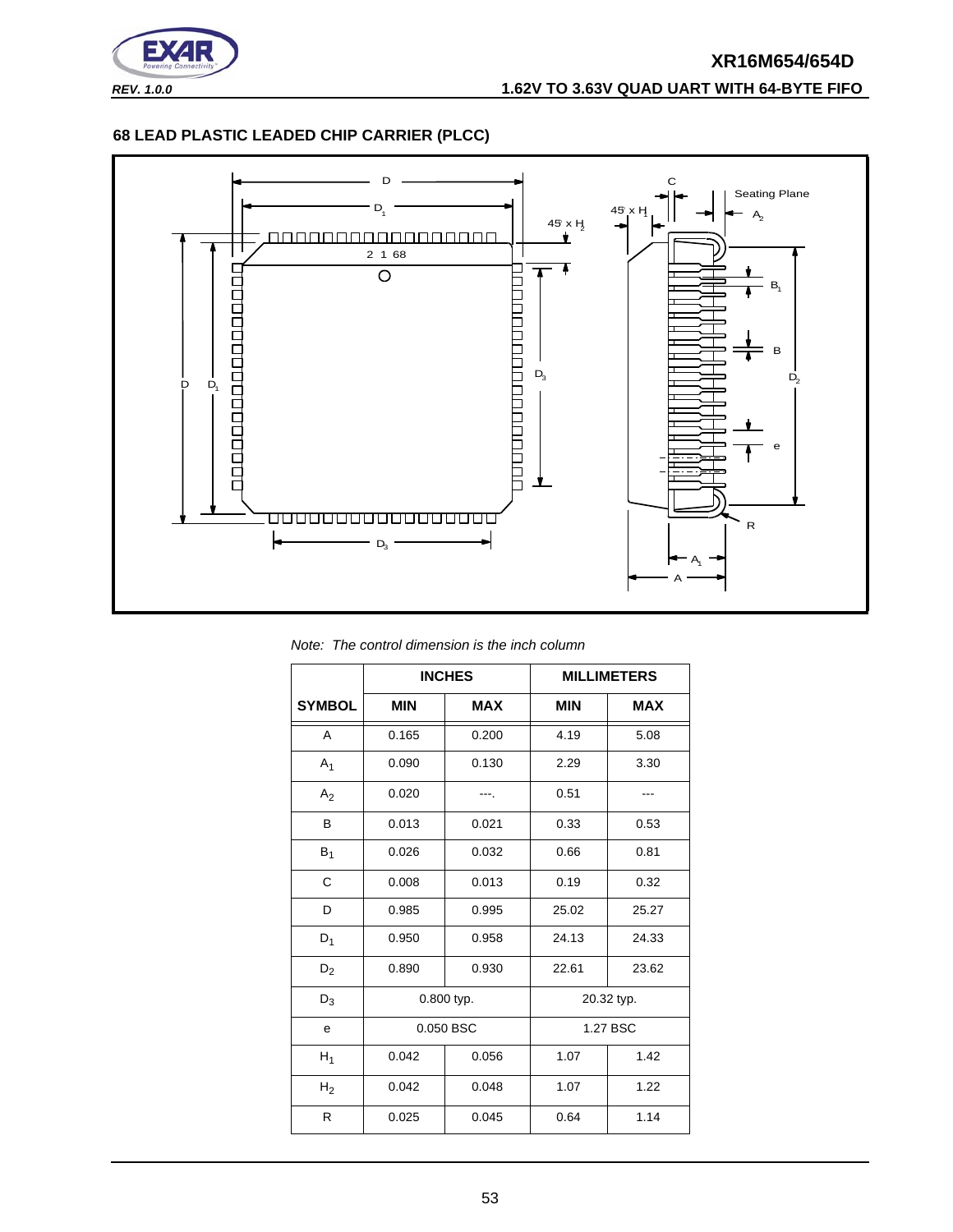

# **1.62V TO 3.63V QUAD UART WITH 64-BYTE FIFO** *REV. 1.0.0*

# **80 LEAD PLASTIC QUAD FLAT PACK (12 mm x 12 mm LQFP, 1.4 mm Form)**



|                | <b>INCHES</b> |            |            | <b>MILLIMETERS</b> |
|----------------|---------------|------------|------------|--------------------|
| <b>SYMBOL</b>  | <b>MIN</b>    | <b>MAX</b> | <b>MIN</b> | <b>MAX</b>         |
| A              | 0.055         | 0.063      | 1.40       | 1.60               |
| A1             | 0.002         | 0.006      | 0.05       | 0.15               |
| A2             | 0.053         | 0.057      | 1.35       | 1.45               |
| в              | 0.007         | 0.011      | 0.17       | 0.27               |
| С              | 0.004         | 0.008      | 0.09       | 0.20               |
| D              | 0.543         | 0.559      | 13.80      | 14.20              |
| D <sub>1</sub> | 0.465         | 0.480      | 11.80      | 12.20              |
| е              | 0.0197        | <b>BSC</b> | 0.50 BSC   |                    |
|                | 0.018         | 0.030      | 0.45       | 0.75               |
| α              | $0^{\circ}$   | $7^\circ$  | 0°         | $7^\circ$          |

#### *Note: The control dimension is in the millimeter column*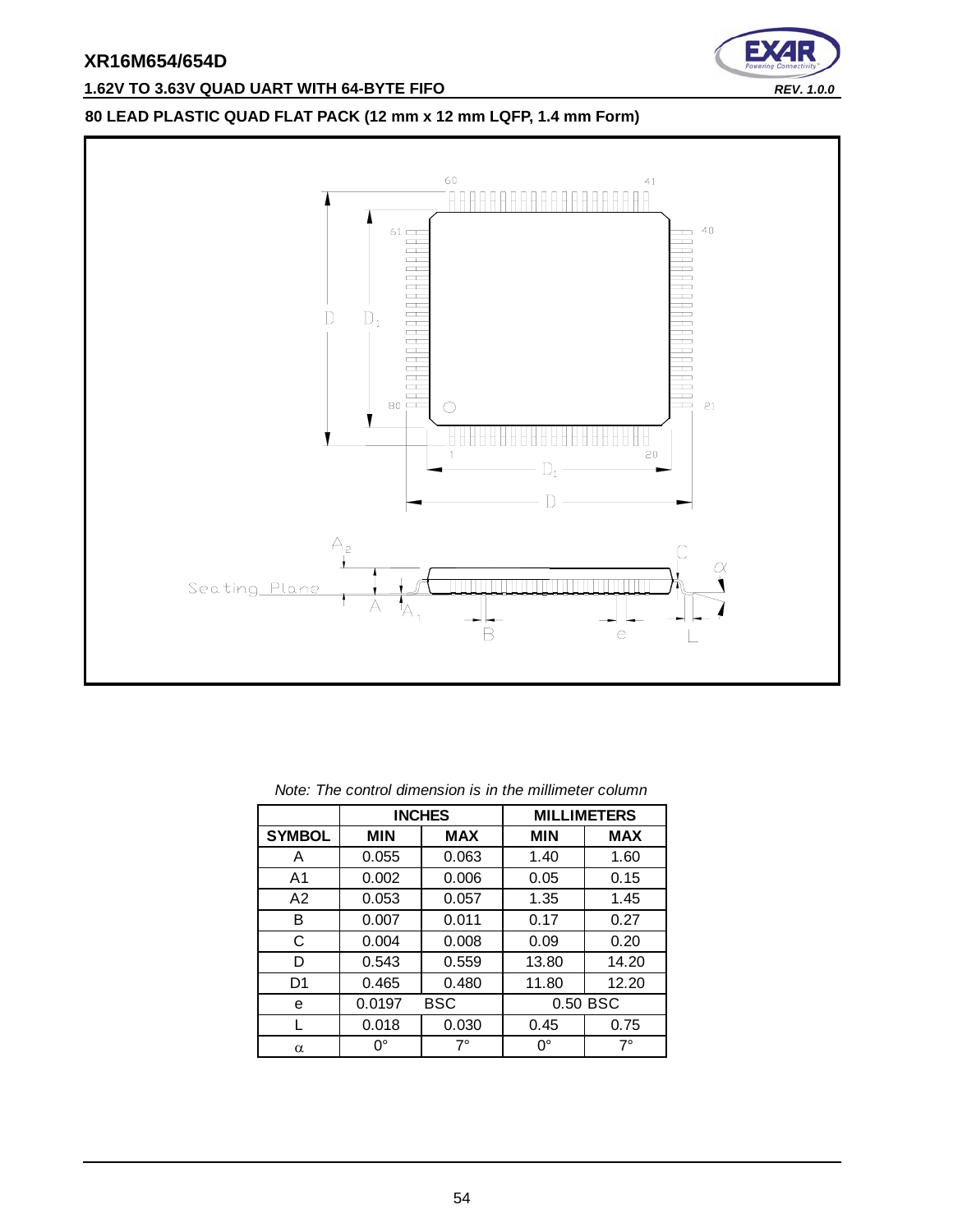

## **100 LEAD PLASTIC QUAD FLAT PACK (14 mm x 20 mm QFP, 1.95 mm Form)**



*Note: The control dimension is the millimeter column*

|                |             | <b>INCHES</b> |             | <b>MILLIMETERS</b> |
|----------------|-------------|---------------|-------------|--------------------|
| <b>SYMBOL</b>  | <b>MIN</b>  | <b>MAX</b>    | <b>MIN</b>  | <b>MAX</b>         |
| A              | 0.102       | 0.134         | 2.60        | 3.40               |
| $A_1$          | 0.002       | 0.014         | 0.05        | 0.35               |
| A <sub>2</sub> | 0.100       | 0.120         | 2.55        | 3.05               |
| B              | 0.009       | 0.015         | 0.22        | 0.38               |
| C              | 0.004       | 0.009         | 0.11        | 0.23               |
| D              | 0.931       | 0.951         | 23.65       | 24.15              |
| $D_1$          | 0.783       | 0.791         | 19.90       | 20.10              |
| E              | 0.695       | 0.715         | 17.65       | 18.15              |
| $E_1$          | 0.547       | 0.555         | 13.90       | 14.10              |
| e              | 0.0256 BSC  |               | 0.65 BSC    |                    |
| L              | 0.029       | 0.040         | 0.73        | 1.03               |
| $\alpha$       | $0^{\circ}$ | $7^\circ$     | $0^{\circ}$ | $7^\circ$          |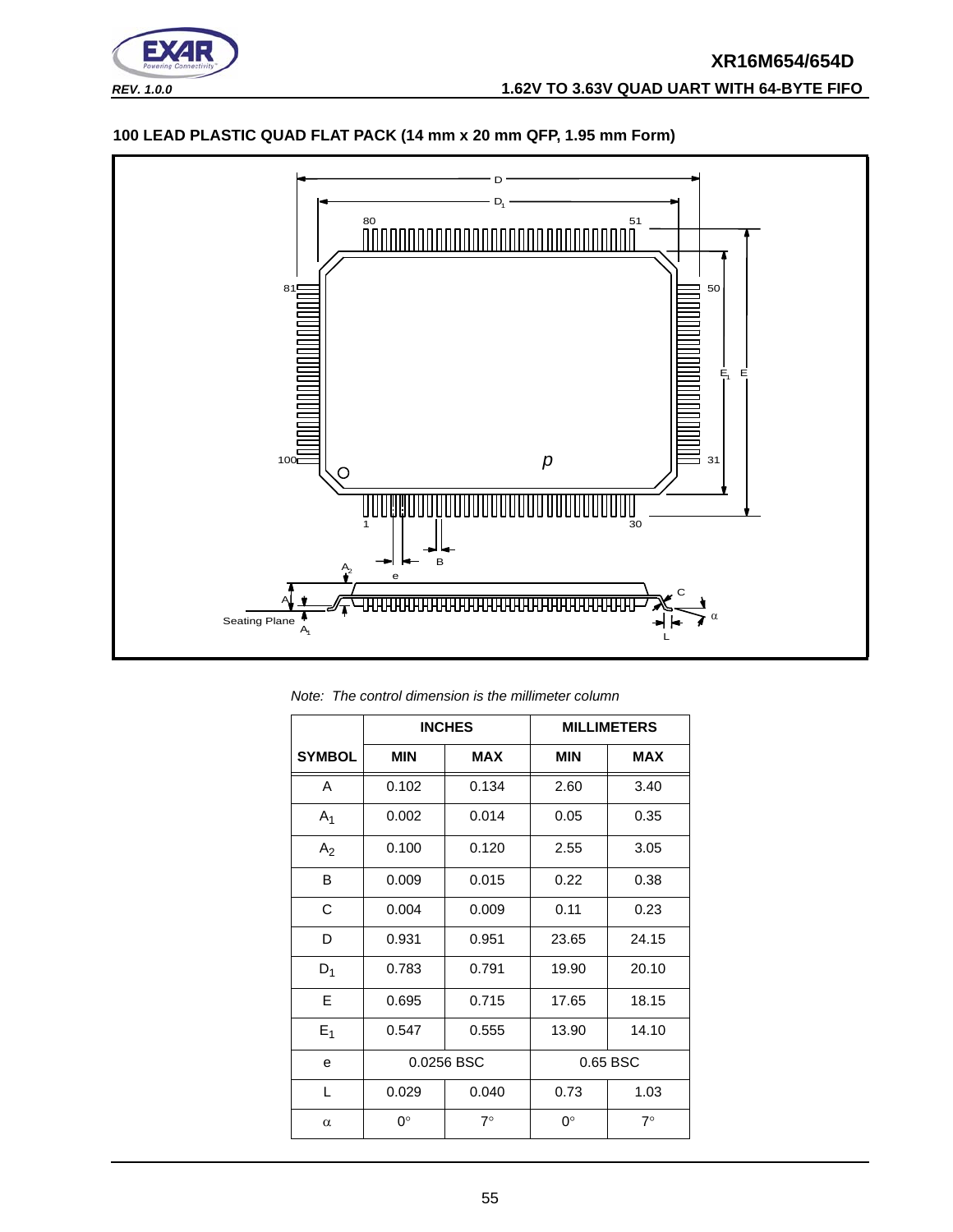#### **1.62V TO 3.63V QUAD UART WITH 64-BYTE FIFO** *REV. 1.0.0*



#### <span id="page-55-0"></span>*REVISION HISTORY*

| <b>DATE</b> | <b>REVISION</b> | <b>DESCRIPTION</b>                                             |
|-------------|-----------------|----------------------------------------------------------------|
| August 2007 | Rev P1.0.0      | Preliminary Datasheet.                                         |
| May 2008    | Rev 1.0.0       | Final Datasheet. Updated DC and AC Electrical characteristics. |

#### *NOTICE*

EXAR Corporation reserves the right to make changes to the products contained in this publication in order to improve design, performance or reliability. EXAR Corporation assumes no responsibility for the use of any circuits described herein, conveys no license under any patent or other right, and makes no representation that the circuits are free of patent infringement. Charts and schedules contained here in are only for illustration purposes and may vary depending upon a user's specific application. While the information in this publication has been carefully checked; no responsibility, however, is assumed for inaccuracies.

EXAR Corporation does not recommend the use of any of its products in life support applications where the failure or malfunction of the product can reasonably be expected to cause failure of the life support system or to significantly affect its safety or effectiveness. Products are not authorized for use in such applications unless EXAR Corporation receives, in writing, assurances to its satisfaction that: (a) the risk of injury or damage has been minimized; (b) the user assumes all such risks; (c) potential liability of EXAR Corporation is adequately protected under the circumstances.

Copyright 2008 EXAR Corporation

Datasheet May 2008.

Send your UART technical inquiry with technical details to hotline: uarttechsupport@exar.com.

Reproduction, in part or whole, without the prior written consent of EXAR Corporation is prohibited.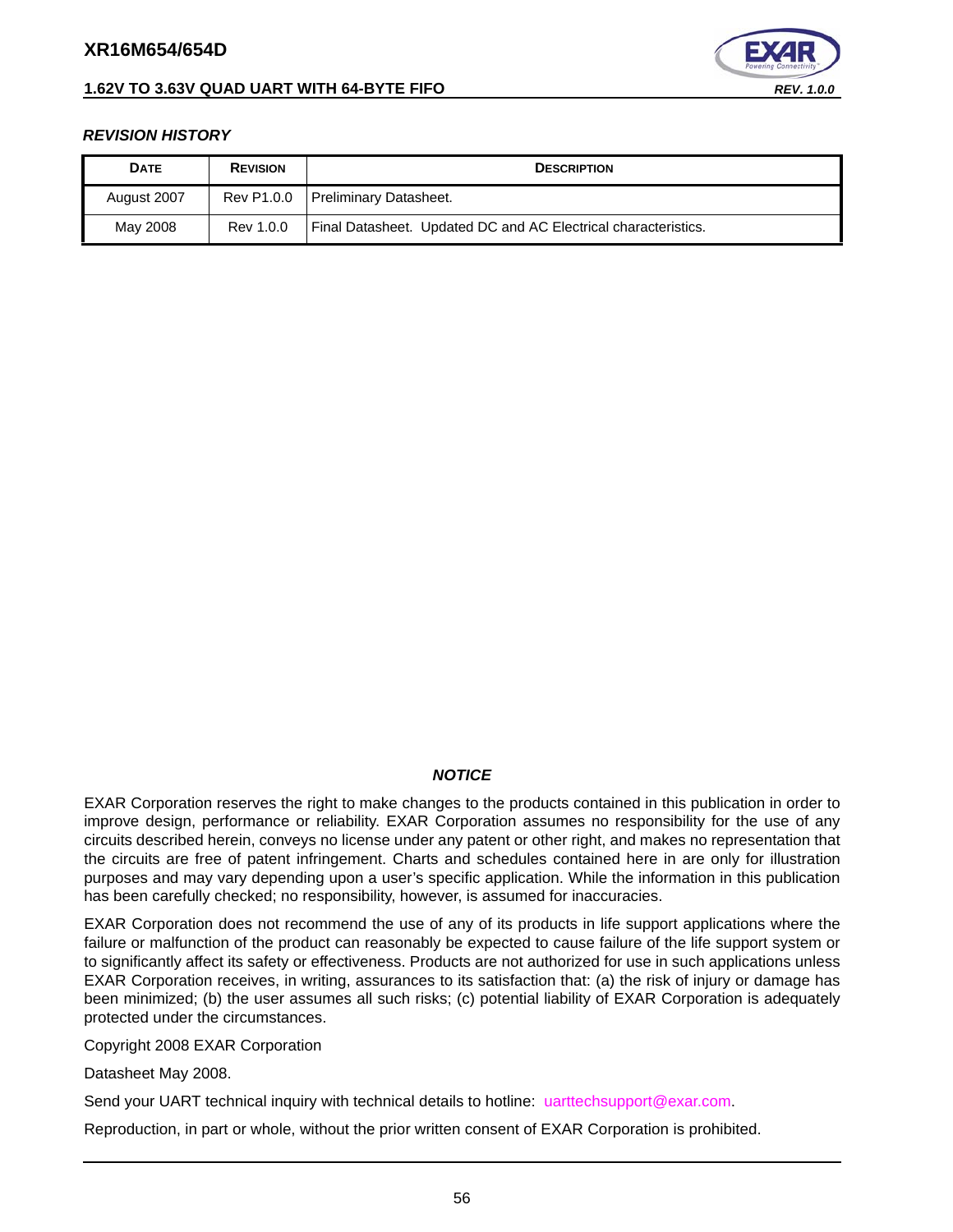

# 1.62V TO 3.63V QUAD UART WITH 64-BYTE FIFO

# **TABLE OF CONTENTS**

| FIGURE 3. PIN OUT ASSIGNMENT FOR 68-PIN PLCC PACKAGES IN 16 AND 68 MODE AND 64-PIN LQFP PACKAGES  3 |  |
|-----------------------------------------------------------------------------------------------------|--|
|                                                                                                     |  |
|                                                                                                     |  |
|                                                                                                     |  |
|                                                                                                     |  |
|                                                                                                     |  |
|                                                                                                     |  |
|                                                                                                     |  |
|                                                                                                     |  |
|                                                                                                     |  |
|                                                                                                     |  |
|                                                                                                     |  |
|                                                                                                     |  |
|                                                                                                     |  |
|                                                                                                     |  |
|                                                                                                     |  |
|                                                                                                     |  |
|                                                                                                     |  |
|                                                                                                     |  |
|                                                                                                     |  |
|                                                                                                     |  |
|                                                                                                     |  |
|                                                                                                     |  |
|                                                                                                     |  |
|                                                                                                     |  |
|                                                                                                     |  |
|                                                                                                     |  |
|                                                                                                     |  |
|                                                                                                     |  |
|                                                                                                     |  |
|                                                                                                     |  |
|                                                                                                     |  |
|                                                                                                     |  |
|                                                                                                     |  |
|                                                                                                     |  |
|                                                                                                     |  |
|                                                                                                     |  |
|                                                                                                     |  |
|                                                                                                     |  |
|                                                                                                     |  |
|                                                                                                     |  |
|                                                                                                     |  |
|                                                                                                     |  |
|                                                                                                     |  |
|                                                                                                     |  |
|                                                                                                     |  |
|                                                                                                     |  |
|                                                                                                     |  |
|                                                                                                     |  |
|                                                                                                     |  |
|                                                                                                     |  |
|                                                                                                     |  |
|                                                                                                     |  |